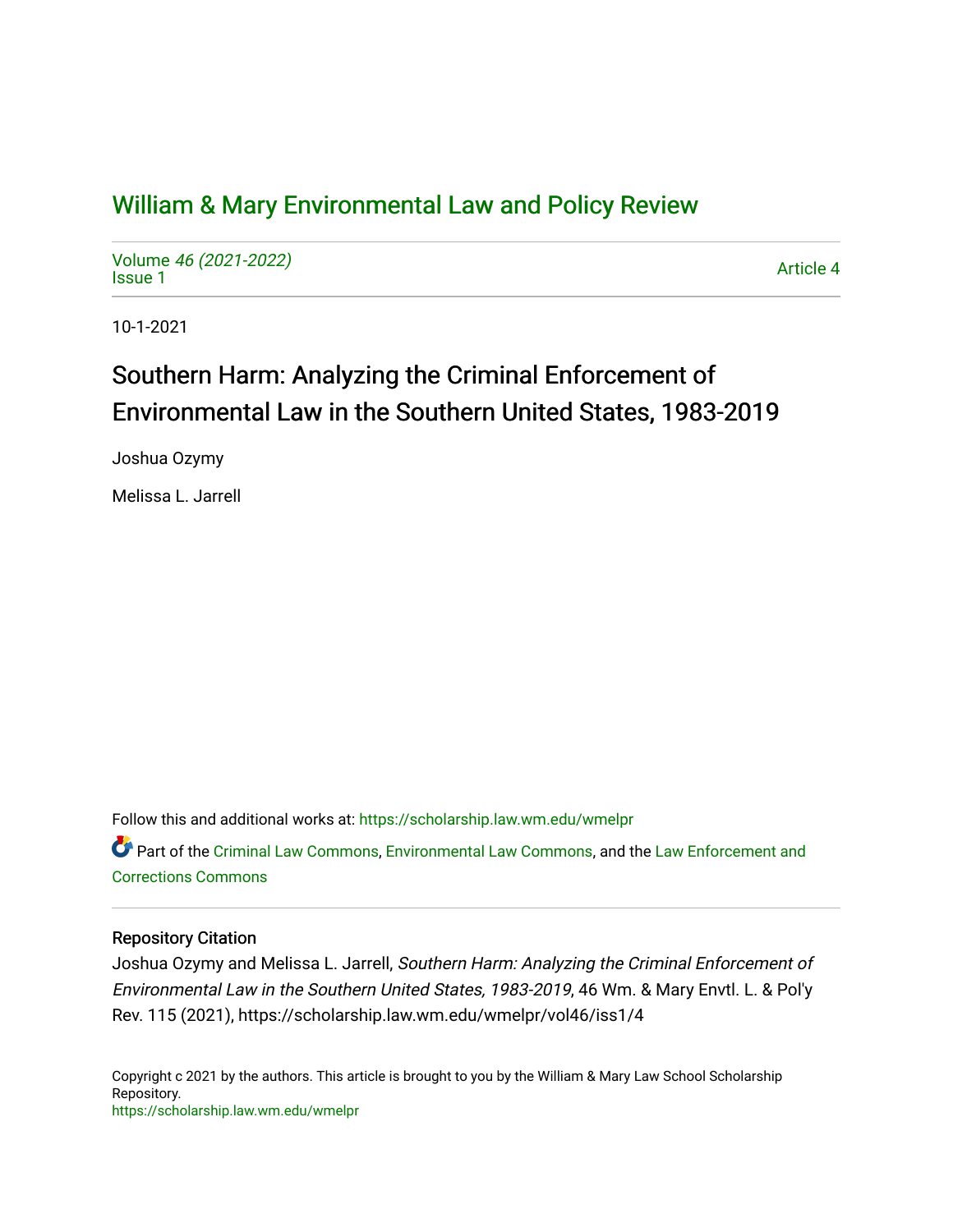# **SOUTHERN HARM: ANALYZING THE CRIMINAL ENFORCEMENT OF ENVIRONMENTAL LAW IN THE SOUTHERN UNITED STATES, 1983–2019**

DR. JOSHUA OZYMY\* & DR. MELISSA L. JARRELL\*\*

# **ABSTRACT**

When violations of environmental laws involve significant harm or culpable conduct, the application of criminal enforcement tools is required. Yet, our understanding of how environmental laws have been criminally enforced historically in the Southern United States remains poor. Our goal is to analyze historical charging and sentencing patterns and show the broader themes that emerge in environmental crime prosecutions over time in the region. Through content analysis of all 2,588 criminal prosecutions resulting from U.S. EPA criminal investigations, 1983–2019, we select all 799 prosecutions occurring in the Southern United States. Results show that 44% of prosecutions focus on water pollution, 19% on hazardous waste, 17% air pollution, and about 10% state-level violations. Total penalties assessed to all defendants at sentencing exceeded \$1.43 billion in monetary penalties and about 2,750 years' probation and 866 years' incarceration. We conclude with forward-facing solutions towards improving environmental criminal enforcement outcomes including enhanced community policing, greater public salience for enforcement activities, and enhanced resources.

# **INTRODUCTION**

When Joey Sutter and Charles Sittig went to work driving trucks for Matthew Lawrence Bowman, president and owner of Port Arthur Chemical and Environmental Services ("PACES") and Environmental Services Company ("ESC") near Houston, Texas, they had little reason

<sup>\*</sup> Director of The Honors Program and Strategic Initiatives, Professor of Political Science, Texas A&M University Corpus Christi (United States), 6300 Ocean Drive, Corpus Christi, TX 78412; 214-862-8406; Joshua.ozymy@tamucc.edu.

<sup>\*\*</sup> Corresponding author. Director of The Honors Program and Strategic Initiatives, Professor of Political Science, Texas A&M University Corpus Christi (United States), 6300 Ocean Drive, Corpus Christi, TX 78412; 214-862-8406; Joshua.ozymy@tamucc.edu.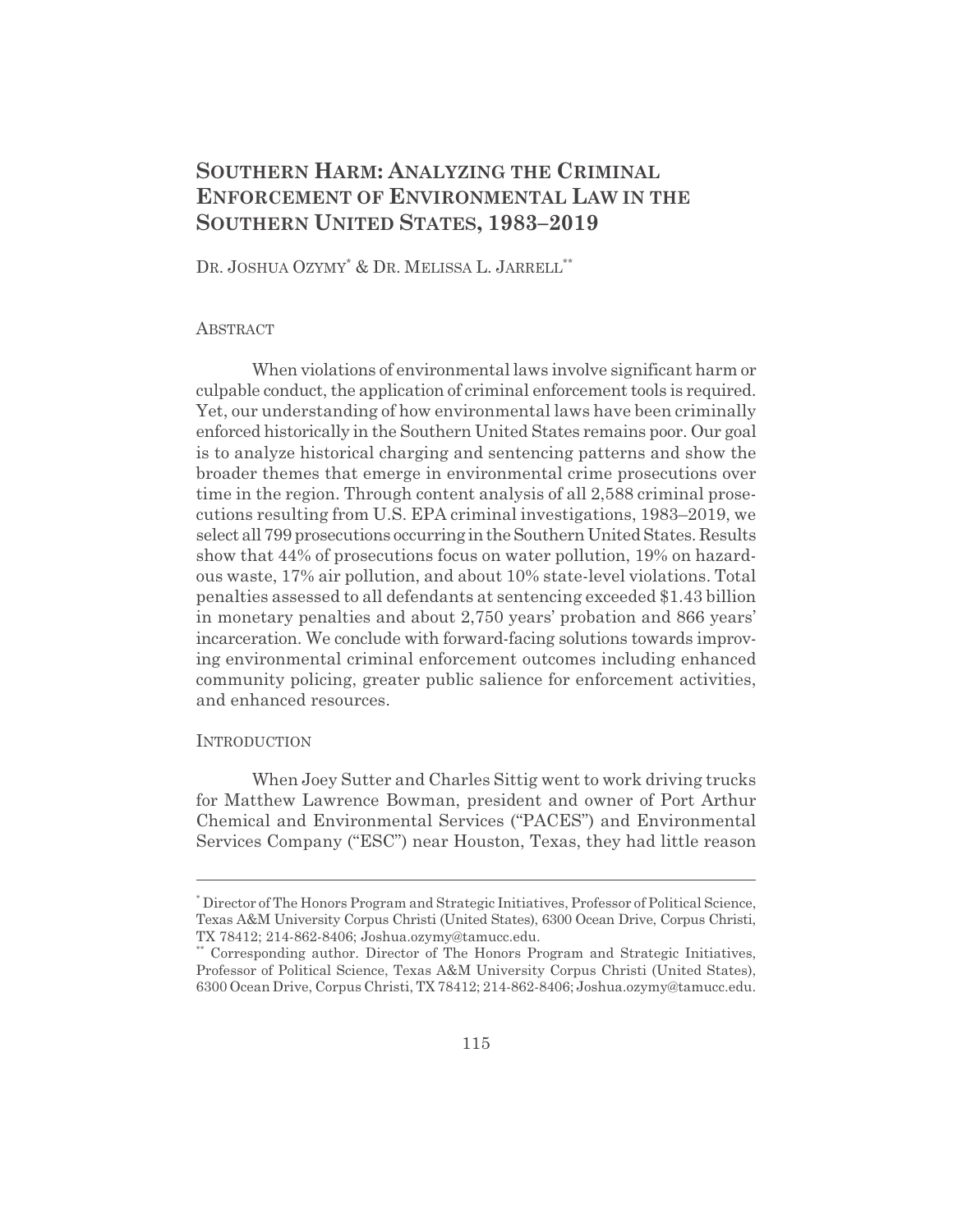to suspect it would lead to their deaths.<sup>1</sup> PACES sold caustic chemicals to paper mills, including hydrogen sulfide, one of the leading occupational causes of death in the workplace in such facilities.<sup>2</sup> Bowman was responsible for ensuring worker safety and proper disposal of hydrogen sulfide wastewater; although in some cases, Bowman was also responsible for its workers' injuries. Hazardous materials were illegally transported under Bowman's direction using false documents and without the required placards for safety purposes.<sup>3</sup> Bowman did not put in place sufficient workplace practices to protect workers handling hazardous materials.<sup>4</sup> On December 18, 2008, Joy Sutter was killed after inhaling the hydrogen sulfide gas and months later Charles Sittig died of a heart attack caused by inhalation of the poisonous gas. $5$ 

A criminal investigation into Bowman's behavior was led by the U.S. Environmental Protection Agency's Criminal Investigation Division ("EPA-CID") and a task force, including the U.S. Department of Transportation's Office of Inspector General, Texas Commission on Environmental Quality's ("TCEQ") Environmental Crimes Unit, the U.S. Coast Guard, and other state, local, and federal agencies.<sup>6</sup> On April 18, 2012, Bowman was charged with false statements and Occupational Safety and Health Administration ("OSHA") violations resulting from willful actions that cause the death of an employee by the U.S. Attorney's Office for the Eastern District of Texas and the Department of Justice's Environmental Crimes Section ("DOJ-ECS").<sup>7</sup> Bowman pled guilty and was sentenced on October 28, 2013, to 12 months' incarceration and a \$5,000 federal fine.<sup>8</sup>

<sup>&</sup>lt;sup>1</sup> Dan Wallach, *Business Owner Sent to Prison in Death of Man*, HOUS. CHRON. (Oct. 28, 2013, 10:52 PM), https://www.chron.com/news/houston-texas/houston/article/Business -owner-sent-to-prison-in-death-of-man-4933934.php [https://perma.cc/QDR3-4893].

<sup>2</sup> *Hydrogen Sulfide*, OSHA, https://www.osha.gov/hydrogen-sulfide [https://perma.cc /7SC8-XRA7] (last visited Oct. 14, 2021).

<sup>3</sup> *Former President of Texas Chemical Company Sentenced for Federal Occupational Safety and Health Crimes Related to Employee Deaths*, OSHA (Nov. 15, 2013), https://www.osha .gov/quicktakes/11152013 [https://perma.cc/YH3M-3X57].

 $^{4}$ *Id.* 

<sup>5</sup> *OSH[A] Act Violation Sends Company President to Federal Prison*, ISHN (Nov. 20, 2013), https://www.ishn.com/articles/97387-osh-act-violation-sends-company-president-to-fed eral-prison [https://perma.cc/8UJB-T77Y].

<sup>6</sup> *Former President of Port Arthur, Texas, Chemical Company Sentenced for Federal Crimes Related to Employee Deaths*, EPA (Oct. 28, 2013), https://cfpub.epa.gov/compliance/crimi nal\_prosecution/index.cfm?action=3&prosecution\_summary\_id=2516 [https://perma.cc /F4HQ-TAMM].

<sup>7</sup> *Id.*

<sup>8</sup> Rod Rehm, *Former President of Chemical Company Sentenced for Federal Crimes Related*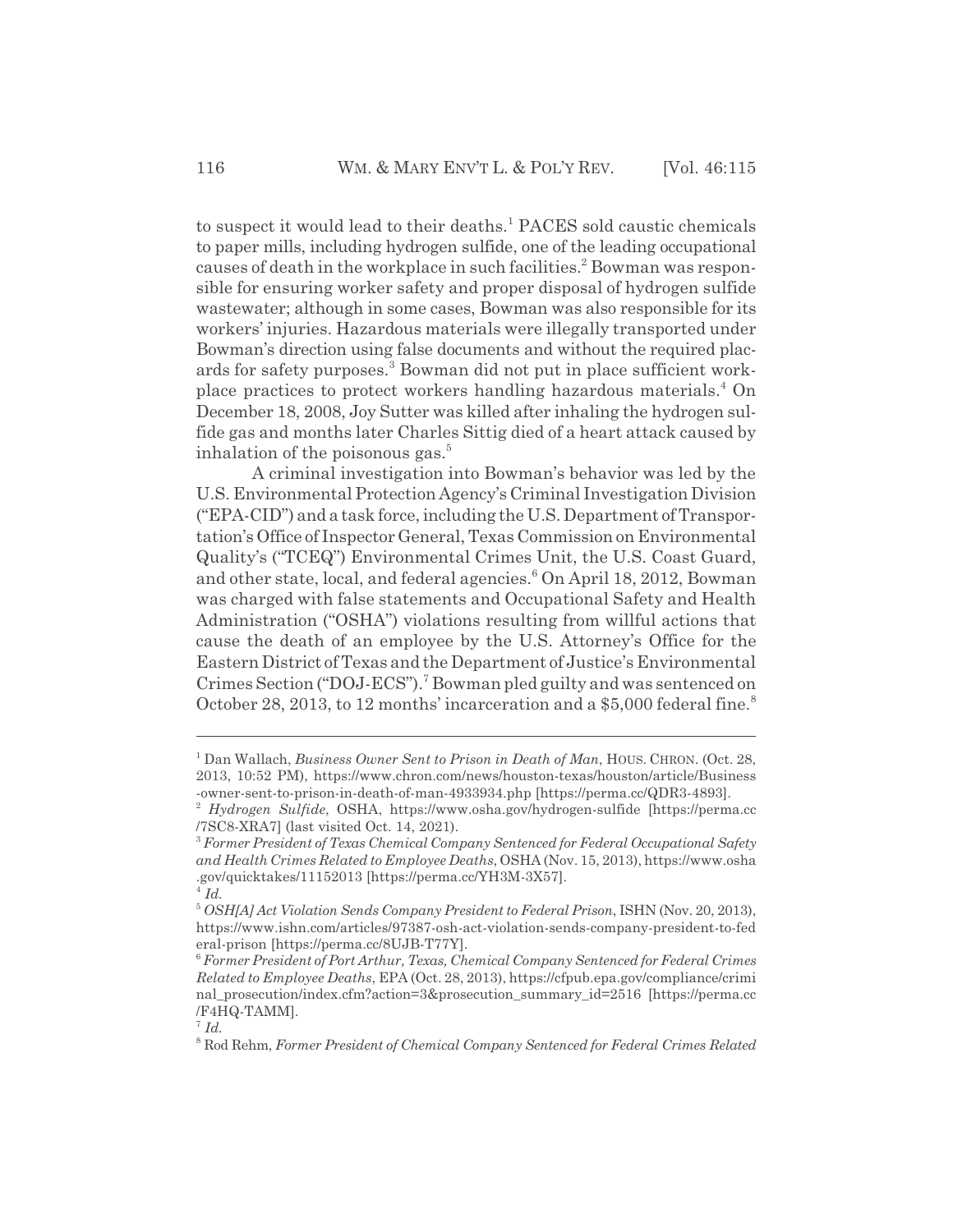Prosecuting environmental crimes involving significant harm and culpable conduct, such as those perpetrated by Matthew Lawrence Bowman, demonstrates the importance of using criminal enforcement tools to punish serious violations of environmental law and deter future offenses.<sup>9</sup> Despite the overwhelming importance of criminal enforcement for achieving these goals to protect humans, animals, and the natural environment from serious environmental crimes and criminals, few empirical studies of environmental criminal enforcement in the United States generally have been undertaken, and this is particularly true in the Southern United States.<sup>10</sup>

We address this gap in knowledge by examining all EPA-CID criminal investigations and related prosecutions over thirty-seven years in the following sixteen Southern U.S. States: Alabama, Arkansas, Delaware, Florida, Georgia, Kentucky, Louisiana, Maryland, Mississippi, North Carolina, Oklahoma, South Carolina, Tennessee, Texas, Virginia, and West Virginia. Through content analysis of EPA-CID prosecution case summaries, we examine all 799 prosecutions occurring in these states from 1983–2019. Our analysis is able to show charging and sentencing patterns and show the broader themes that emerge for the types of environmental crimes and related prosecutions that have occurred in the region since the early 1980s. We begin with a discussion of the development of federal criminal enforcement tools for the environment, followed by a discussion of our analytical approach, and then our analysis.

# I. POLICING AND PROSECUTING ENVIRONMENTAL CRIMES

The development of criminal enforcement tools for the environment at the federal level required three primary elements: the creation

*to Employee Deaths*, WORKERS' COMPENSATION WATCH (Nov. 14, 2013), https://workers compensationwatch.com/tag/matthew-lawrence-bowman/ [https://perma.cc/YJ5N-7Y8M]. <sup>9</sup> Memorandum from Earl E. Devaney, Director of EPA's Office of Criminal Enforcement, to EPA Employees (Jan. 12, 1994) [hereinafter Devaney], https://www.epa.gov/sites/pro duction/files/documents/exercise.pdf [https://perma.cc/9T9Y-B5ES].

<sup>&</sup>lt;sup>10</sup> There are few studies that examine the sentencing and punishment of environmental offenders. For examples *see generally* Michael J. Lynch et al., *The Weak Probability of Punishment for Environmental Offenses and Deterrence of Environmental Offenders: A Discussion Based on USEPA Criminal Cases, 1983–2013*, 37 DEVIANT BEHAV. 1095 (2016); Michael J. Lynch, *The Sentencing/Punishment of Federal Environmental/Green Criminal* Offenders, 2000–2013, 38 DEVIANT BEHAV. 991 (2017); Joshua Ozymy & Melissa L. Jarrell, *EPA's Criminal Prosecution and Punishment of Environmental Crimes*, 50 ENV'TL.REP., 10452 (2020).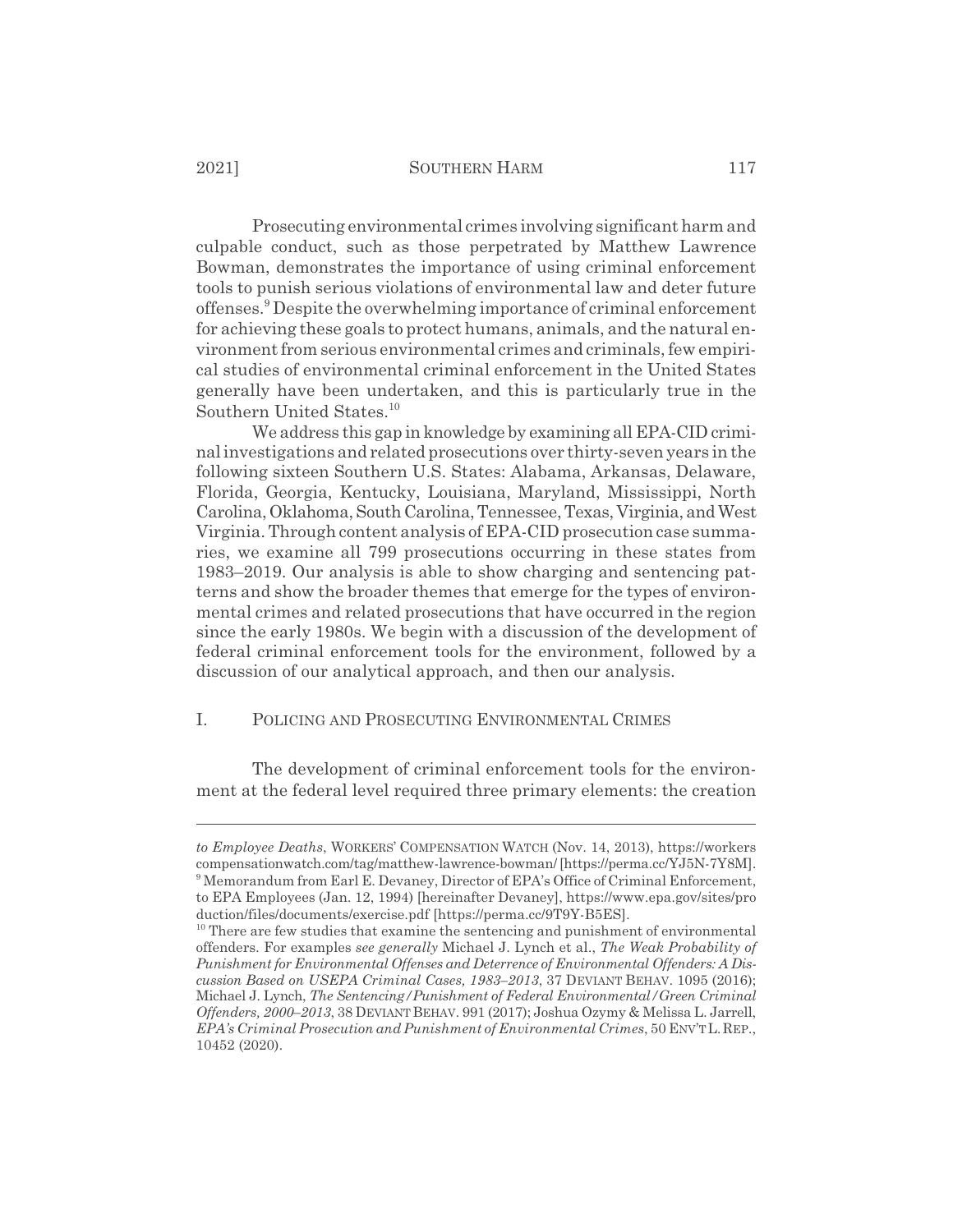of criminal provisions in environmental statutes, a dedicated policing presence, and specialized prosecutors and support staff. The first misdemeanor provisions in federal environmental law came about towards the end of the 19th century during the progressive push to have the federal government conserve natural resources.<sup>11</sup> The Rivers and Harbors and Lacey Acts were the first federal laws that contained misdemeanor provisions for violations of environmental law.12 Passed in 1899 and 1900, respectively, these Acts made illegal unpermitted discharges or alterations to the navigable waters of the United States and the unpermitted interstate wildlife trade.13 The Migratory Bird Treaty Act ("MBTA") of 1918 prohibits the illegal taking, trading, or transport of migratory birds without prior approval of the U.S. Fish and Wildlife Service.<sup>14</sup> The expansion of federal environmental laws continued through the 1970s with the passage of major Acts such as the Clean Water Act ("CWA"), Clean Air Act ("CAA"), Toxic Substances Control Act ("TSCA"), Federal Insecticide, Fungicide, and Rodenticide Act ("FIFRA"), Resource Conservation and Recovery Act ("RCRA"), and the Comprehensive Environmental Response, Compensation, and Liability Acts ("CERCLA"), which expanded the range of misdemeanor violations in federal environmental law.15 Felony provisions came into federal environmental law in 1984, with the passage of the Hazardous and Solid Waste Amendments to RCRA.<sup>16</sup> Penalties in major environmental statutes were further strengthened a few years later.<sup>17</sup> These included upgrading certain misdemeanors in the CWA to

<sup>11</sup> Charles K. McFarland, *The Federal Government and Water Power, 1901–1913: A Legislative Study in the Nascence of Regulation*, 42 LAND ECON. 441, 441 (1966).

<sup>12</sup> *Supreme Court Finds No Implied Private Right of Action Under § 10 of the Rivers and Harbors Act*, 11 ENV'TL.REP., 10098, 10098 (1981), https://elr.info/sites/default/files/arti cles/11.10098.htm [https://perma.cc/24LM-V5PT].

<sup>13</sup> *Section 10 of the Rivers and Harbors Appropriation Act of 1899*, EPA, https://www.epa .gov/cwa-404/section-10-rivers-and-harbors-appropriation-act-1899 [https://perma.cc/TZL8 -3734] (last visited Oct. 14, 2021); *The Lacey Act*, U.S.SUSTAINABILITYALL., https://thesus tainabilityalliance.us/lacey-act/ [https://perma.cc/HN6Z-KA4D] (last visited Oct. 14, 2021). 14 The Migratory Bird Treaty Act of 1918, 16 U.S.C. §§ 703–12; *Migratory Bird Treaty Act*, FWS, https://www.fws.gov/birds/policies-and-regulations/laws-legislations/migratory-bird -treaty-act.php [https://perma.cc/9QX4-94MN] (last visited Oct. 14, 2021).

<sup>15</sup> *See generally* Clean Water Act, 33 U.S.C. § 1251; Clean Air Act, 42 U.S.C. § 7401; Toxic Substances Control Act, 53 U.S.C. § 2601; Federal Insecticide, Fungicide, and Rodenticide Act, 7 U.S.C. § 136; Comprehensive Environmental Response, Compensation, and Liability Act, 42 U.S.C. § 9601; Resource Conservation and Recovery Act 42 U.S.C. § 6901.

<sup>16</sup> David T. Barton, *Corporate Officer Liability Under RCRA: Stringent but Not Strict*, 1991 BYU L. REV. 1547, 1547–48 (1991).

 $17$  The EPA and DOJ subsequently enhanced their efforts to investigate and punish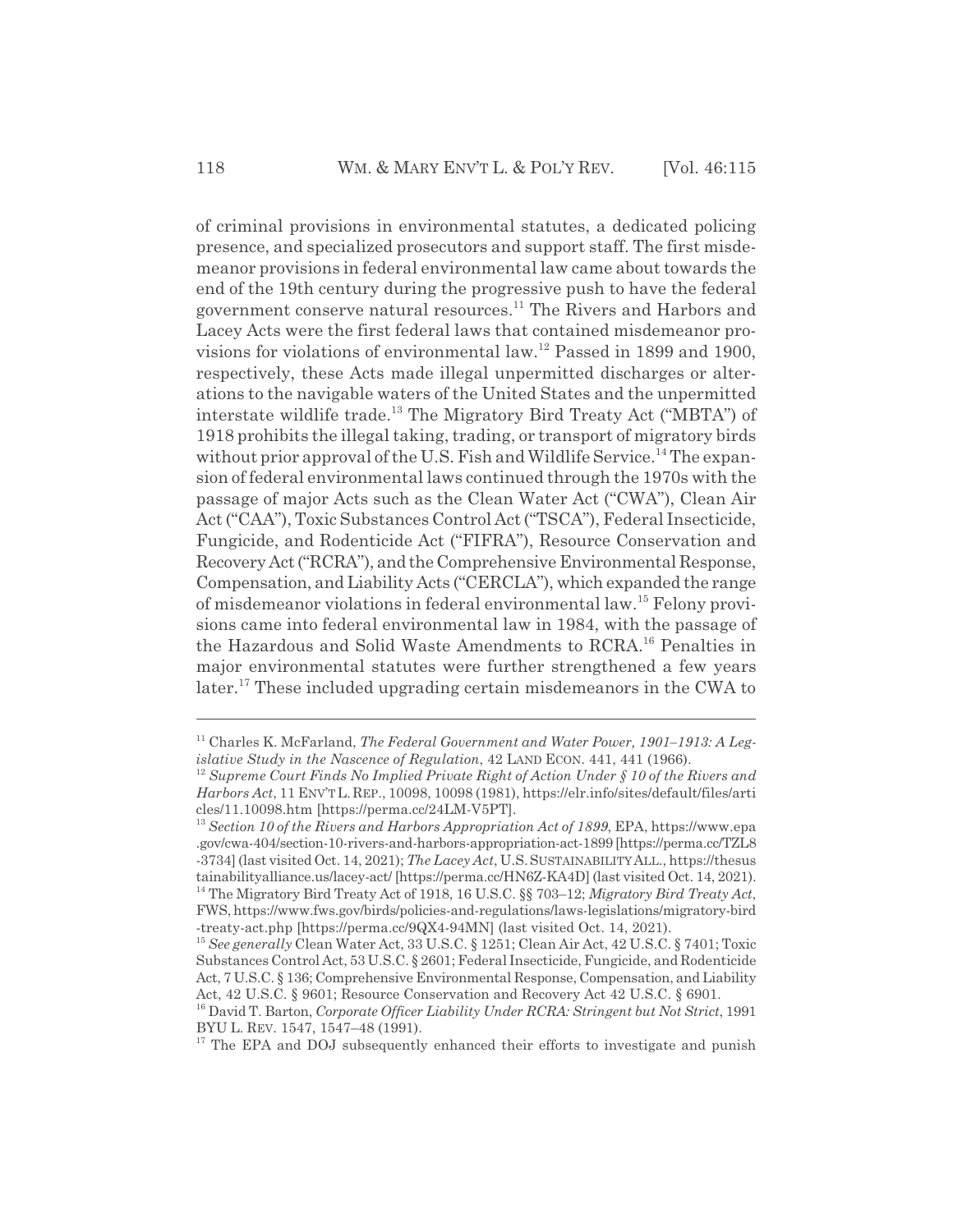felonies in 1987 and the same for the CAA in 1990, following Guidelines issued by the U.S. Sentencing Commission<sup>18</sup> that suggested enhancements in penalties for a variety of federal offenses that also touched environmental law.19 Felony penalties in major federal environmental statutes are now commonplace.<sup>20</sup>

Developing resources to prosecute environmental crimes might be traced to the founding of the Department of Justice's ("DOJ") Public Lands Division, formed in 1909 and now known as the Environment and Natural Resources Division ("ENRD").<sup>21</sup> In 1982 the Environmental Crimes Section ("DOJ-ECS") was founded to center resources and professional expertise on prosecuting environmental crimes. In 1987 DOJ-ECS became its own unit within  $ENRD<sup>22</sup>$  The DOJ's record for environmental prosecution came under scrutiny in the early 1990s, when the House Subcommittee on Investigations and Oversight held hearings that resulted in complaints that DOJ was not fully prosecuting major corporations or adequately

environmental crimes through the 1990s, leading to a debate as to whether they were being too punitive and if Congress failed to make appropriate distinctions for maximum penalties in civil and criminal law, leading to overzealous prosecution of certain crimes and serious, knowing violations. *See, e.g.*, Richard J. Lazarus, *Assimilating Environmental Protection into Legal Rules and the Problem with Environmental Crime*, 27 LOY. L. REV., 867, 868 (1994). *See* KATHLEEN F.BRICKEY,ENVIRONMENTALCRIME:LAW,POLICY,PROSE-CUTION 9 (2008).

<sup>18</sup> Bruce Pasfield, *Simple Negligence and Clean Water Act Criminal Liability: A Troublesome Mix*, BLOOMBERG LAW (Oct. 8, 2010, 12:00 AM), https://news.bloomberglaw.com/environ ment-and-energy/simple-negligence-and-clean-water-act-criminal-liability-a-troublesome -mix [https://perma.cc/8JP6-CY9Y].

<sup>&</sup>lt;sup>19</sup> WASH. LEGAL FOUND., SPECIAL REPORT: FEDERAL EROSION OF BUSINESS CIVIL LIBERTIES ch.2, at 1–3 (2008), https://s3.us-east-2.amazonaws.com/washlegal-uploads/upload/Chap ter2EPA.pdf [https://perma.cc/VGA8-587P].

<sup>20</sup> For examples of criminal provisions in federal environmental law, *see Criminal Provisions of the Clean Air Act*, EPA (Aug. 21, 2021), https://www.epa.gov/enforcement/criminal-pro visions-clean-air-act [https://perma.cc/T4VZ-4EAC]; *Criminal Provisions of Water Pollution*, EPA (Aug. 21, 2021), https://www.epa.gov/enforcement/criminal-provisions-water-pollu tion [https://perma.cc/QNH4-TZAS]; *Criminal Provisions of the Resource Conservation and Recovery Act*, EPA (Aug. 21, 2021), https://www.epa.gov/enforcement/criminal-provi sions-resource-conservation-and-recovery-act-rcra [https://perma.cc/X3CH-9UPU].

<sup>&</sup>lt;sup>21</sup> See Historical Development of Environmental Criminal Law, DEPT. OF JUST. ENV'T & NAT. RES. DIV. (May 13, 2015), https://www.justice.gov/enrd/about-division/historical-de velopment-environmental-criminal-law [https://perma.cc/V4Y7-PQQE].

<sup>&</sup>lt;sup>22</sup> The Environmental Enforcement Section handles civil-judicial cases in ENRD. See id.; *Environmental Enforcement Section (EES): An Overview of Our Practice*, DEPT. OF JUST. ENV'T&NAT.RES.DIV. (May 14, 2015), https://www.justice.gov/enrd/overview-our-practice [https://perma.cc/CU6A-46YE].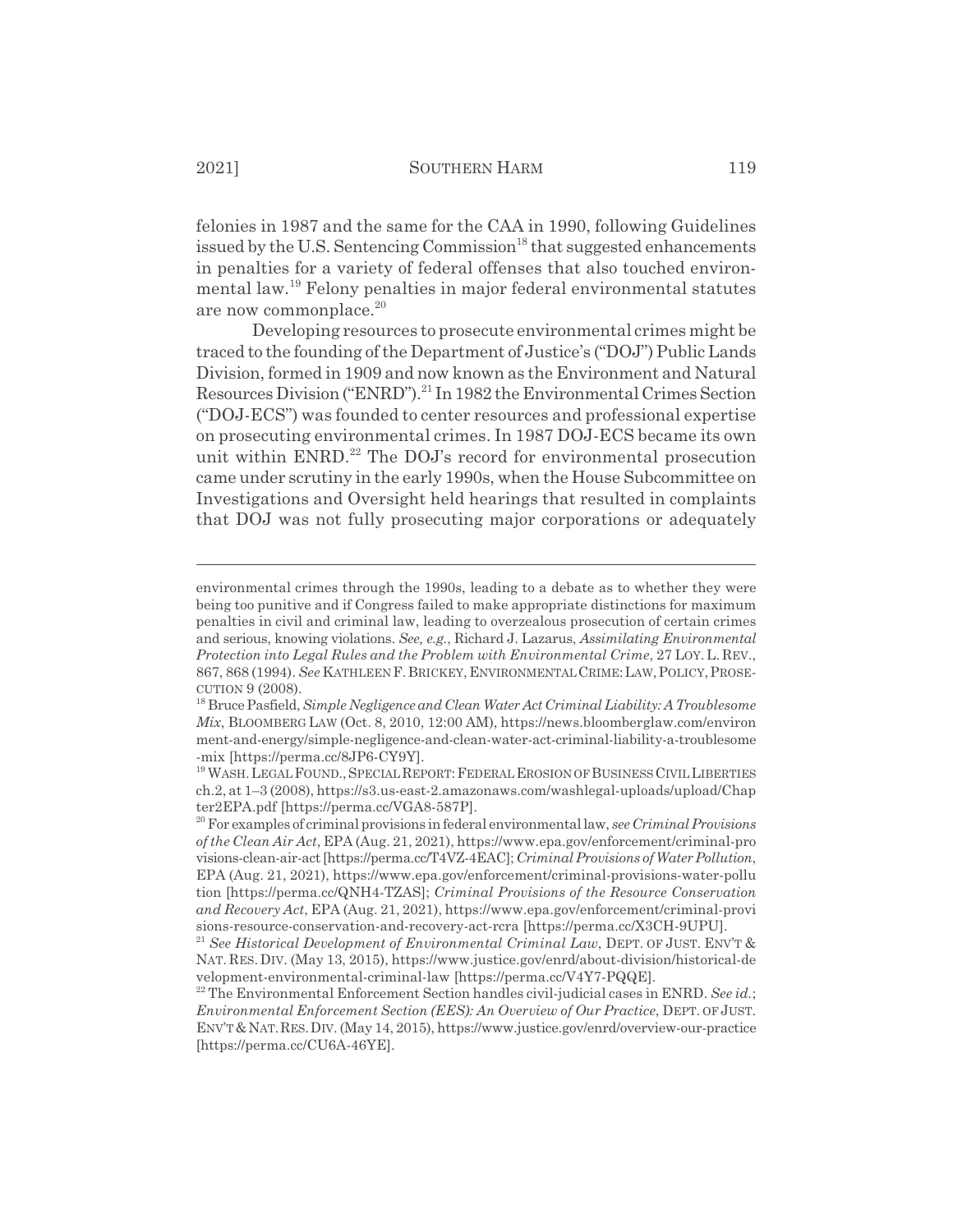cooperating with other federal agencies. $23$  The outcome of the hearings was the perception that efforts should be strengthened. These hearings, the enhancement of penalties for environmental crimes, and DOJ-ECS receiving an organizational upgrade, all corresponded to the same period of time when Congress indicated a desire to strengthen criminal enforcement. This also corresponded to a broader global trend focused on enhancing penalties for environmental harms. $^{24}$ 

Dedicated federal policing resources for environmental crimes can be traced to the founding of the Office of Enforcement in 1981, now referred to as the Office of Enforcement and Compliance Assurance ("OECA").<sup>25</sup> Criminal investigators were hired a year after the Office's founding, but were not originally granted full law enforcement powers. They were temporarily deputized as Special Deputy U.S. Marshals from 1984 until 1988, when Congress granted criminal investigators full law enforcement powers.26 EPA-CID currently employs about 145 criminal investigators, who are also called special agents or 1811s, to investigate environmental crimes.27 The Office of Criminal Enforcement, Forensics and Training ("OECFT") was founded in 1995 to provide investigative and forensics support for criminal cases opened by investigators and to house EPA-CID.28

Criminal investigators have a high level of professional discretion and are typically alerted to potential crimes by former employees of companies, official documents, and civil inspectors that may communicate

<sup>23</sup> *See* Debra Jacobson, *1992–1994 Investigation of the Justice Department's Environmental Crimes Program* (2017), https://archive.constitutionproject.org/wp-content/uploads/2017 /05 /EnvironmentalCrimes.pdf [https://perma.cc/B3VC-JV4B].

<sup>24</sup> *See* Michael R. Pendleton, *Beyond the Threshold: The Criminalization of Logging*, 10 SOC'Y & NAT. RES. 182, 191–93 (1997).

<sup>25</sup> *See Historical Development of Environmental Criminal Law*, DEPT. OF JUST. ENV'T & NAT. RES. DIV. (May 13, 2015), https://www.justice.gov/enrd/about-division/historical-de velopment-environmental-criminal-law [https://perma.cc/9F6K-XT6R].

<sup>26</sup> *See* John Peter Suarez, *Management Review of the Office of Criminal Enforcement, Forensics and Training*, EPA (Dec. 15, 2003), https://www.epa.gov/sites/production/files /documents/oceft-review03.pdf [https://perma.cc/2686-HH9W].

<sup>&</sup>lt;sup>27</sup> The number of investigative staff employed by EPA-CID tends to vary, based on whether this includes active special agents or also support and management staff. *See* AMERICA'SENVIRONMENTALCRIMEFIGHTERS, EPA 2–4 (2020), https://www.epa.gov/sites /production/files/documents/oceftbrochure.pdf [https://perma.cc/4R8U-CECQ]; *EPA CID Agent Count*, PUB. EMP. ENV'T RESP. 1, 1 (2019), https://www.peer.org/wp-content/up loads/2019/11/11\_21\_19-Federal\_Pollution\_EPA\_CID\_Agent\_Count.pdf [https://perma .cc/2CU3-5K5P].

<sup>28</sup> *See generally Basic Information on Enforcement*, EPA (Jan. 13, 2021), https://www.epa .gov/enforcement/basic-information-enforcement [https://perma.cc/6UP9-GXDV].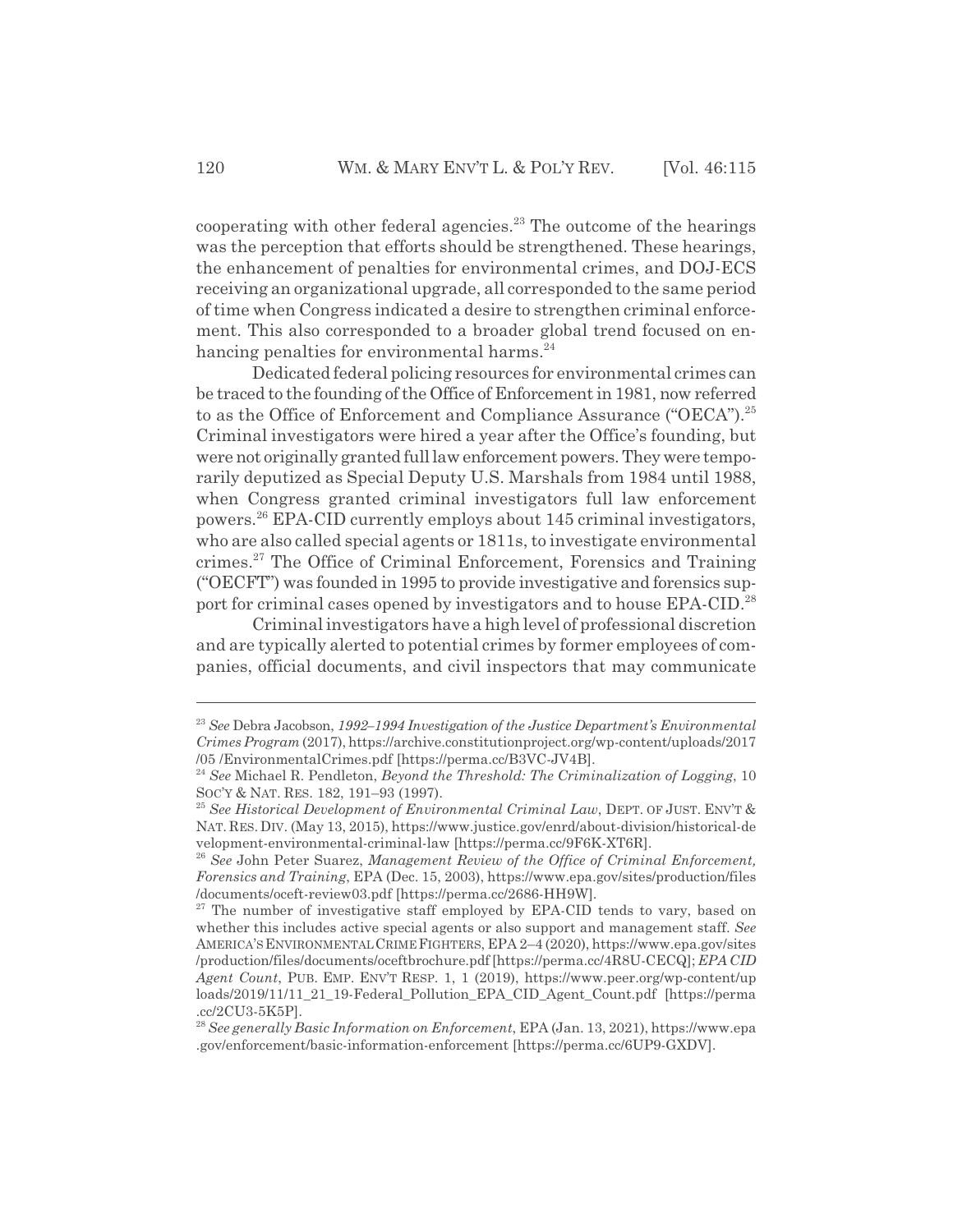problems found during inspections.29 Once special agents build sufficient evidence of a crime, a typical scenario is to approach prosecutors in DOJ-ECS or the U.S. Attorney's Office to convene a grand jury or file an Information in District Court to pursue a case.<sup>30</sup>

Federal law enforcement agencies maintain a deterrence-based  $cutture.<sup>31</sup> The goals of criminal enforcement are to punish environmental$ offenders and to deter future offenses.<sup>32</sup> For deterrence to be effective the costs of offending must outweigh the benefits of illegal activity.<sup>33</sup> This requires both sufficient police resources to monitor and survey the potential population of criminals and resources to enable swift and significant punishment for those who break the law.<sup>34</sup> Yet EPA-CID employs roughly 150 police officers for the entire country and DOJ-ECS around 40 prosecutors and a dozen support staff.35 Not surprisingly, some studies suggest less than 2,600 prosecutions have resulted from EPA-CID investigations since the institutionalization of investigative and prosecutorial resources for the environment in the early  $1980s$ .<sup>36</sup> Given these limiting factors, the deterrent value of investigating and prosecuting environmental crimes at the federal level seems relatively low.37 Yet we know very little about

<sup>29</sup> *See* Joel A. Mintz, *Some Thoughts on the Interdisciplinary Aspects of Environmental Enforcement*, 36 ENV'T L. REP. 10912, 10912–14 (2006).

<sup>&</sup>lt;sup>30</sup> See generally JOELA. MINTZ, ENFORCEMENT AT THE EPA: HIGH STAKES AND HARD CHOICES (U. Tex. Press 2012). *See also* Mintz, *supra* note 29.

<sup>&</sup>lt;sup>31</sup> A management review of the Division noted, "To the extent any single pattern dominates, it is the law enforcement orientation of the Immediate Office, CID, and (to a lesser extent) LCRMD (Legal Counsel and Resources Management Division)." *See* Suarez, *supra* note 26.

<sup>32</sup> *See* AMERICA'S ENVIRONMENTAL CRIME FIGHTERS, *supra* note 27, at 3.

<sup>33</sup> *See* Gary Becker, *Punishment: An Economic Approach*, 76 J. POL. ECON. 169, 170–76, 183 (1968).

<sup>34</sup> *See* Richard A. Posner, *An Economic Theory of the Criminal Law*, 85 COLUM. L. REV. 1193, 1193–2000 (1985).

<sup>35</sup> These numbers are given as of 2015. *Environmental Crimes Section*, DEPT. OF JUST. ENV'T&NAT.RES.DIV. (July 2, 2021), https://www.justice.gov/enrd/environmental-crimes -section [https:// perma.cc/44HC-BJ88]. The number of criminal investigators varies some depending on whether you measure this as only special agents or administrative support staff, but the number is objectively low in either case, given their wide-ranging responsibilities. *See also EPA CID Agent Count*, *supra* note 27.

<sup>36</sup> *See* Joshua Ozymy et al., *Persistence or Partisanship: Exploring the Relationship between Presidential Administrations and Criminal Enforcement by the U.S. Environmental Protection Agency, 1983–2019*, PUB. ADMIN. REV. 49, 50 (2021).

<sup>37</sup> *See* Carole M. Billiet & Sandra Rousseau, *How Real Is the Threat of Imprisonment for Environmental Crime?*, 37 EUR. J. L. & ECON. 183, 185–86 (2014). Some scholars have questioned if there is much deterrent value in environmental criminal enforcement or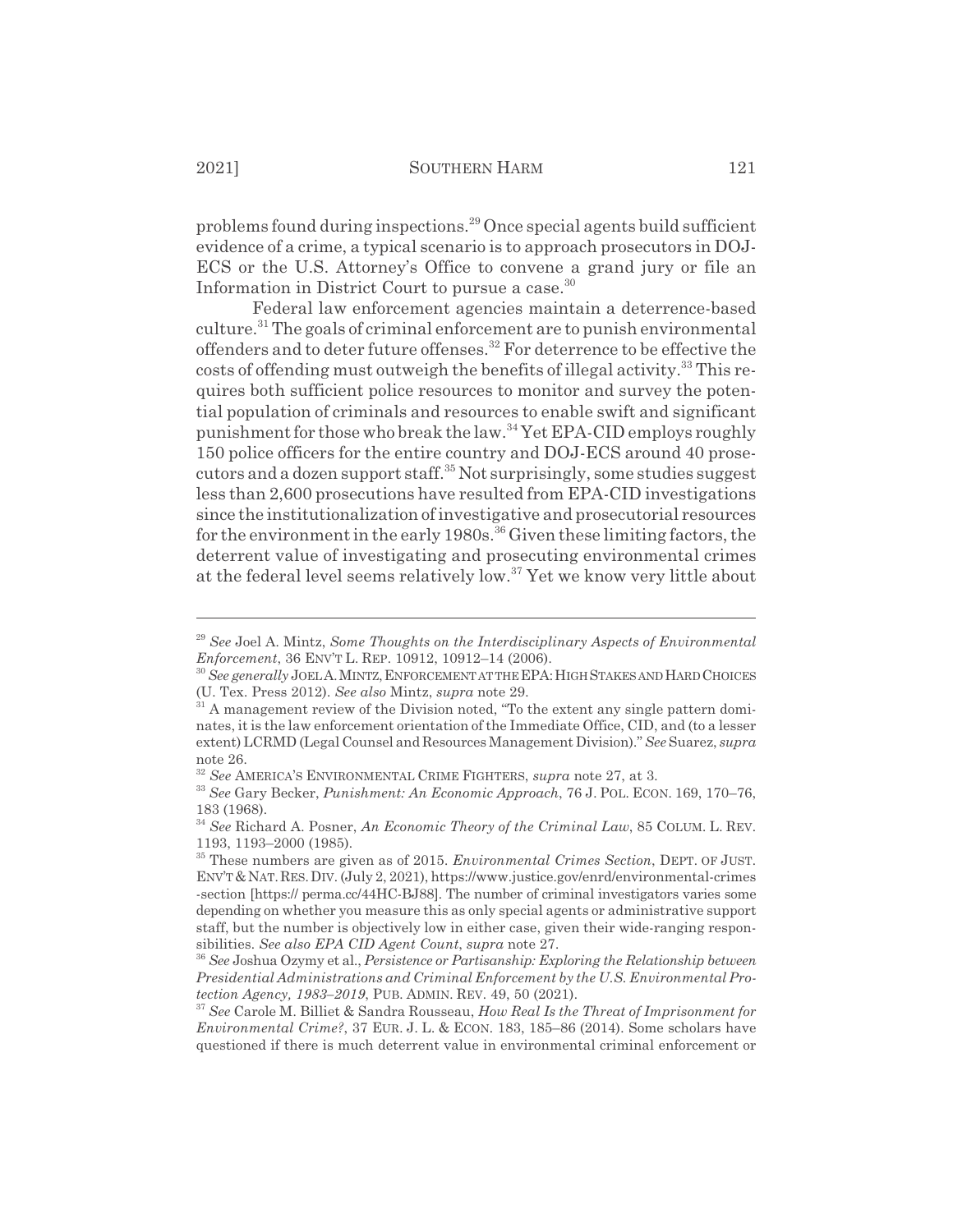the functioning of the environmental criminal apparatus in the Southern United States.<sup>38</sup> We explore this phenomena below.<sup>39</sup>

## II. DATA

Data is taken from the EPA's *Summary of Criminal Prosecutions Database*. 40 The Database contains summaries for all EPA-CID criminal investigations and subsequent prosecutions from 1983–present.<sup>41</sup> We selected cases by EPA fiscal year ("FY"), beginning with the first case occurring in FY 1983, and we collected all cases in the dataset until the end of calendar year 2019. We analyzed a total of 2,588 total cases and then

criminal deterrence generally. *See generally* Raymond Paternoster, *How Much Do We Really Know about Criminal Deterrence?*, 100 J.CRIM.L.&CRIMINOLOGY 765, 765–68 (2010). <sup>38</sup> Given that the cost of criminal prosecution is high, and the nature of most violations does not require more than civil-administration actions, the vast majority of environmental offenses are not handled through a criminal process. It was never the intent of EPA or Congress for this to occur. Criminal enforcement was always meant to be strategic, and the idea of giving environmental prosecutors and investigators discretion to police environmental crimes has always been politically contentious. The broader issue is whether there are sufficient resources for a functioning criminal apparatus to achieve its organizational goals and mandate. For a discussion of criminal versus civil enforcement incentives, organizational mandates, and criticisms of prosecutorial discretion and criminal investigative work, see: Jeremy Firestone, *Agency Governance and Enforcement: The Influence of Mission on Environmental Decisionmaking*, 21 J. POL'Y ANALYSIS & MGMT. 409, 410–12 (2002); Evan J. Ringquist & Craig E. Emmert, *Judicial Policymaking in Published and Unpublished Decisions: The Case of Environmental Civil Litigation*, 52 POL. RSCH. Q. 7, 12–13 (1999); Devaney, *supra* note 9; Judson W. Starr, *Turbulent Times at Justice and EPA: The Origins of Environmental Criminal Prosecutions and the Work that Remains*, 59 GEO.WASH. L. REV. 900, 900–10 (1991); Theodora Galactos, *The United States Department of Justice Environmental Crimes Section: A Case Study of Inter- and Intrabranch Conflict Over Congressional Oversight and the Exercise of Prosecutorial Discretion*, 64 FORDHAM L. REV., 589, 590–95 (1995); WASH. LEGAL FOUND., *supra* note 19, at 2–3.

<sup>&</sup>lt;sup>39</sup> For other key studies on the criminal sanctioning of environmental offenders, see: Kathleen F. Brickey, *Charging Practices in Hazardous Waste Crime Prosecutions*, 62 OHIO STATE L. J. 1077 (2001); David M. Uhlmann, *Prosecutorial Discretion and Environmental Crime*, 38 HARV. ENV'T L. REV. 159 (2014); Joshua Ozymy & Melissa Jarrell, *Why Do Regulatory Agencies Punish? The Impact of Political Principals, Agency Culture, and Transaction Costs in Predicting Environmental Criminal Prosecution Outcomes in the United States*, 33 REV. POL'Y RSCH. 71 (2016); Mathew J. Griefe et al., *Corporate Environmental Crime and Environmental Justice*, 28 CRIM. JUST. POL'Y REV. 327 (2017); Matthew J. Griefe & Michael O. Maume, *Do Companies Pay the Price for Environmental Crimes? Consequences of Criminal Penalties on Corporate Offenders*, 73 CRIME, L. & SOC. CHANGE 337 (2020).

<sup>40</sup> U.S. EPA, *Summary of Criminal Prosecutions*, https://www.epa.gov/enforcement/sum mary-criminal-prosecutions [https://perma.cc/HW8N-JL4T] (last updated May 10, 2021). <sup>41</sup> *Id.*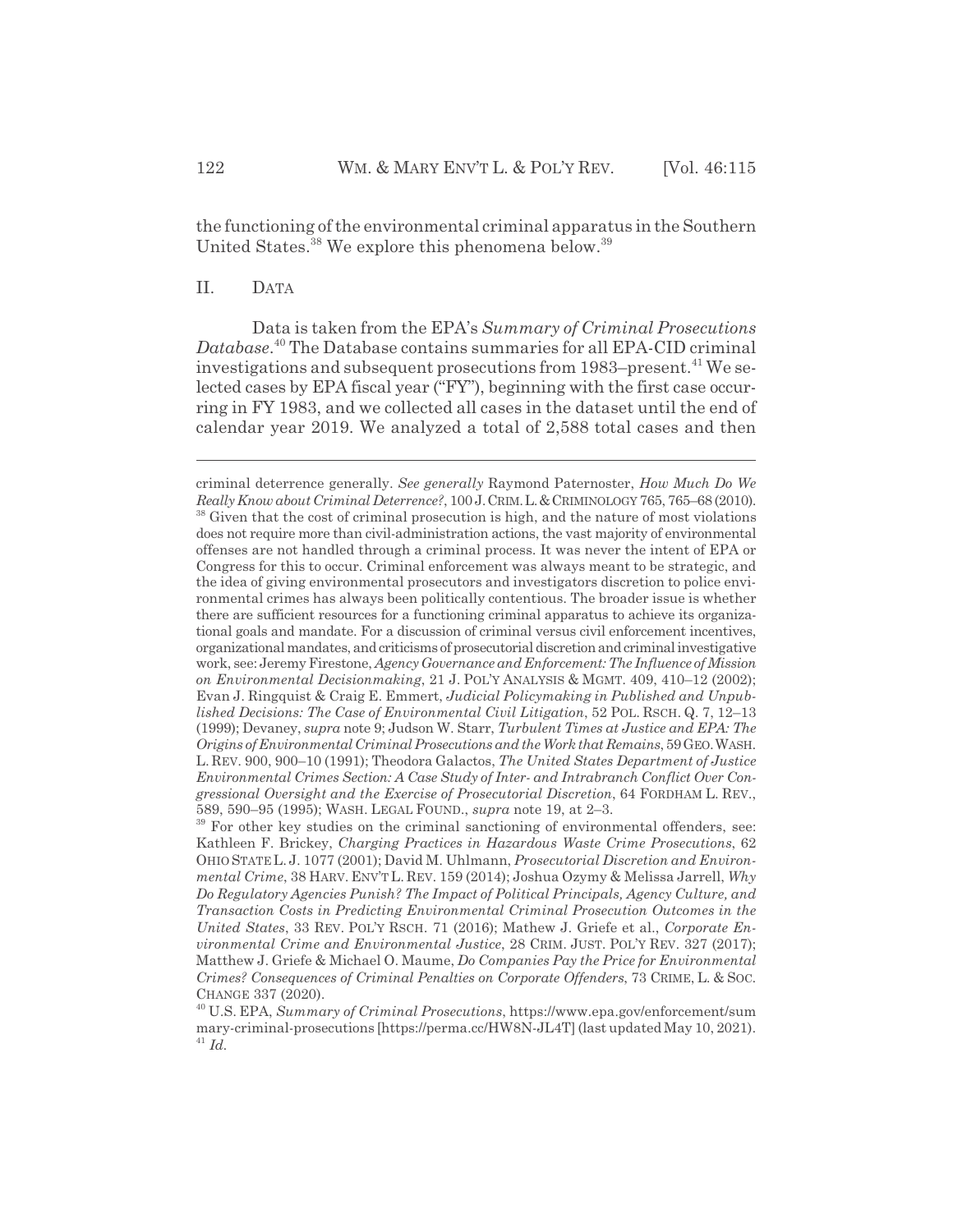selected all prosecutions occurring in the following sixteen states: Alabama, Arkansas, Delaware, Florida, Georgia, Kentucky, Louisiana, Maryland, Mississippi, North Carolina, Oklahoma, South Carolina, Tennessee, Texas, Virginia, and West Virginia. We included all 799 prosecutions occurring in these states during these thirty-seven years in our dataset. We selected these states to represent the Southern United States, based on the U.S. Census Bureau's Census Regions.<sup>42</sup>

The following variables were coded for the analysis: narrative summary of each case, docket number, given state identifier for where the prosecution was adjudicated, EPA fiscal year for each case given as an identifier, federal environmental statutes used to charge defendants in each case, total number of individuals listed as defendants in each case, whether at least one company/corporation was a defendant in a case, the presence of non-environmental charges, such as false statements/records, obstruction, fraud, conspiracy, and smuggling. We measured penalties by aggregating them across all individuals and companies that were defendants in the prosecutions. All penalties in nominal U.S. dollars such as special assessments, fees, restitution, supplemental environmental projects, fines, or any other listed assessments or fines are included in our measures for monetary penalties. Probation and incarceration are measured in months. Community service is measured in hours. Data is taken directly from the summaries. We do not correct or verify data by searching the web or other legal sources. We need a common baseline for all of the data and searching some cases and not others would violate this principle. If EPA employees errored when entering the data, this would be unknown to us, as would be the role of the defense, prosecutors, judge or other actors in any prosecution. These limitations are minor and do not affect our analysis or findings. They do not impact our intent, goals, or ability to show broader charging, sentencing, and environmental crime patterns over time.

We used content analysis to code the data for our analysis.<sup>43</sup> We coded cases for four weeks through FY 2015 to begin to build an understanding of the cases and how data was inputted by various employees over time. Two coders coded the data independently during this process. Once we saw emerging patterns and what we wanted to capture from the

<sup>42</sup> U.S. CENSUS BUREAU, *Census Regions and Divisions of the United States* (Aug. 23, 2021), https://www2.census.gov/geo/pdfs/maps-data/maps/reference/us\_regdiv.pdf [https:// perma.cc/NWX3-22KF].

<sup>&</sup>lt;sup>43</sup> Analysis done by dividing the total items coded by the agreed upon items. *See* OLE R. HOLSTI, CONTENT ANALYSIS FOR THE SOCIAL SCIENCES AND HUMANITIES 140 (Addison-Wesley Publ'g Co., 1969); *see generally* EARL R. BABBIE, THE PRACTICE OF SOCIAL RESEARCH (Wadsworth Publ'g Co., 13th ed. 2012).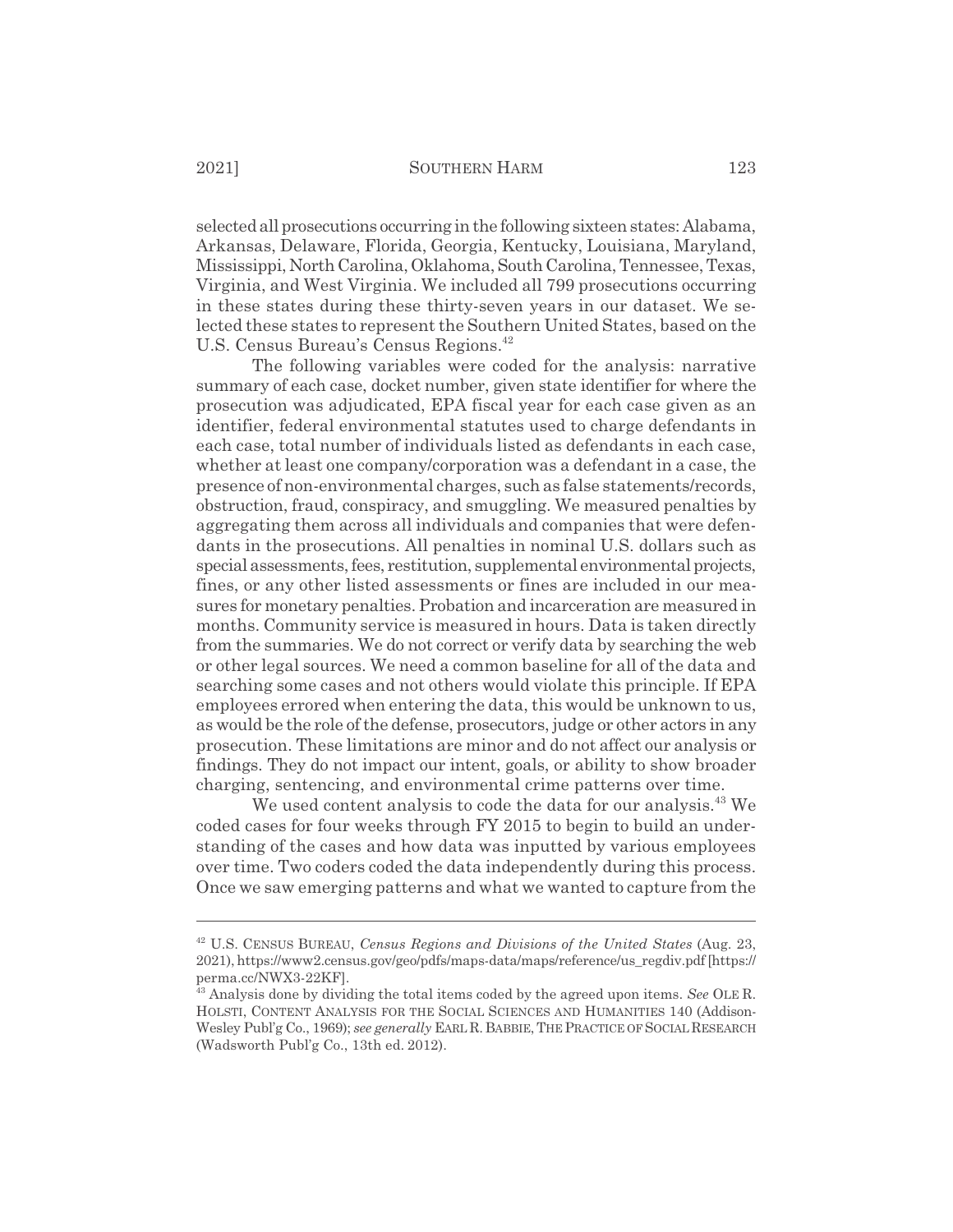data, which became evident when inter-coder reliability reached 90%, we began the analysis. Two individual coders coded independent with the lead author reviewing cases for discrepancies. We would then meet to find consensus on divergent values. Most of the divergent values came from complex sentencing involving multiple defendants. Our total inter-coder ability was roughly 95% for the analysis.

# III. FINDINGS

We begin the analysis by exploring the total annual environmental crime prosecutions in these sixteen southern states by EPA fiscal year, 1983–2019. We find prosecutions begin a slow uptick with the institutionalization of the criminal enforcement apparatus in the early 1980s and slowly ticked upwards through the 1990s. We find 32 cases adjudicated in the 1980s, 182 in the 1990s, 272 in 2000–09, and 313 in 2010–19. The high point in annual prosecutions adjudicated occurred in FY 2014 with 44 cases completed, with an annual average of 21.6 over these 37 years. Total prosecutions adjudicated in our dataset for all states and years was 799.

# **Figure 1. Total Annual Environmental Crime Prosecutions in the Southern United States by EPA Fiscal Year, 1983–2019**



# *Source: EPA Summary of Criminal Prosecutions Database*

Figure 2 explores the total annual environmental crime prosecutions per state, 1983–2019. Prosecutions range from a low in Arkansas (9 prosecutions total) to 122 in Texas. Following Texas are Louisiana (117), Florida (110), Kentucky (53), and North Carolina (50). Cases are concentrated in Texas, Louisiana, and Florida, which account for about 44% of total cases.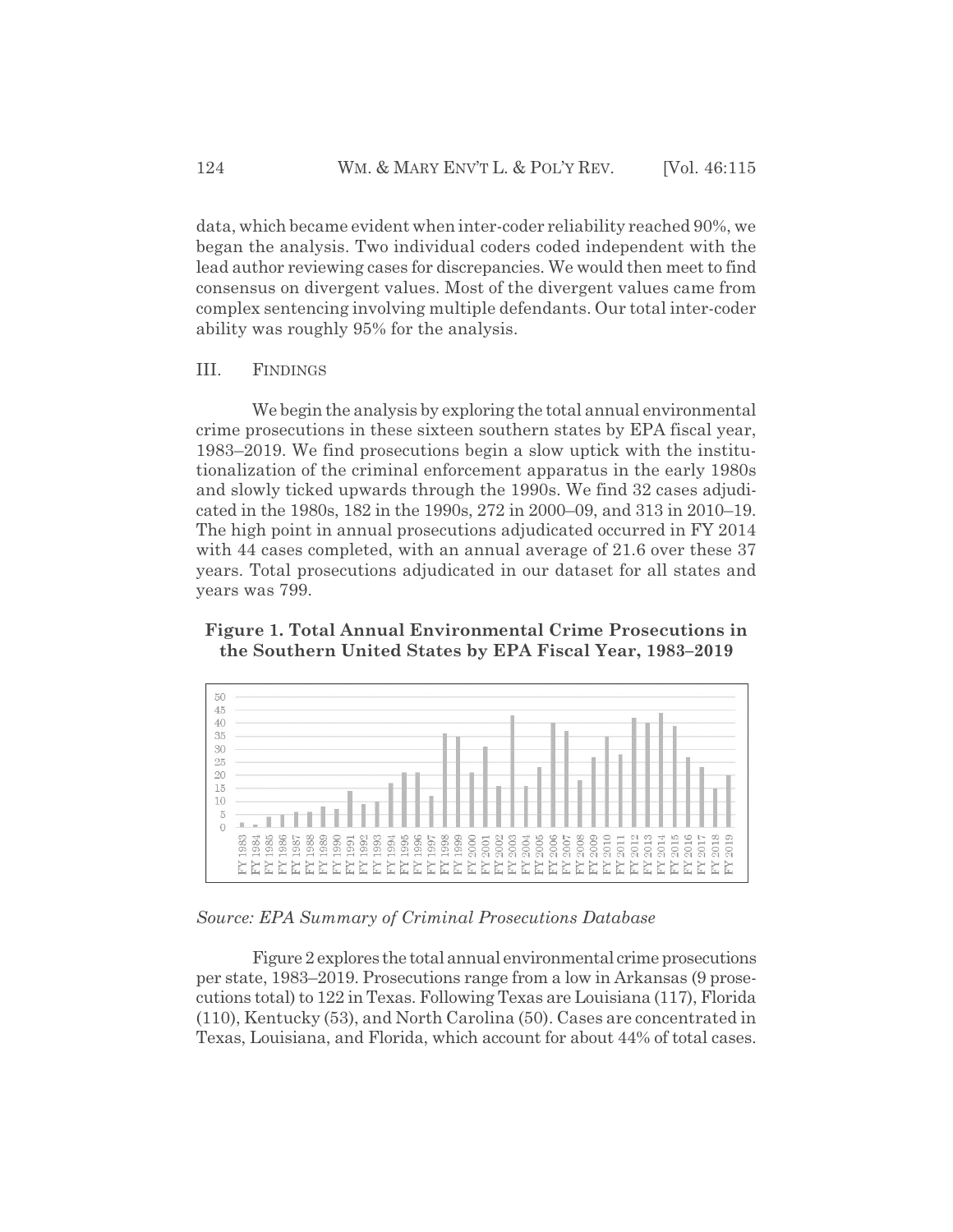

# **Figure 2. Annual Environmental Crime Prosecutions in the Southern United States by U.S. State, 1983–2019**

*Source: EPA Summary of Criminal Prosecutions Database*

Table 1 explores charging patterns in all environmental crime prosecutions by major federal environmental statute. Here, we aggregate the number of cases per state where at least one defendant in a case was charged under the CWA, CAA, RCRA, TSCA, or FIFRA. We record the number of cases where at least one defendant was charged with a statelevel offense in the far-right column. Defendants can be charged under more than one statute and these are the most common charging statutes, which explains why the cases do not equal 799.

The most common federal charging statute was the CWA. We find 285 prosecutions where at least one defendant was charged under the Act. In Louisiana 62 cases were prosecuted under the CWA. In 112 cases, at least one defendant was charged under the CAA. Texas (27) and Florida (22) led CAA prosecutions in the data. In 148 cases at least one defendant was charged under RCRA, with Texas (29), Florida (17), and Georgia (16) having the most RCRA prosecutions. Forty-seven cases were prosecuted under FIFRA by our estimates with Kentucky (13) containing the most prosecutions. Only 11 cases were prosecuted under the TCSA in our data. We find 79 cases where at least one defendant was prosecuted for violating a state environmental statute.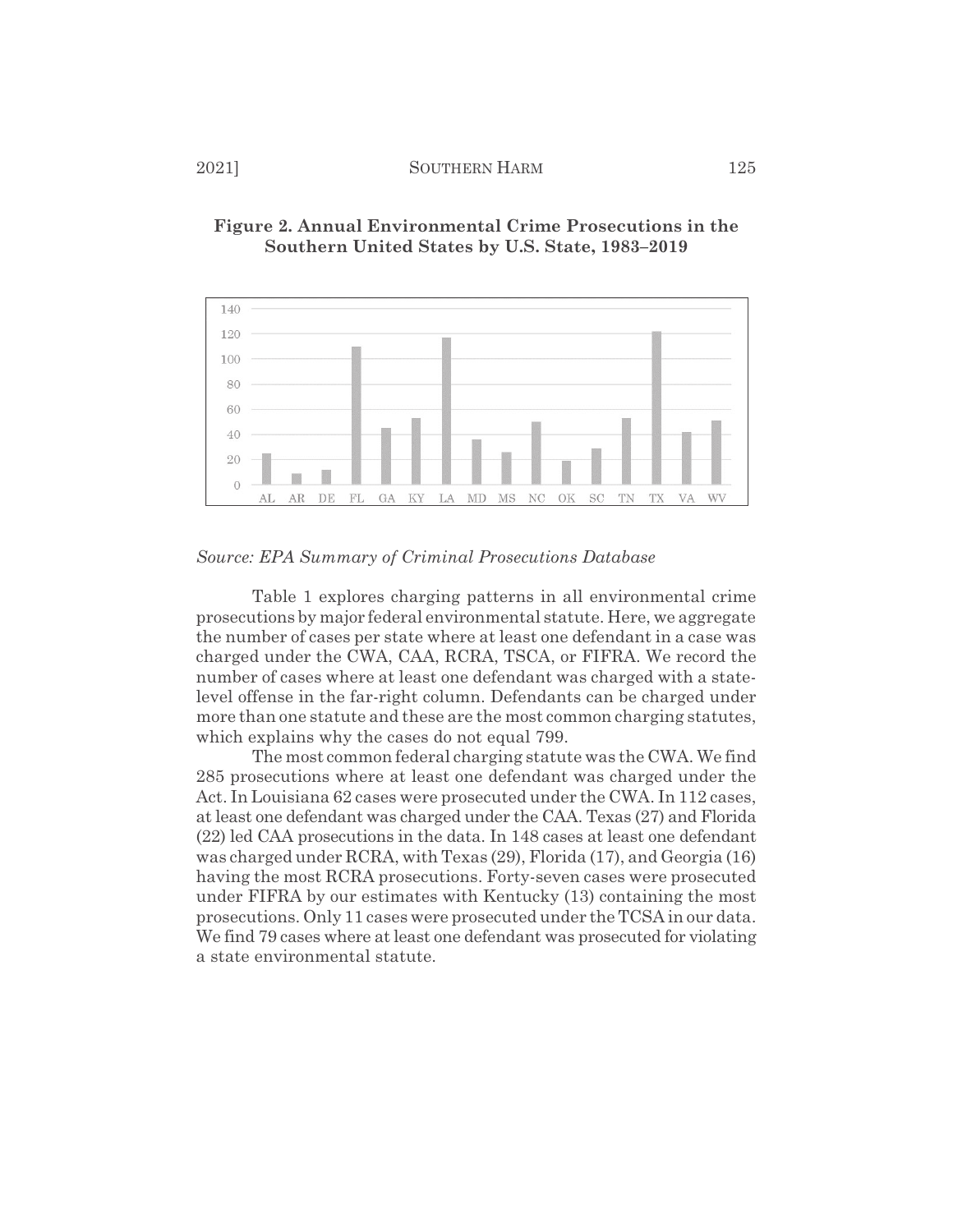| <b>State</b>               | <b>CWA</b>     | CAA            | <b>RCRA</b>    | <b>TSCA</b>      | <b>FIFRA</b>   | <b>State</b>   |
|----------------------------|----------------|----------------|----------------|------------------|----------------|----------------|
| AL                         | 8              | $\overline{2}$ | 7              | $\overline{0}$   | $\mathbf{1}$   | $\overline{2}$ |
| AR                         | 6              | $\theta$       | 4              | $\mathbf{1}$     | $\mathbf{1}$   | $\theta$       |
| DE                         | 12             | 8              | $\overline{4}$ | $\overline{0}$   | $\Omega$       | $\mathbf 1$    |
| $\mathop{\rm FL}\nolimits$ | 28             | 22             | 17             | $\mathbf{1}$     | 8              | 3              |
| GA                         | 7              | $\overline{5}$ | 16             | $\overline{0}$   | 3              | 9              |
| KY                         | 18             | $\overline{4}$ | 8              | $\mathbf{1}$     | 13             | $\overline{2}$ |
| LA                         | 62             | 8              | 8              | $\overline{0}$   | $\overline{5}$ | 12             |
| MD                         | $\overline{4}$ | $\overline{5}$ | $\overline{4}$ | $\overline{2}$   | $\mathbf{1}$   | $\overline{2}$ |
| <b>MS</b>                  | 13             | $\Omega$       | $\overline{4}$ | $\left( \right)$ | $\overline{4}$ | 4              |
| <b>NC</b>                  | 21             | $\overline{9}$ | 7              | $\mathbf{1}$     | $\mathbf{1}$   | 3              |
| OK                         | 6              | $\overline{2}$ | 7              | $\overline{0}$   | $\mathbf{1}$   | $\overline{2}$ |
| <b>SC</b>                  | 12             | $\overline{4}$ | 3              | $\overline{0}$   | $\Omega$       | 7              |
| TN                         | 15             | 3              | 15             | $\overline{0}$   | $\overline{5}$ | $\overline{5}$ |
| TX                         | 25             | 27             | 29             | $\overline{2}$   | 3              | 23             |
| VA                         | 18             | 7              | $\overline{4}$ | 1                | 1              | $\overline{2}$ |
| WV                         | 30             | 6              | 11             | $\overline{2}$   | $\Omega$       | $\overline{2}$ |

TABLE 1. CHARGING PATTERNS IN ENVIRONMENTAL CRIME PROSECUTIONS IN THE SOUTHERN UNITED STATES, 1983–2019

*Source: EPA Summary of Criminal Prosecutions Database*

In many cases in our data, defendants were charged with a series of criminal offenses outside of or in addition to their environmental crimes. We catalog these in Figure 3 below by the most common non-environmental offenses. Giving false statements to investigators, government officials, or on official documents was the most common non-environmental criminal offense in our data. In 146 cases, or about 18% of all prosecutions, at least one defendant was charged with giving false statements or falsifying documents. In 119 cases, or about 15% of the data, defendants were charged with conspiracy. In 48 cases, or 6% of all prosecutions, at least one defendant was charged with fraud. These cases included mail fraud, wire fraud, bank fraud, and tax fraud. In 3% of prosecutions, or 24 cases, at least one defendant was charged with obstruction.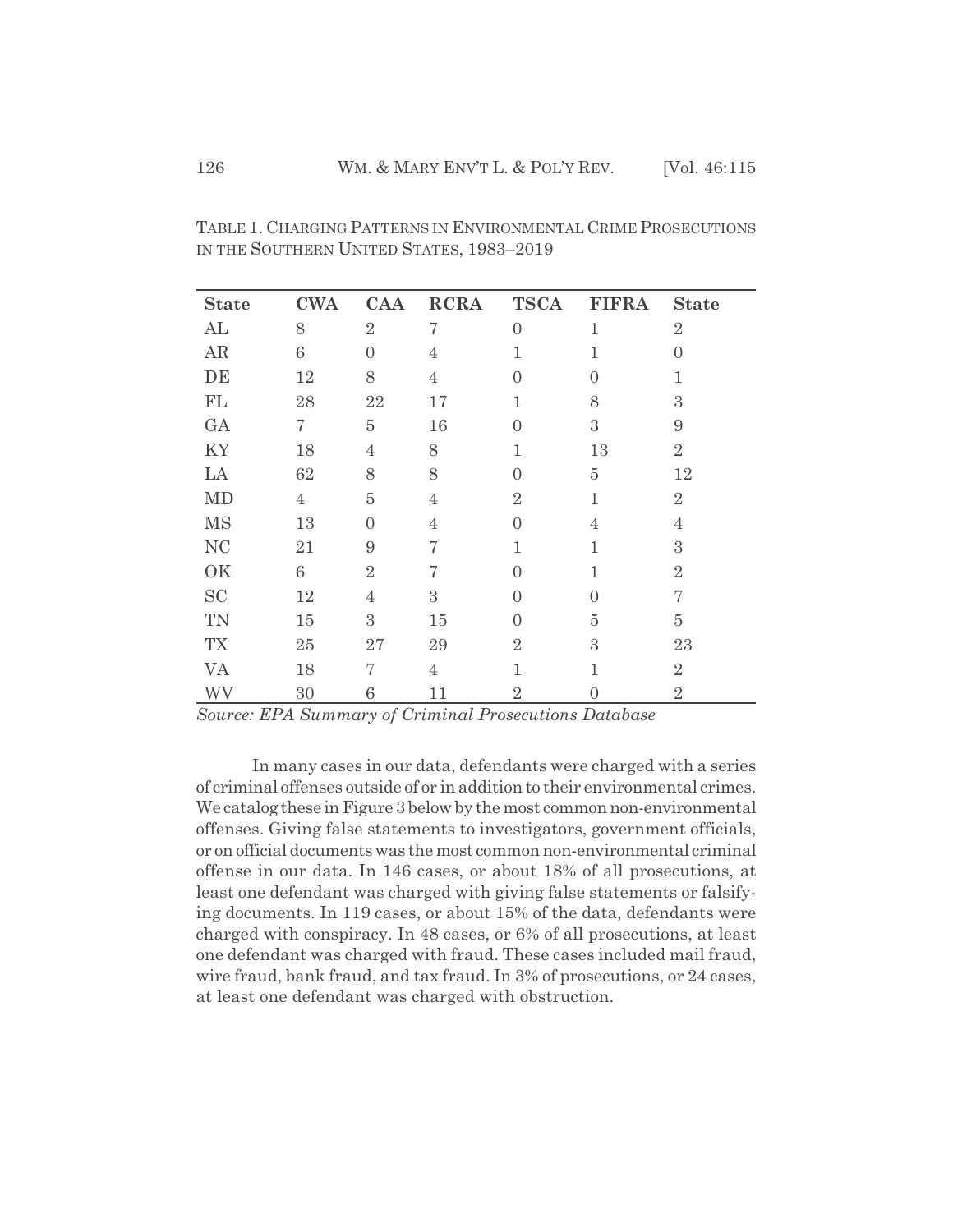

# **Figure 3. Common Criminal Charges in Environmental Crime Prosecutions in the Southern United States, 1983–2019**

*Source: EPA Summary of Criminal Prosecutions Database*

In Figure 4 we provide aggregate totals for all penalties assessed to individual and company defendants in our data. We aggregate total probation and incarceration assessed in months, community service in total hours, and monetary penalties including fines, assessments, restitution, community service payments, special assessments, and any other monetary penalties in nominal dollars. Individuals were assessed some \$410 million in monetary penalties in our data. Companies were assessed about \$1.02 billion. We provide context for these numbers in greater detail below. Probation assessed to all individual defendants exceeded 24,300 months, and 9,349 months cumulatively assessed to all companies in our data. Defendants were assessed 37,939 hours' community service by our estimates across all cases. Individual defendants were cumulatively assessed 10,395 months' incarceration.<sup>44</sup>

<sup>44</sup> The case against British Petroleum for their role in the Deepwater Horizon disaster was not available in the dataset. We searched by fiscal year and other means, but it could only be found by web search. We excluded the case and the \$4 billion criminal penalty from these totals because the case could not be found via the search means used for all other cases. Adding this penalty would increase total monetary penalties over \$5 billion. This case is such an extreme outlier it does not represent the typical prosecutorial outcome in any case, given the severity of the penalty. *See In re* Oil Spill by Oil Rig Deepwater Horizon, 2:12-CR-00292-DEK (E.D. La. 2013) (EPA Summary of Criminal Prosecutions), https://cfpub.epa.gov/compliance/criminal\_prosecution/index.cfm?action=3&prosecution \_summary\_id=2468 [https://perma.cc/RF86-R4KG].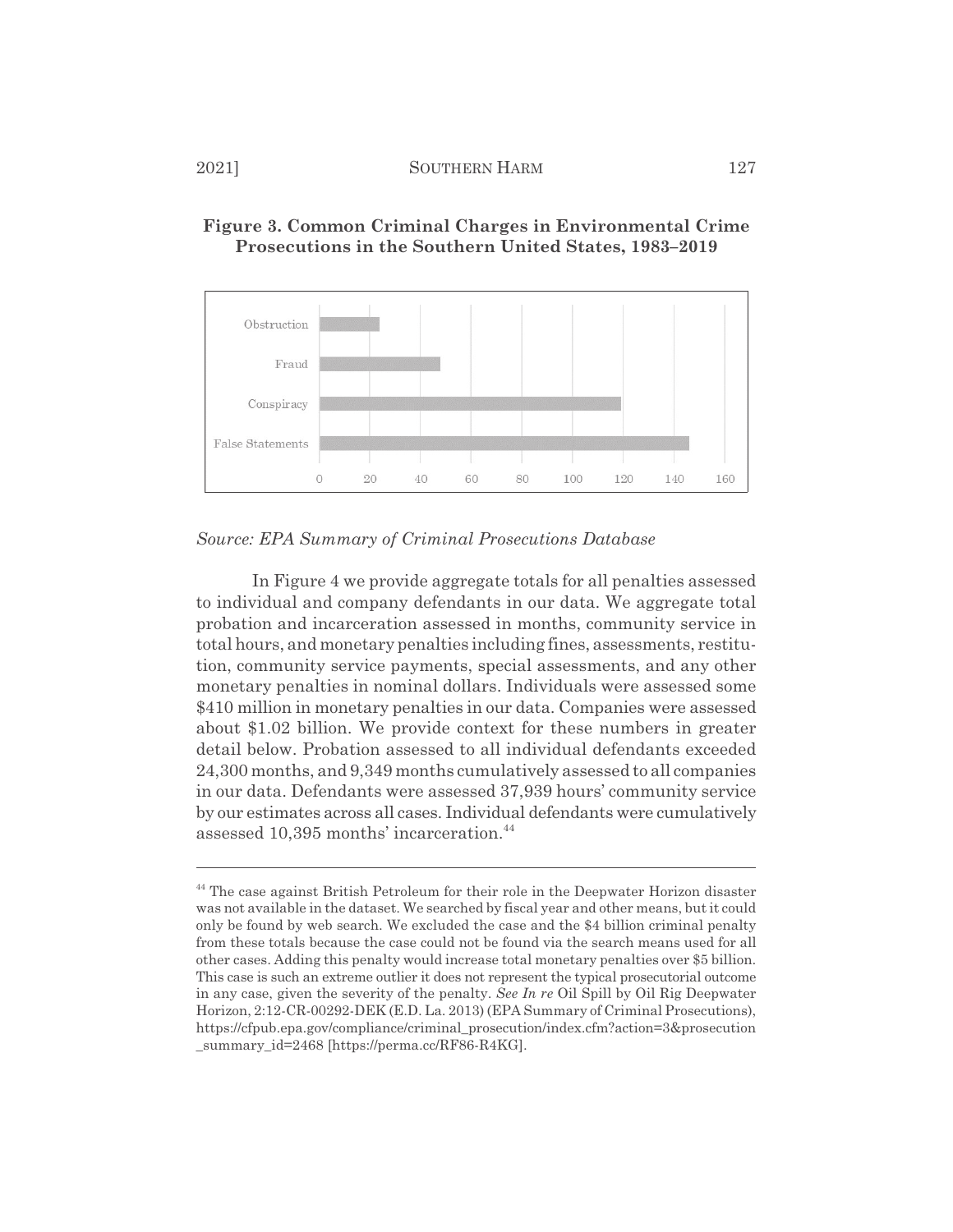

# **Figure 4. Total Penalties Assessed in Environmental Crime Prosecutions in the Southern United States, 1983–2019**

*Source: EPA Summary of Criminal Prosecutions Database*

In Table 2 we provide context to the larger monetary penalties assessed to companies in the dataset that help to place the \$1.02 billion in monetary penalties in context. Refrigeration USA was prosecuted in Florida for illegally importing more than 4,000 tons of CFC-12, commonly known as Freon, into the United States.<sup>45</sup> The company was charged with smuggling, conspiracy, tax evasion, and violations of the CAA and was sentenced on August 22, 1997, to 60 months' probation and fines totaling \$37,372,826.<sup>46</sup> Overseas Shipholding Group was prosecuted after an investigation by the U.S. Coast Guard found that crewmen aboard the M/T Cabo Hellas were illegally discharging oily water into the Waters of the United States.<sup>47</sup> A multi-district investigation found the company was operating

<sup>45</sup> EPA, *Recent Enforcement Actions* (Aug. 23, 2021, 7:40 PM), http://widit.knu.ac.kr/epa /ebtpages/Air/Air\_Pollution\_Legal\_Aspects/Enforcement/siteout/s1out1.html [https://perma.cc/7T92-5CUA].

<sup>46</sup> Refrigeration USA, CR:96-0267-CR-MORENO (S.D. Fla. 1997) (EPA Summary of Criminal Prosecutions), https://cfpub.epa.gov/compliance/criminal\_prosecution/index.cfm? action=3&prosecution\_summary\_id=665 [https://perma.cc/CAH9-QHZR].

<sup>&</sup>lt;sup>47</sup> Overseas Shipholding Group, Inc., 7:06-CR-125-1F (E.D.N.C. 2007) (EPA Summary of Criminal Prosecutions), https://cfpub.epa.gov/compliance/criminal\_prosecution/index.cfm ?action=3&prosecution\_summary\_id=1279 [https://perma.cc/BN35-5NTJ].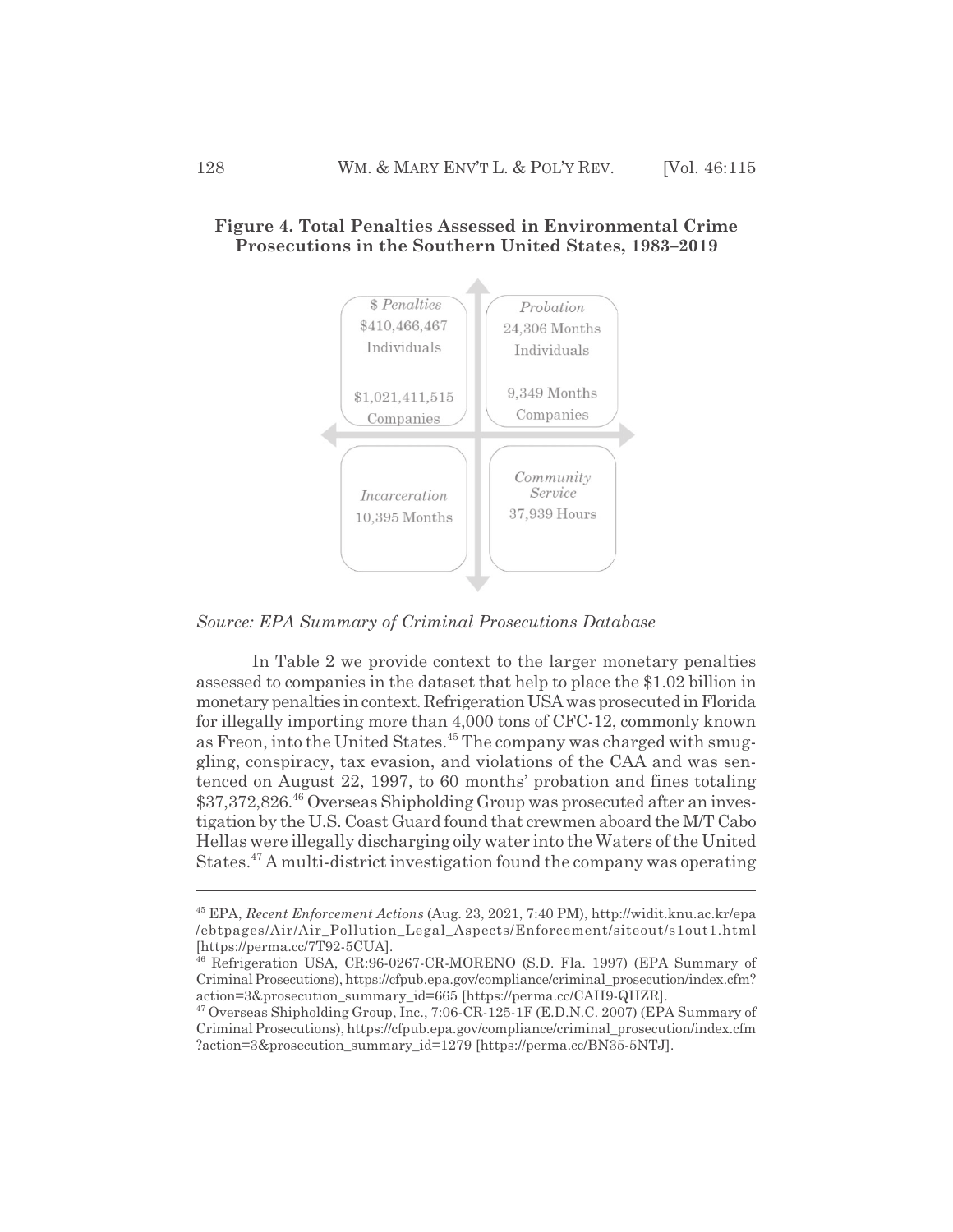a dozen ships illegally.<sup>48</sup> The company was charged with false statements and violating MARPOL.<sup>49</sup> They were sentenced on December 19, 2006, to pay \$37 million and to serve 36 months' probation after pleading guilty to thirty-three felony counts of deliberate vessel pollution and falsifying records.<sup>50</sup>

BP Products North America was prosecuted for criminal conduct that resulted in an explosion that killed fifteen workers and injured 180 others at its Texas City Refinery on March 23, 2005.<sup>51</sup> The company was prosecuted under the CAA for knowing violations that allowed for accidental releases that can result in death or serious injury.<sup>52</sup> The company pled guilty and was sentenced on March 12, 2009, to 36 months' probation and to pay a \$50 million fine.<sup>53</sup> Transocean was prosecuted under the CWA for its role in the Deepwater Horizon Disaster.<sup>54</sup> The company admitted that its employees, acting at the direction of BP's staff, were negligent in fully investigating the Macondo Well that subsequently blew

 $48$  U.S. v. Overseas Shipholding Group, Inc., 625 F.3d 1, 4 (1st Cir. 2010).

<sup>49</sup> Ocean dumping is often prosecuted under the Act to Prevent Pollution from Ships, which implements provisions of The International Convention for the Prevention of Pollution from Ships ("MARPOL"). *See* 33 U.S.C. §§ 1901–1915.

<sup>50</sup> Overseas Shipholding, 7:06-CR-125-1F (EPA Summary of Criminal Prosecutions).

<sup>51</sup> U.S. CHEMICAL SAFETY BOARD, *CSB Releases New BP Texas City Animation* (Mar. 23, 2020), https://www.csb.gov/csb-releases-new-bp-texas-city-animation-/ [https://perma.cc /W6LF-48UH].

<sup>&</sup>lt;sup>52</sup> BP Products North America, 4:07-CR-434 (S.D. Tex. 2009) (EPA Summary of Criminal Prosecutions), https://cfpub.epa.gov/compliance/criminal\_prosecution/index.cfm?action =3&prosecution\_summary\_id=1933 [https://perma.cc/B2DR-FS94].

<sup>&</sup>lt;sup>53</sup> *Id.* At the time this was the largest criminal penalty levied under the CAA. It has been surpassed by the \$2.8 billion penalty levied against Volkswagen AG for engaging in a criminal conspiracy to cheat emissions testing systems for its clean diesel vehicles marketed and sold in the United States. *See* Volkswagen AG, 16-CR-20394 (E.D. Mich. 2017) (EPA Summary of Criminal Prosecutions), https://cfpub.epa.gov/compliance/crimi nal\_prosecution/index.cfm?action=3&prosecution\_summary\_id=3009 [https://perma.cc /YT8M-4YUL].

<sup>&</sup>lt;sup>54</sup> Transocean owned the drilling rig that was leased by BP. Halliburton, the company providing the drilling for the operation, was also prosecuted for destroying evidence in the Deepwater prosecution and was sentenced on September 19, 2003, to pay a \$200,000 fine and serve 3 years' probation. *See* Halliburton Energy Services, Inc., 2:13-CR-00165 -JTM-KWR (E.D. La. 2013) (EPA Summary of Criminal Prosecutions), https://cfpub.epa .gov/compliance/criminal\_prosecution/index.cfm?action=3&prosecution\_summary\_id=2966 [https://perma.cc/CEW6-UKKM]. The company also agreed to a \$1.1 billion settlement to resolve claims by numerous individuals, businesses, and local governments. Clifford Krauss, *Halliburton to Pay \$1.1 Billion to Settle Damages in Gulf of Mexico Oil Spill*, N.Y. TIMES (Sept. 2, 2014), https://www.nytimes.com/2014/09/03/business/energy-environ ment/halliburton-to-pay-1-1-billion-to-settle-damages-in-gulf-of-mexico-oil-spill.html [https://perma.cc/TF88-7L7J].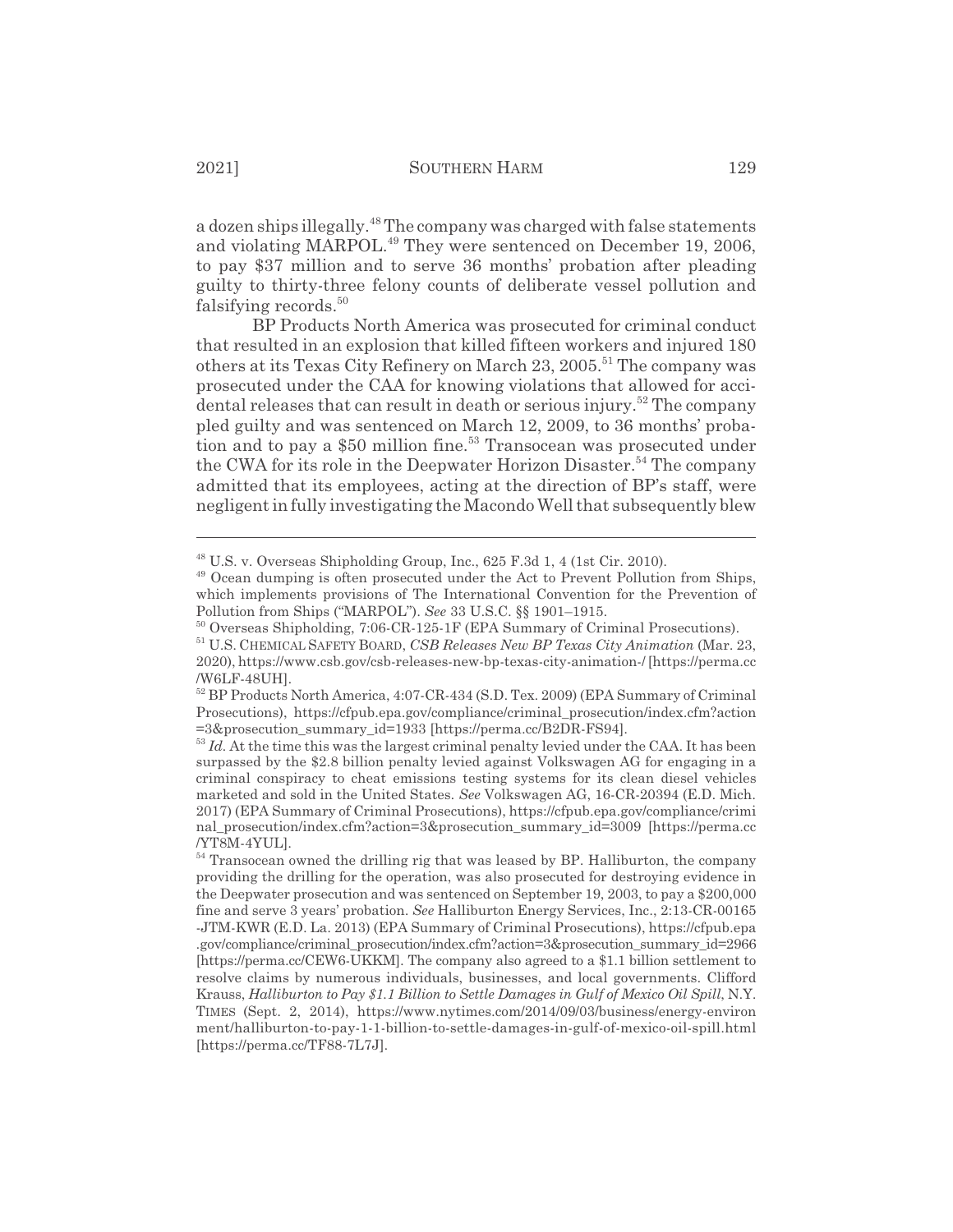out, caused an explosion, and resulted in the largest maritime oil spill in U.S. history.55 The company pled guilty and was sentenced on February 14, 2003, to pay \$400 million in criminal penalties and serve 5 years' probation.56 Duke Energy Progress and two other subsidiaries of the Duke Energy Corporation pled guilty to nine criminal violations of the CWA.57 They agreed to pay \$68 million in criminal fines and spend \$34 million on environmental projects after an extensive coal ash spill from their Dan River Steam Station near Eden, North Carolina, poisoned the ecosystem in and around the Dan River after a containment pond failed.<sup>58</sup>

TABLE 2. LARGE MONETARY PENALTIES ASSESSED TO COMPANIES IN ENVIRONMENTAL CRIME PROSECUTIONS IN THE SOUTHERN UNITED **STATES** 

| Year | Company                          | <b>State</b> |
|------|----------------------------------|--------------|
| 1997 | Refrigeration USA                | FL           |
| 2007 | Overseas Shipholding             | NC.          |
| 2009 | <b>BP</b> Products North America | ТX           |
| 2014 | Transocean LTD                   | LA           |
| 2015 | Duke Energy Progress             | NC           |

*Source: EPA Summary of Criminal Prosecutions Database*

<sup>55</sup> Joan Meiners, *Ten Years Later, BP Oil Spill Continues to Harm Wildlife—Especially Dolphins*, NAT'L GEOGRAPHIC (Apr. 17, 2020), https://www.nationalgeographic.com/ani mals/2020/04/how-is-wildlife-doing-now--ten-years-after-the-deepwater-horizon/ [https:// perma.cc/VCU6-R4B8].

<sup>56</sup> EPA v. Transocean, No. 2:13-CR-00001-JTM-SS (E.D. La. 2014) (EPA Summary of Criminal Prosecutions), https://cfpub.epa.gov/compliance/criminal\_prosecution/index.cfm ?action=3&prosecution\_summary\_id=3034 [https://perma.cc/8L2U-C8TX].

<sup>57</sup> EPA v. Duke Energy Progress, Inc., No. 5-CR-00062,67,68 (E.D.N.C. 2015) (EPA Summary of Criminal Prosecutions), https://cfpub.epa.gov/compliance/criminal\_prosecution /index.cfm?action=3&prosecution\_summary\_id=2746& [https://perma.cc/698V-SDQU]. 58 EPA v. Duke Energy Progress, Inc., No. 5-CR-00062,67,68 (E.D.N.C. 2015) (EPA Summary of Criminal Prosecutions). Approximately 39,000 tons of coal ash spilled from one of the company's storage sites into the Dan River, resulting in one of the largest ongoing coal ash cleanup efforts in U.S. history. *See* Maya Miller & Maya Suzuki, *Duke Energy Settlement Results in the Country's Largest Coal Ash Cleanup*, CHRON. (Jan. 21, 2020), https://www.dukechronicle.com/article/2020/01/duke-energy-settlement-country-largest -coal-ash-cleanup-north-carolina [https://perma.cc/D9WK-UJXJ].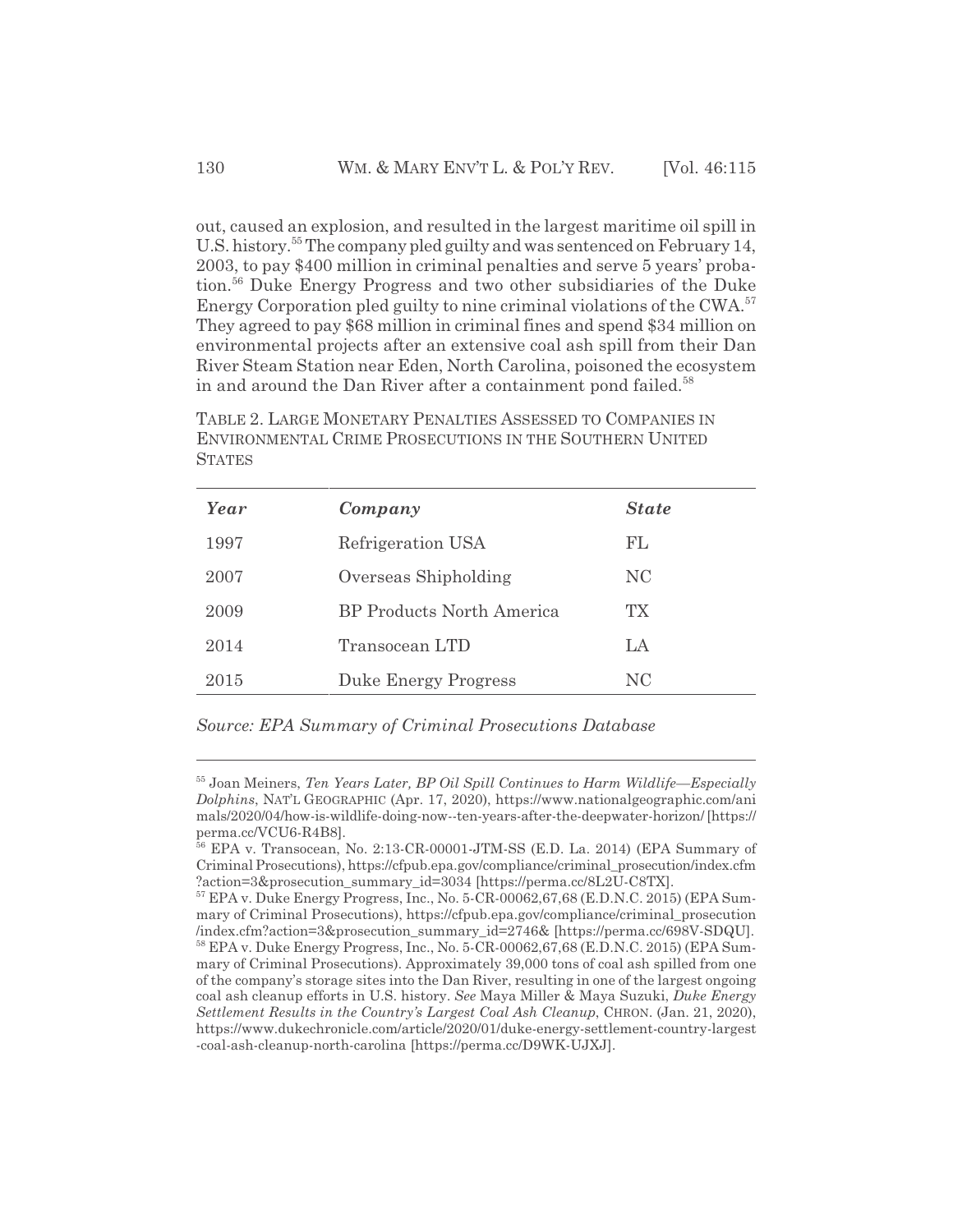Total monetary penalties in these five prosecutions totaled about \$626 million. To place these penalties in context, we estimate all penalties to companies in the data to equal \$1.021 billion. These cases represent some 61% of all monetary penalties assessed to companies. If these cases in Table 2 are excluded, total monetary penalties assessed to all other companies in the data is reduced to approximately \$395 million—a significant, but substantially reduced sum.

We conclude the analysis with an attempt to draw out the broader themes across all prosecutions in our data. In Figure 5, we reanalyze all cases and make our best attempt to categorize each case by the primary offense that is at the heart of the investigation and subsequent prosecution in the case. This categorization was not always easy with the information provided in the case summaries, but we attempt to use our best judgment to identify the central crime in the case and code it as such in the Figure. The Figure naturally tracks the charging patterns we find in Table 1 and the big three areas of environmental offenses, including air pollution, water pollution, and hazardous waste offenses. Outside of our ability to categorize which of these is most prevalent across prosecutions, we are also able to discuss a number of cases to illustrate how prosecutions and investigators pursued particular charges within these broader categories. Altogether, we categorized 95% of cases within five categories, with 37 cases falling outside of these broader categories.

# **Figure 5. Typology of Environmental Crime Prosecutions in the Southern United States**



*Source: EPA Summary of Criminal Prosecutions Database*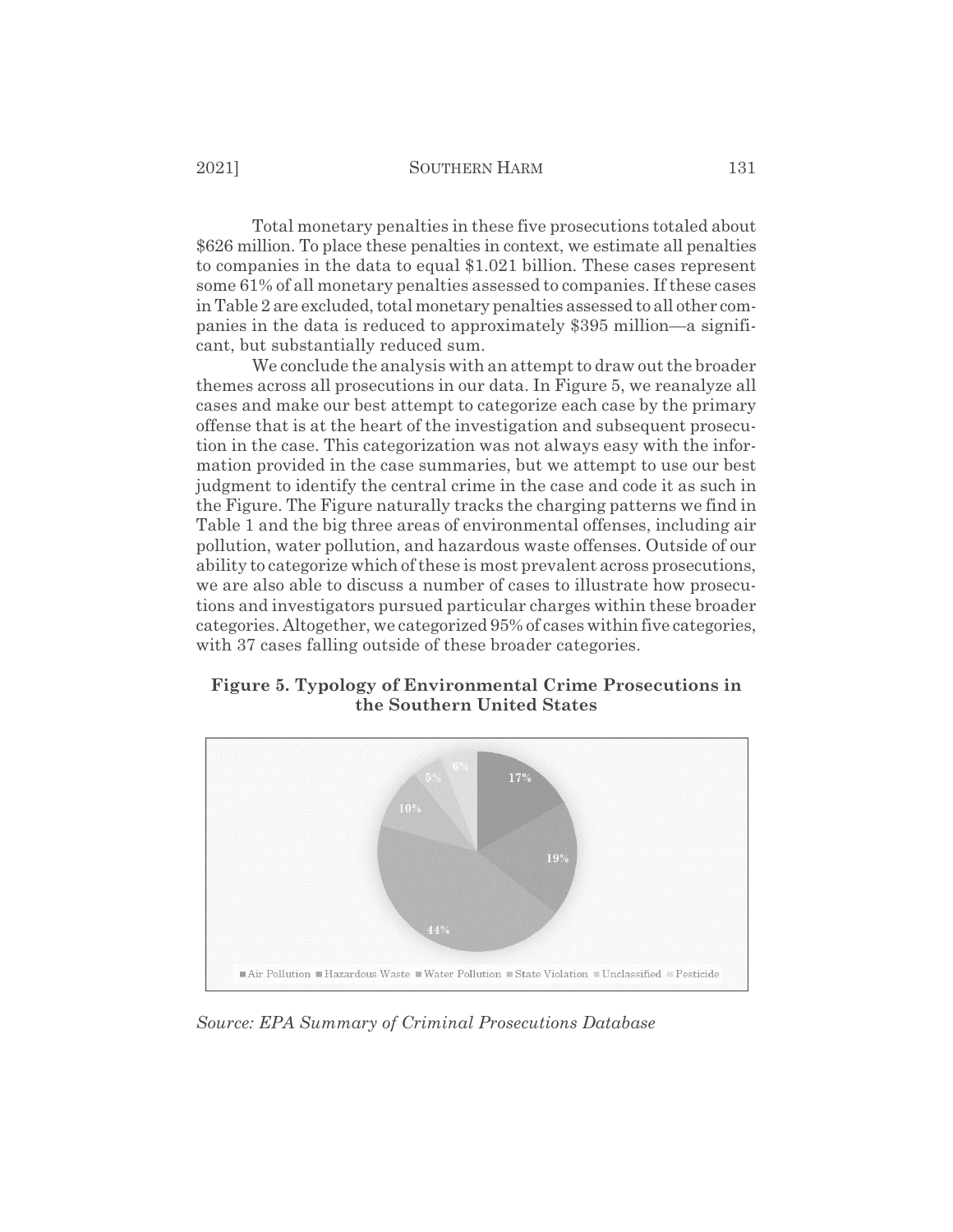By far the most common type of environmental offense we uncover in our data relates to a series of water pollution crimes. In 350 prosecutions, or 44% of all prosecutions in our data, in our judgment the central crime focused on water pollution. These crimes were primarily focused on illegal discharges into public sewer systems, waterways, the ocean, or otherwise the navigable waters of the United States. Water pollution crimes also involved illegal dredging, filling, or altering wetlands or waterways without a permit or in violation of a permit. They also involved sampling and testing fraud at treatment plants and other facilities, as well as crimes related to drinking water.

Most water pollution crimes center on illegally discharging to the waters of the United States without a valid National Pollution Discharge Elimination System ("NPDES") Permit, the primary vehicle EPA uses to regulate discharges from stationary sources into the waters of the United States.59 Case examples include U.S. Coal, prosecuted in Tennessee for discharging mining waste without a NPDES permit that discharged to a tributary of the Straight Fork Creek in Scott County, Tennessee.<sup>60</sup> The company was charged with violating the CWA and was ordered on February 18, 1999, to pay a \$125 special assessment and federal fine of \$19,000.<sup>61</sup> Other violations of the CWA involve altering waterways or filling in wetlands without a permit.<sup>62</sup> Interstate General Corporation was prosecuted in this manner for illegally filling in wetlands to develop the Dorchester Neighborhood in St. Charles County, Maryland.<sup>63</sup> The company was charged with a knowing violation of the CWA and was sentenced on November 22, 1999, to pay a \$1.5 million fine, \$200 special assessment, and a  $$360,000$  civil fine from a related settlement.<sup>64</sup>

<sup>59</sup> EPA, *National Pollution Discharge Elimination System (NPDES) Permit Basics* (Aug. 3, 2020), https://www.epa.gov/npdes/npdes-permit-basics [https://perma.cc/DVQ7-FSTZ]. 60 EPA v. U.S. Coal, Inc., No. 3:99CR00003-002 (E.D. Tenn. 1999) (EPA Summary of Criminal Prosecutions), https://cfpub.epa.gov/compliance/criminal\_prosecution/index.cfm? action=3&prosecution\_summary\_id=785 [https://perma.cc/Q247-2UFJ]. <sup>61</sup> *Id.*

 $62$  Filling in wetlands or altering waterways through the use of dredge or fill materials requires a Section 404 Permit from the U.S. Army Corps of Engineers that it administers through the EPA via CWA permitting. Developers seeking to alter wetlands or waterways require a permit under the CWA and the Act has criminal provisions to punish unpermitted activities. *See* Clean Water Act 33 U.S.C. § 1319(c)(1)–(2); EPA, Permit Program under CWA Section 404 (Sept. 2, 2021), https://www.epa.gov/cwa-404/permit-program -under-cwa-section-404 [https://perma.cc/L3SH-GM75].

<sup>63</sup> EPA v. Interstate Gen. Corp., No. AW-95-0390 (D. Md. 2000) (EPA Summary of Criminal Prosecutions), https://cfpub.epa.gov/compliance/criminal\_prosecution/index.cfm?action=3 &prosecution\_summary\_id=1011 [https://perma.cc/YH9K-CMMY]. <sup>64</sup> *Id.*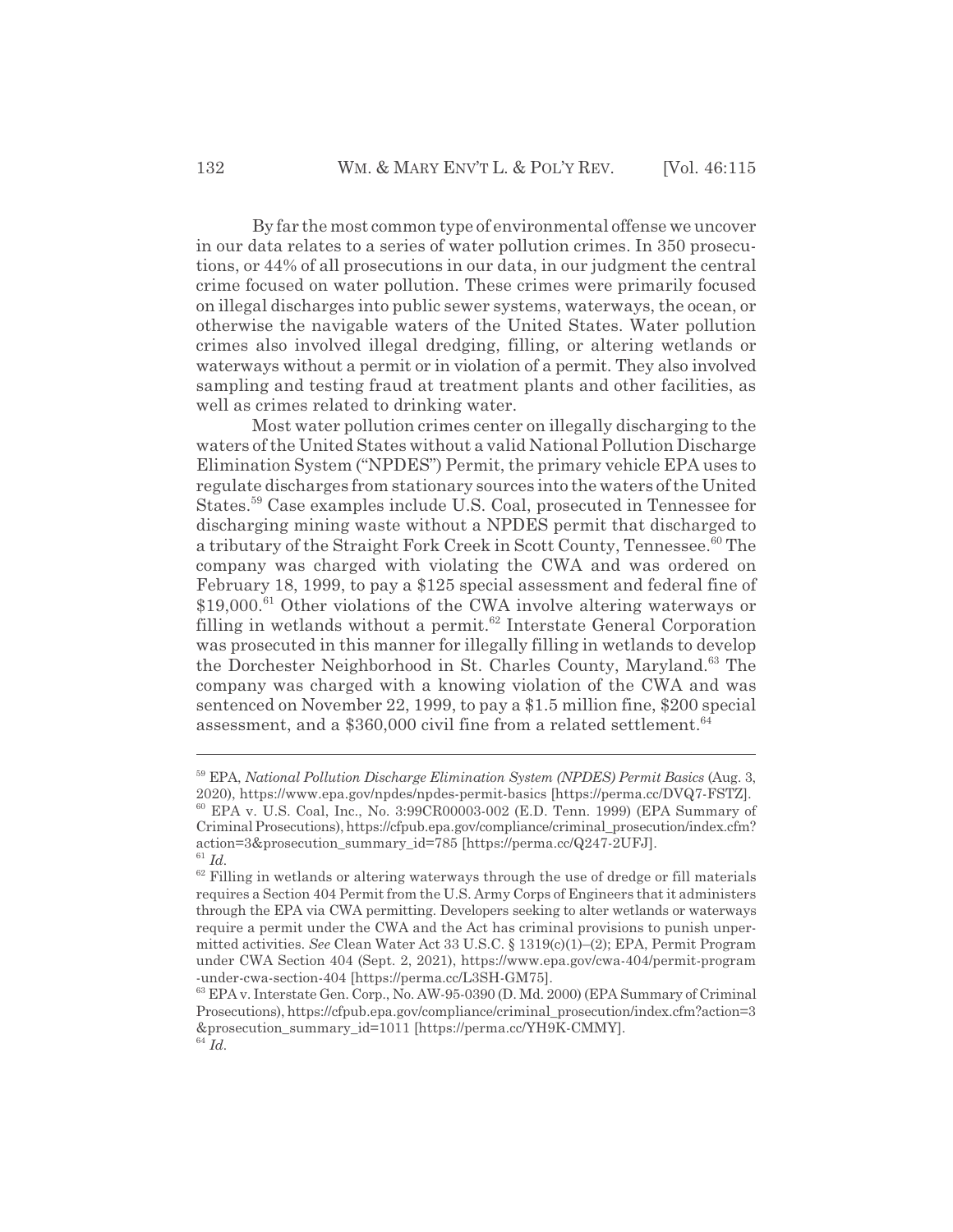Delvin Erwin Dake falsified the bacteriological count in water samples from drinking water systems in five North Texas counties. He was prosecuted for making false statements and was sentenced on March 7, 2000, to 36 months' probation and a \$100 special assessment fee.<sup>65</sup> Falsifying discharge monitoring reports ("DMRs") required by a NPDES permit is another type of false statement crime under the CWA.<sup>66</sup> Gordon Thomas Tollison was prosecuted in Mississippi for submitting falsified DMRs. He was charged with 39 knowing violations of the CWA and was sentenced on February 9, 2006, to 12 months' incarceration, 12 months' probation, a  $$400$  special assessment fee, and a  $$5,000$  fine.<sup>67</sup> The Odebrecht-Metric company was prosecuted for dumping waste concrete and rebar from concrete pilings in the East Bay and Pensacola Bay during the construction of the Garcon Point Bridge between January 1997 and March 1999.<sup>68</sup> The company was prosecuted under the CWA and sentenced on November 28, 2000, to pay \$2,423,000 in restitution to the Garcon Point Restoration Trust, \$42,000 to the Florida Department of Environmental Protection ("F-DEP"), \$20,500 to the Florida Fish and Wildlife Commission, \$10,500 to F-DEP's Submerged Land Section, \$2,000 to the Okaloosa Sheriff's Office, and \$2,000 to the Fish and Wildlife Commission's Marine Patrol.<sup>69</sup>

Dumping oil and other waste into the ocean without a permit is regulated under the CWA.<sup>70</sup> George McKay was prosecuted during an investigation of the steam ship Juneau by the United States Coast Guard in Portland, Oregon, after the vessel returned from Singapore.<sup>71</sup> The vessel left the United States in late 1998 with 113,000 metric tons of wheat bound

70 Clean Water Act 33. U.S.C. § 1251(1)–(3).

<sup>65</sup> EPA v. Delbert Irvin Dake, No. 4:99CR-257-A (N.D. Tex. 2000) (EPA Summary of Criminal Prosecutions), https://cfpub.epa.gov/compliance/criminal\_prosecution/index.cfm? action=3&prosecution\_summary\_id=1073 [https://perma.cc/XC5Q-YCY2].

<sup>66</sup> Clean Water Act, 33 U.S.C. § 1319(c)(4).

<sup>67</sup> EPA v. Tollison, No. 3:04CR00158 (N.D. Miss. 2006) (EPA Summary of Criminal Prosecutions), https://cfpub.epa.gov/compliance/criminal\_prosecution/index.cfm?action=3&pros ecution\_summary\_id=1530 [https://perma.cc/DL5Q-WS9G].

<sup>68</sup> EHS Today Staff, *Construction Firm, Supervisors Sentenced for Waste Dumping*, EHS TODAY (Dec. 4, 2000), https://www.ehstoday.com/archive/article/21908469/construction -firm-supervisors-sentenced-for-dumping-waste [https://perma.cc/5MLT-AWEY].

<sup>69</sup> EPA v. Odebrecht-Metric, No. 3:00CR66-LAC (N.D. Fla. 2001) (EPA Summary of Criminal Prosecutions), https://cfpub.epa.gov/compliance/criminal\_prosecution/index.cfm? action=3&prosecution\_summary\_id=1032 [https://perma.cc/QTM5-QNB9].

<sup>71</sup> EPA v. McKay, No.04-20072CR-GOLD (S.D. Fla. 2005) (EPA Summary of Criminal Prosecutions), https://cfpub.epa.gov/compliance/criminal\_prosecution/index.cfm?action= 3&prosecution\_summary\_id=1760 [https://perma.cc/69EU-9W3F].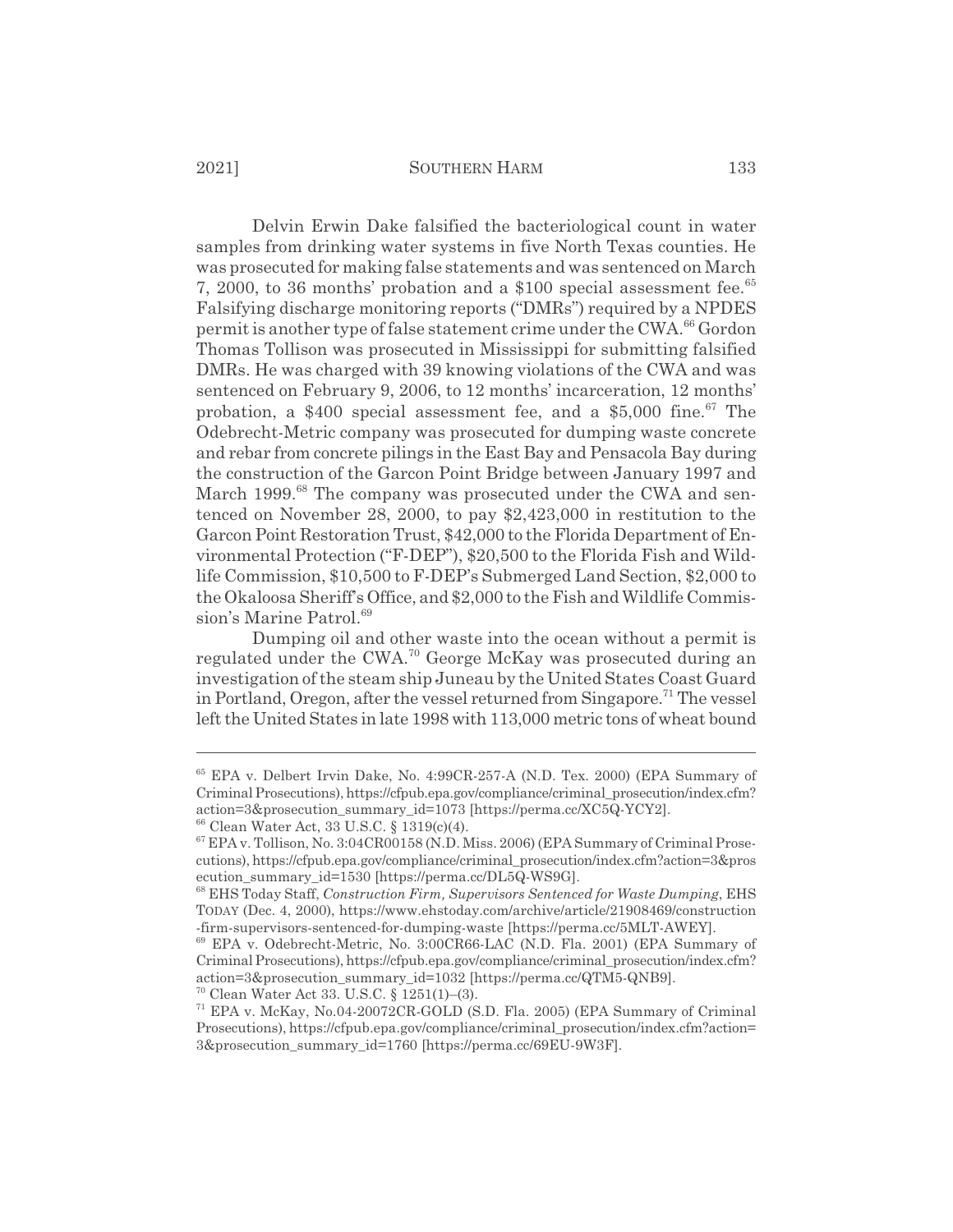for Bangladesh as part of a USAID assistance package to the country.72 The cargo was tainted with diesel fuel stored near the wheat in transit and the Bangladeshi government refused shipment.<sup>73</sup> The crew and captain George McKay, during the return voyage, hired a crew to illegally dispose of the wheat in the South China Sea.74 Upon returning to port in the United States on March 5, 1999, a crew member informed the Coast Guard of the illegal activities.75 The defendants were charged under MARPOL for making false statements, and for conspiracy.<sup>76</sup> McKay was sentenced to pay a \$100 special assessment and \$500 fine.<sup>77</sup> Co-defendant John Karayannides fled the country and remains at large.<sup>78</sup> Companies are required by law to keep an oil record book under the Act to Prevent Pollution from Ships ("APPS").79 Irika Shipping, S.A. was charged with falsification of records when an investigation by the U.S. Coast Guard showed falsified records in the oil record book.<sup>80</sup> Crew members of the M/V Iorana told investigators in December 2009, they had been ordered to dump bilge water overboard and bypass the ship's oily water separator  $("OWS").<sup>81</sup>$  The company pled guilty to the charges and was sentenced on July 20, 2010, to pay a \$375,000 fine and restitution totaling \$125,000.<sup>82</sup>

<sup>72</sup> *Id.*

<sup>73</sup> *Id.*

<sup>74</sup> *Id.*

- <sup>75</sup> *Id.*
- <sup>76</sup> *Id.*

81 MARPOL limits the amount of oil in bilge water that can be dumped into the ocean on a daily basis. Ships produce such water continuously. An OWS limits the oil from the bilge, and ships are required to have a monitoring system. Anish Wankhede, *Oily Water Separator: Construction and Working*, MARINE INSIGHT (Aug. 27, 2021), https://www.marineinsight.com /tech/ows/oily-water-separator-construction-and-working/ [https://perma.cc/T8DG-274Y]. <sup>82</sup> Prosecuting companies like Irika for dumping oily waste into the ocean often comes from false records (e.g., not keeping a proper oil record book) or using a bypass system, often referred to colloquially as a magic pipe, to circumvent the discharge monitoring system. DSD Shipping, a Norwegian company, was prosecuted for obstruction, conspiracy, witness tampering, and violations of APPS. The company operated the M/T Stavanger Blossom, a 56,000-gross-ton oil tanker without an operable OWS for 57 months after an internal corporate memo warned the system was dysfunctional and the company could be prosecuted for polluting. The company lied to investigators about the illegal activities

<sup>77</sup> *McKay*, No.04-20072CR-GOLD (EPA Summary of Criminal Prosecutions).

<sup>78</sup> *Id.*; EPA, EPA Fugitives (July 20, 2021), https://www.epa.gov/enforcement/epa-fugi tives#karayannides [https://perma.cc/H4SX-TUKR]. John Karayannides is believed to have fled to Greece and is currently on the EPA's Fugitive [i.e., Most Wanted] List. 79 33 C.F.R. § 151.25 (2021).

<sup>80</sup> EPA v. Irika Shipping, S.A., No. 10-185, SECT.S MAG.1 (E.D. La. 2010) (EPA Summary of Criminal Prosecutions), https://cfpub.epa.gov/compliance/criminal\_prosecution/index .cfm?action=3&prosecution\_summary\_id=2042 [https://perma.cc/84B5-BKNX].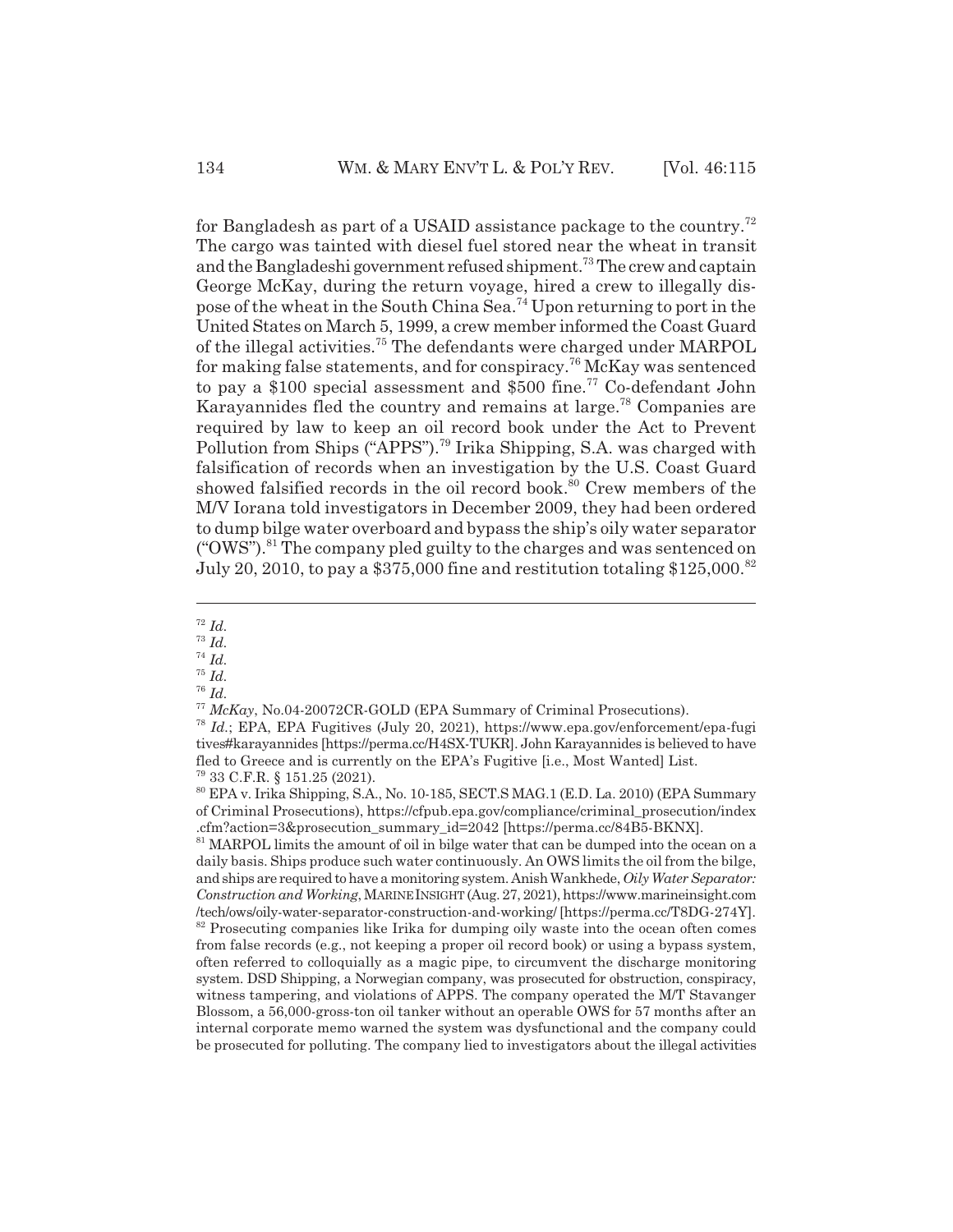Hazardous waste crimes make up the second most common category of prosecutions in our data. We estimate that 151 cases, or 19% of prosecutions, are focused on hazardous waste crimes. These are typically arranged around one or more violations of illegal storage, transport, or disposal of hazardous waste under RCRA.<sup>83</sup> Other violations include transporting hazardous materials without a manifest, failure to notify of the release of a hazardous substance, testing fraud, and false statements or reporting.<sup>84</sup>

RTF Industries was prosecuted for illegally storing bulk materials for pyrotechnic and incendiary devices.<sup>85</sup> The company was charged with knowingly transporting hazardous waste without a manifest under RCRA and was sentenced on July 15, 2003, to 12 months' probation and a \$100,000 fine.<sup>86</sup> American Ecology Recycle Center was prosecuted in Tennessee for illegally storing hazardous waste.<sup>87</sup> A fire broke out in the facility in July 1994 and the company entered a consent decree with the EPA to cleanup some  $29,000$  gallons of residue waste.<sup>88</sup> Investigators executing a search warrant found some 15,232 pounds of hazardous waste illegally stored on site.<sup>89</sup> The company was charged with illegally treating, storing, or disposing of hazardous waste without a permit in violation of RCRA and was sentenced on August 8, 2002, to pay a \$10,000 federal fine and a \$400 special assessment.<sup>90</sup> Donald Wade Floyd was prosecuted in Georgia for abandoning six 55-gallon drums in a subdivision under development.<sup>91</sup> He was charged with violating RCRA and sentenced

and falsified their oil record book. The company was sentenced on April 11, 2016, to pay a \$2.5 million criminal penalty, 36 months' probation, and was ordered to implement an environmental compliance plan. Irika Shipping, No. 10-185, SECT.S MAG.1 (EPA Summary of criminal Prosecutions); DSD Shipping, No. 15-CR-00102 (S.D. Ala. 2016) (EPA Summary of Criminal Prosecutions), https://cfpub.epa.gov/compliance/criminal\_prosecution/in dex.cfm?action=3&prosecution\_summary\_id=2862 [https://perma.cc/R27S-T3PG].

<sup>83 40</sup> C.F.R. §§ 263.10, 264.1 (2020). <sup>84</sup> *Id.* §§ 263.20, 263.22, 263.30, 264.33, 264.73.

<sup>85</sup> RTF Indus., Inc., No. 201-CR-16 (E.D. Tex. 2003) (EPA Summary of Criminal Prosecutions), https://cfpub.epa.gov/compliance/criminal\_prosecution/index.cfm?action= 3& prosecution\_summary\_id=1357 [https://perma.cc/4ZZM-2RVU].

<sup>86</sup> *Id.*

<sup>87</sup> Am. Ecology Recycle Ctr., No. 02-CR-152-001 (E.D. Tenn. 2004) (EPA Summary of Criminal Prosecutions), https://cfpub.epa.gov/compliance/criminal\_prosecution/index.cfm? action=3&prosecution\_summary\_id=1331 [https://perma.cc/NZ78-K9PF].

<sup>88</sup> *Id.*

<sup>89</sup> *Id.*

<sup>90</sup> *Id.*

<sup>&</sup>lt;sup>91</sup> Donald Wade Floyd, No. 08-CR-76 (N.D. Ga. 2008) (EPA Summary of Criminal Prosecutions), https://cfpub.epa.gov/compliance/criminal\_prosecution/index.cfm?action=3&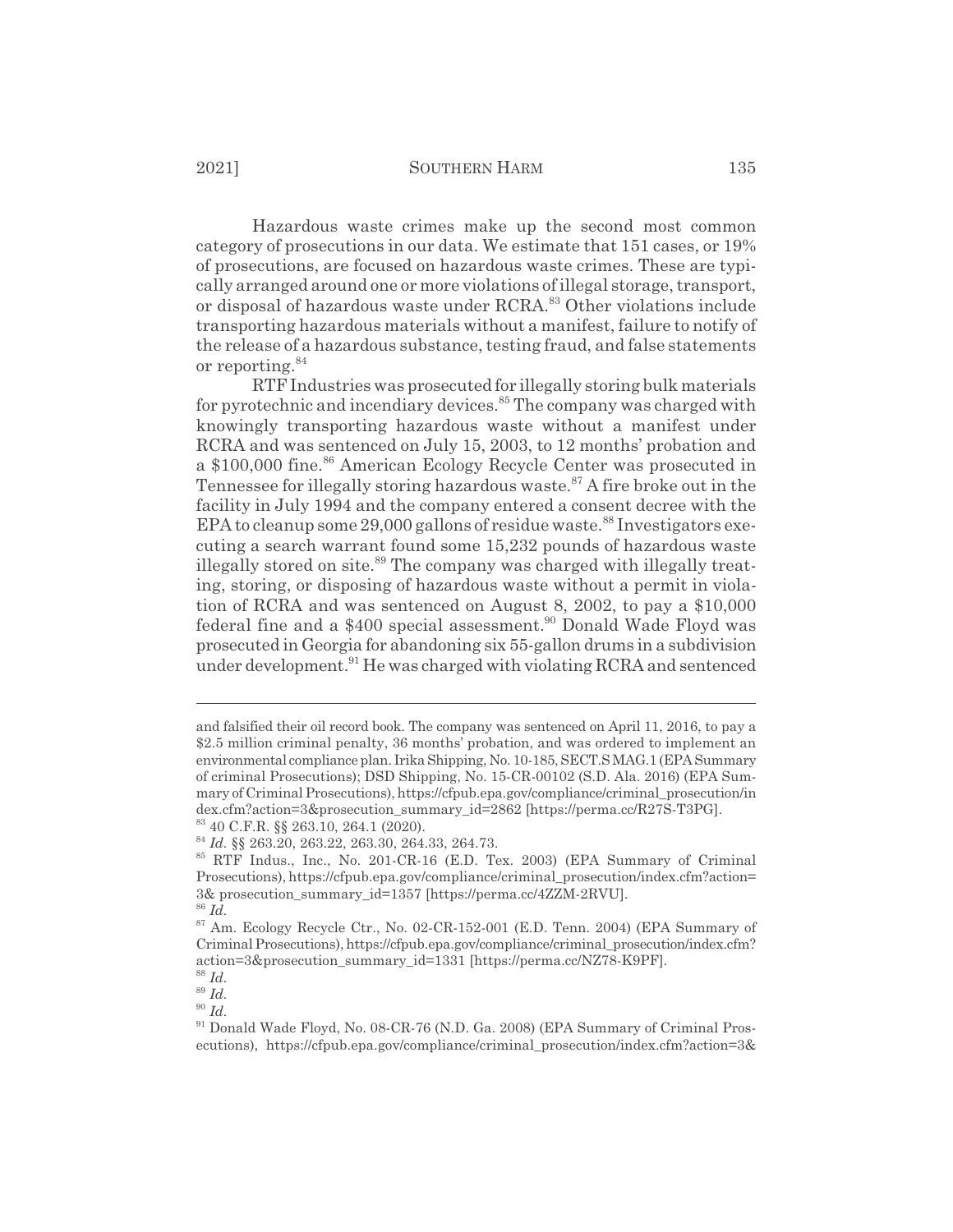on May 21, 2008, to 12 months' probation and \$4,775 restitution.<sup>92</sup> Robert Clements, Inc. was prosecuted under CERCLA for failure to notify officials of the release of a hazardous substance for a facility in Alexandria, Virginia.<sup>93</sup> On April 26, 1985, the company was sentenced to pay a  $$4,000$ fine.<sup>94</sup> Norman Smith was prosecuted for submitting fraudulent invoices to F-DEP for laboratory tests that were never performed bearing the name Environmental Testing Laboratory of Chicopee, Massachusetts, which had not authorized the use of its name.<sup>95</sup> The lab tests were related to the cleanup of a hazardous waste site.<sup>96</sup> Smith was charged with mail fraud and sentenced on July 21, 1986, to 48 months' probation, a \$1,000 fine, and restitution totaling  $$5,420.<sup>97</sup>$ 

Air pollution crimes represent 17% of the cases in our dataset. In 132 prosecutions, we found the central crime to revolve mostly around violations of the CAA and to a much lesser extent failure to notify under CERCLA. The majority of CAA prosecutions centered on asbestos-related crimes, such as illegal removal, disposal, failure to notify of asbestos removal, issuing false certifications or training certificates for asbestos removal, or the unpermitted demolishing of buildings containing asbestos. Asbestos is regulated as a hazardous air pollutant ("HAP") under asbestos National Emission Standards for Hazardous Air Pollutants ("NESHAP") standards.<sup>98</sup> Releasing asbestos into the ambient air is regulated under the CAA.99 The ubiquitous nature of asbestos as a building material for ceiling tiles, floor tiles, acoustic ceilings, pipe insulation, and other insulating applications meant the market for removal was large and the opportunities to save money through illegal removal and remediation were

prosecution\_summary\_id=1808 [https://perma.cc/V72U-H4KQ].  $^2$  *Id.* 

<sup>93</sup> Robert Clements, Inc., No. 85-00069 (E.D. Va. 1985) (EPA Summary of Criminal Prosecutions), https://cfpub.epa.gov/compliance/criminal\_prosecution/index.cfm?action=3& prosecution\_summary\_id=146 [https://perma.cc/MZ7F-9E3H].

<sup>94</sup> *Id.*

<sup>95</sup> Norman F. Smith, No. 85-00092 (M.D. Fla. 1986) (EPA Summary of Criminal Prosecutions), https://cfpub.epa.gov/compliance/criminal\_prosecution/index.cfm?action=3&prose cution\_summary\_id=185 [https://perma.cc/W9X3-XNAM].

<sup>97</sup> *Id.*

<sup>&</sup>lt;sup>98</sup> Hazardous air emissions not regulated under the NAAQS can be regulated as HAPs under NESHAP standards via the CAA. *Overview of the Asbestos National Emission Standards for Hazardous Air Pollutants ("NESHAP")*, EPA (Dec. 30, 2020), https://www .epa.gov/asbestos/overview-asbestos-national-emission-standards-hazardous-air-pol lutants-neshap [https://perma.cc/FQ6B-EXTJ]. *See also Hazardous Air Pollutants*, EPA (Aug. 4, 2021), https://www.epa.gov/haps [https://perma.cc/42TS-UJVB]. 99 40 C.F.R. § 61.144 (2020).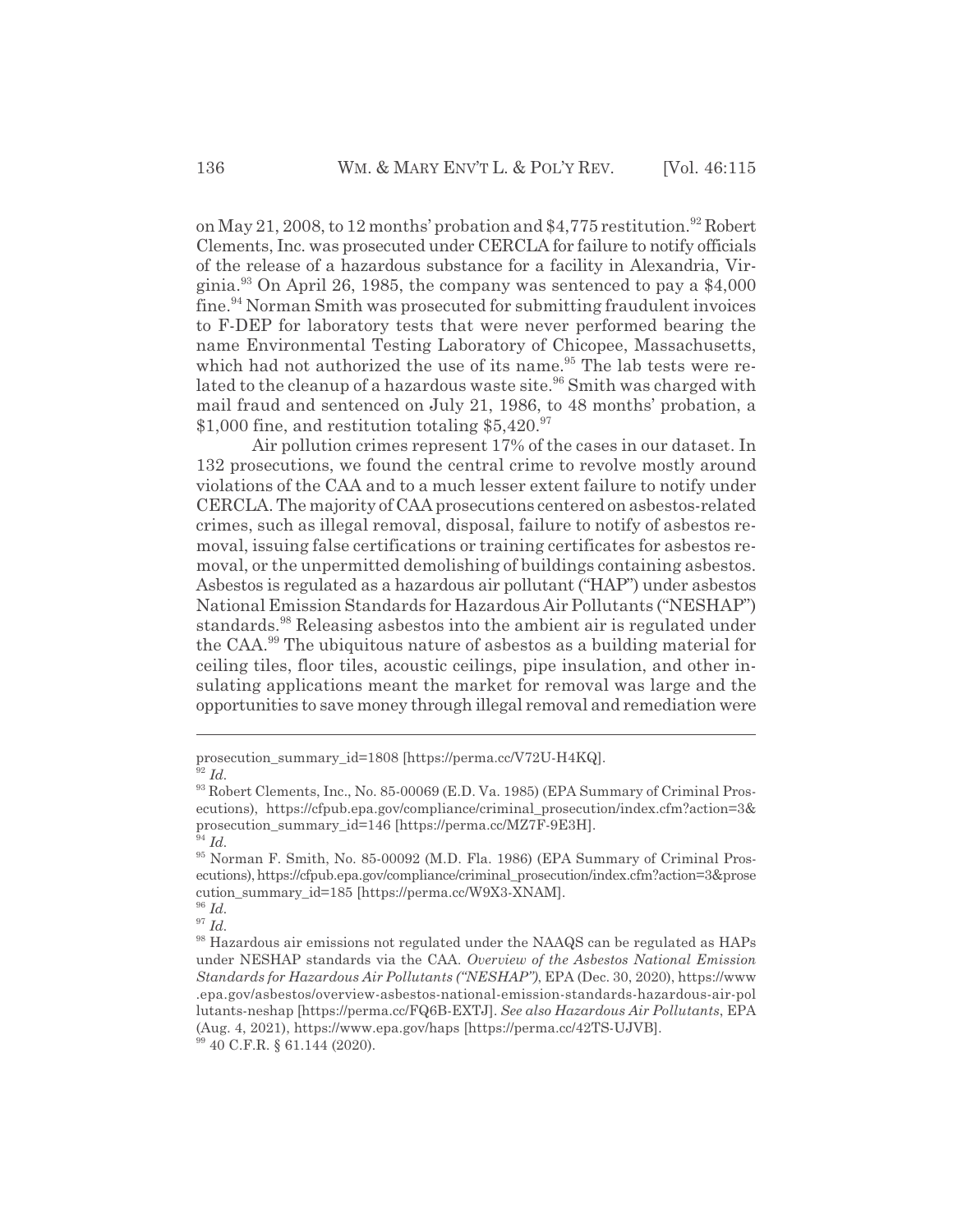also high.100 Unlike other air pollution crimes involving air emissions from large stationary sources of pollution, which were also prosecuted in this category, asbestos leaves behind physical evidence for prosecution, likely explaining the large number of asbestos prosecutions in our dataset.<sup>101</sup> We also find prosecutions focusing on the smuggling, selling, or usage of CFC-12 or other ozone depleting substances ("ODS") regulated under the CAA, conspiracies to cheat vehicle emissions guidelines for non-attainment areas known as clean scanning, tampering with pollution controls or monitoring devices at stationary sources of pollution, and earlier violations in the 1980s which focused on circumventing EPA emissions standards for passenger vehicles.<sup>102</sup>

Guy Hylton purchased an oil railroad depot used by Elk City, Oklahoma. In 2003, for some five months, inmates in a local work program removed asbestos from the facility without proper equipment or protection.103 Hylton, the city manager of Elk City, and Chick Little, the city building superintendent, were charged with negligent endangerment under the CAA and sentenced on January 10, 2008, to 6 months' incarceration and a \$15,000 fine (Hylton) and 8 months' incarceration with 2 years' supervised release (Little).<sup>104</sup>

<sup>100</sup> Asbestos was an almost ubiquitous building material for its insulating and other properties. Studies began linking asbestos exposure to mesothelioma and lung disease in the 1950s. The CAA of 1970 allowed the EPA to regulate asbestos as a HAP and the EPA issued a phaseout in the late 1980s, which was subsequently amended through court action to allow for more limited use in various applications. Asbestos is currently partially banned by EPA action, but severely limited in residential and consumer applications due to EPA rules, extensive product liability, and other litigation. The EPA issued a final rule in April 2019 amending their earlier partial ban. *EPA Actions to Protect the Public from Exposure to Asbestos*, EPA (Dec. 30, 2020), https://www.epa.gov/asbestos /epa-actions-protect-public-exposure-asbestos [https://perma.cc/LN2N-C4A3]; *see Asbestos Timeline*, MESOTHELIOMA HELPCANCERORG., https://www.mesotheliomahelp.org/asbes tos/history/ [https://perma.cc/URR5-7HXP] (last visited Oct. 14, 2021).

<sup>101</sup> *See generally* Com. Union Ins. Co. v. Sepco Corp., 765 F.2d 1543, 1546 (11th Cir. 1985) (holding that exposure theory is more accurately analyzed as positing that every asbestosrelated injury results from inhalation of asbestos fibers).

<sup>102</sup> *Ozone-Depleting Substances*, EPA (June 14, 2021), https://www.epa.gov/ozone-layer -protection/ozone-depleting-substances [https://perma.cc/ET6C-TCV5].

<sup>103</sup> *Elk City, Oklahoma, City Manager and Elk City Supervisor Convicted—Will Serve Their Sentences at the Federal Prison Camp in Big Spring, Texas*, REG'L ASS'NS INFO. NET-WORK (Feb. 2, 2009), https://regionalassociations.org/elk-city-oklahoma-city-manager-and -elk-city-supervisor-convicted-will-serve-their-sentences-at-the-federal-prison-camp-in -big-spring-texas/ [https://perma.cc/7NY2-FC5U].

<sup>104</sup> Guy Hylton, No. 06-CR-00299 (W.D. Okla. 2008) (EPA Summary of Criminal Prosecutions), https://cfpub.epa.gov/compliance/criminal\_prosecution/index.cfm?action=3& prosecution\_summary\_id=2970 [https://perma.cc/B2UK-96M2].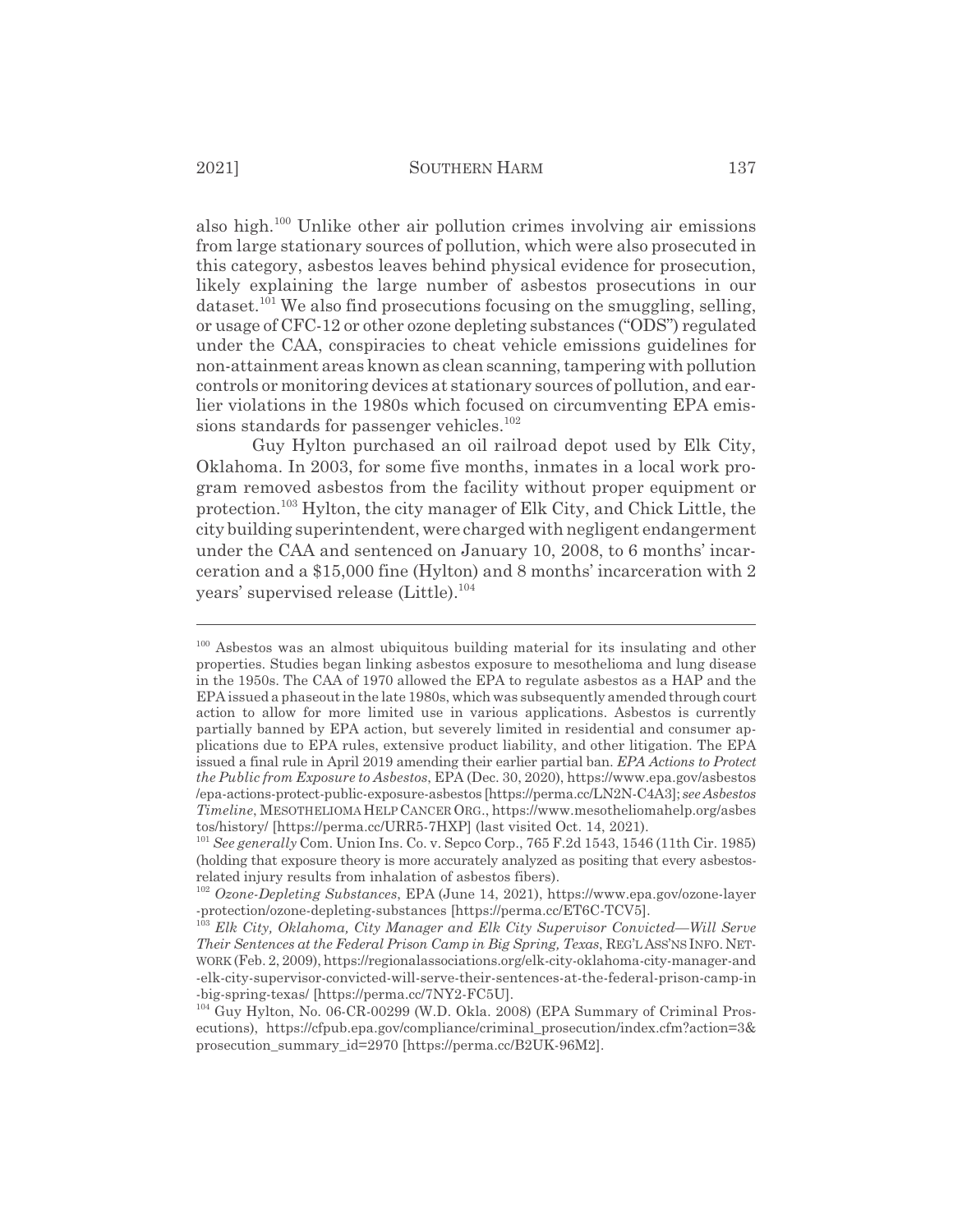Robert Langill was employed by an asbestos abatement company to remove asbestos containing material from several buildings for the U.S. Navy at the U.S. Naval Station, Patuxent River, Maryland.105 Langill did not inform the Maryland Department of Environment of the removal and ordered workers to smash panels containing asbestos with hammers.106 The material was left in improperly sealed bags overnight at the facility.107 Langill was charged with a knowing violation of the CAA and was sentenced on January 10, 2008, to 60 days' incarceration, 24 months' supervised release, including a 10-month period of home detention, and a \$100 special assessment fee.<sup>108</sup>

Heraeus Metal Processing operated a precious metals refinery in Wartburg, Tennessee. The company was required to keep logs of the performance of pollution control devices pursuant to their CAA air permit, required for operation.109 Brent Anderson, who was employed by the company and responsible for these reports, created false logs from October 2004 to February 2005 that were submitted to the Tennessee Department of Environmental Conservation ("TDEC").110 The company and Anderson were charged with making false statements under the CAA.<sup>111</sup> The company was sentenced on January 21, 2009, to 18 months' probation, a \$400 special assessment fee, and a  $$350,000$  federal fine.<sup>112</sup> On April 15, 2009, Anderson was sentenced to 12 months' probation and 50 hours of community service.<sup>113</sup>

Honeywell International was prosecuted in Louisiana for mislabeling a cylinder containing antimony pentachloride.<sup>114</sup> When a worker

<sup>105</sup> Robert Langill, No. 07-CR-0425 (D. Md. 2008) (EPA Summary of Criminal Prosecutions), https://cfpub.epa.gov/compliance/criminal\_prosecution/index.cfm?action=3& prosecution\_summary\_id=1803 [https://perma.cc/DRC3-9VXB]. <sup>106</sup> *Id.*

<sup>107</sup> *Environmental Supervisor Sentenced for Violations at Patuxent River Naval Air Station*, DEP'T OF JUST. (Jan. 10, 2008), https://www.justice.gov/archive/opa/pr/2008/January/08 enrd\_017.html [https://perma.cc/79VX-XYPQ].

<sup>&</sup>lt;sup>108</sup> Langill, No. 07-CR-0425 (EPA Summary of Criminal Prosecutions).

<sup>109</sup> *Environmental Crimes Monthly Bulletin*, DEP'T OF JUST. (Feb. 2009), https://www.jus tice.gov/sites/default/files/enrd/legacy/2015/04/13/LPS-190682-v1-ECS\_Bulletin\_2009\_01 \_02\_Block.PDF [https://perma.cc/C6QR-KV8T].

<sup>110</sup> Brent Anderson, No. 08-CR-158, 1866 (E.D. Tenn. 2009) (EPA Summary of Criminal Prosecutions), https://cfpub.epa.gov/compliance/criminal\_prosecution/index.cfm?action= 3&prosecution\_summary\_id=1866 [https://perma.cc/8A6X-TJEM].

<sup>111</sup> *Id.*

<sup>112</sup> *Id.* <sup>113</sup> *Id.*

<sup>114</sup> *Honeywell Sentenced for Fatal Toxic, La. Incident*, REUTERS (Sept. 13, 2007, 6:32 PM),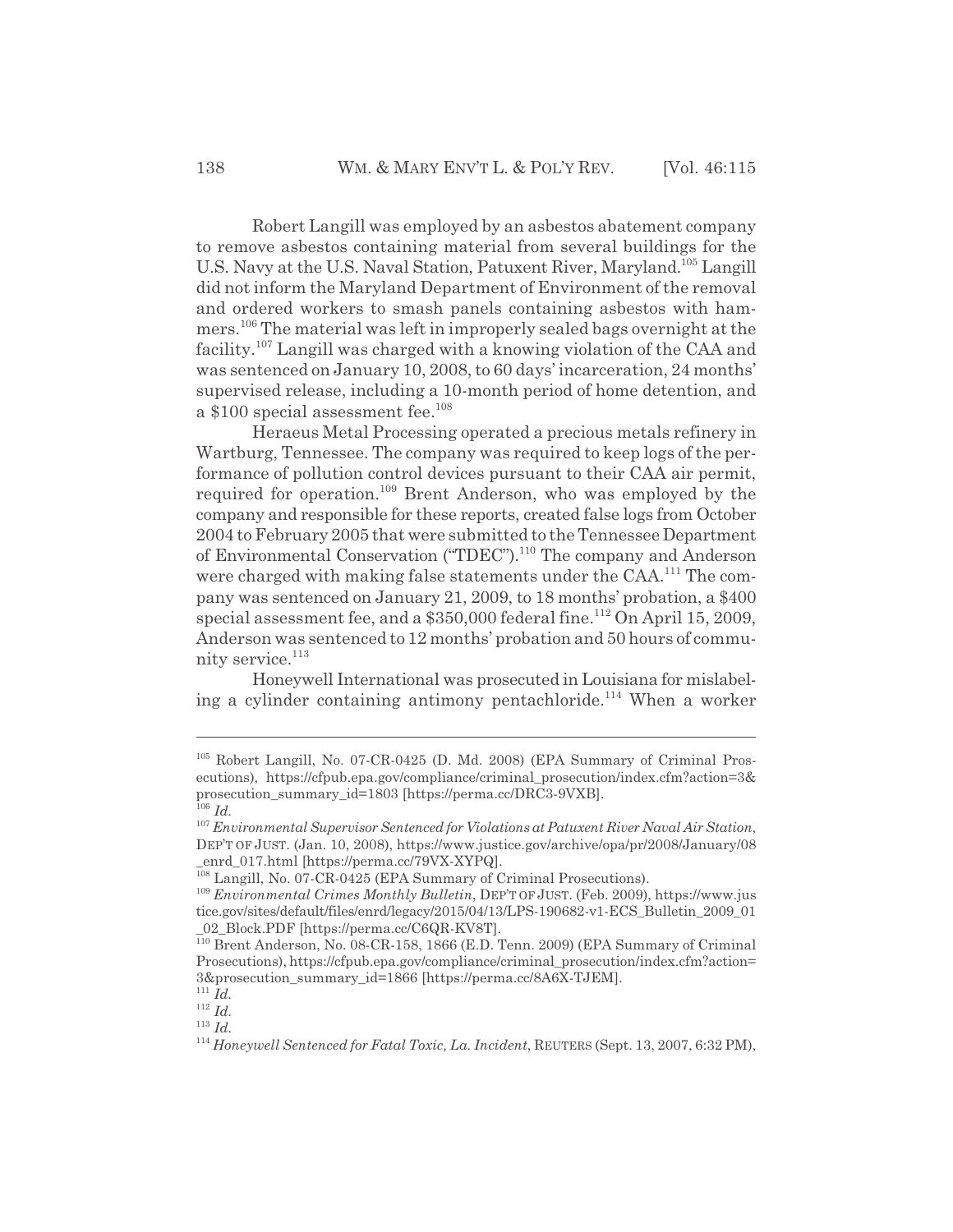opened the cylinder on July 29, 2003, it released 1,800 pounds of the material that fell on the worker, who died the following day of his injuries.<sup>115</sup> The company was charged with negligently releasing the material into the ambient air under the CAA and on September 13, 2007, the company pled guilty and was sentenced to pay \$12 million in fines, restitution, and other payments.<sup>116</sup>

A citizen's complaint that Amitech USA's plant was emitting styrene into the community of Zachary, Louisiana, prompted an investigation by EPA-CID and other agencies.<sup>117</sup> The inspections revealed the company was operating without emissions control measures since beginning operations in  $2002$ <sup>118</sup> Amitech was charged with making false statements under the CAA.<sup>119</sup> William McCann, the plant manager, was charged with making a negligent release under the  $\text{CAA}.^{120}\text{On May }17,2007$ , the company pled guilty and was sentenced to 24 months' probation, a \$400 special assessment fee, and to pay \$1,070,000 in federal fines and  $$100,000$  in restitution.<sup>121</sup> McCann pled guilty on December 6, 2007, and was sentenced to 60 months' probation, a \$25 special assessment fee, and  $$25,000$  in restitution.<sup>122</sup>

Carlos Alberto Garcia was prosecuted for receiving, purchasing, and distributing some 13,600 kilograms of HCFC-22.<sup>123</sup> He was charged with three counts of smuggling and sentenced on June 26, 2012, to 17 months' incarceration, 20 months' supervised release, and 4 months' home confinement.<sup>124</sup> Michel Jule Felnard generated fake emissions

<sup>118</sup> *Id.*

<sup>119</sup> *Id.*

<sup>120</sup> *Id.*

https://www.reuters.com/article/us-honeywell-sentenced-toxic/honeywell-sentenced-for -fatal-toxic-la-incident-idUSWEN097220070913 [https://perma.cc/ZDW9-EXZB].

<sup>115</sup> Honeywell International, 7-31-FJP-SCR (M.D. La. 2007) (EPA Summary of Criminal Prosecutions), https://cfpub.epa.gov/compliance/criminal\_prosecution/index.cfm?action= 3&prosecution\_summary\_id=1181 [https://perma.cc/8ZFQ-X2VW].

<sup>116</sup> *Id.*

<sup>117</sup> Amitech, USA, LLC, 06-96-RET-SCR (M.D. La. 2008) (EPA Summary of Criminal Prosecutions), https://cfpub.epa.gov/compliance/criminal\_prosecution/index.cfm?action= 3&prosecution\_summary\_id=1130 [https://perma.cc/86AD-D4MV].

<sup>121</sup> *Id.*

<sup>&</sup>lt;sup>123</sup> *US Refrigerant Smuggler Sentenced to 13 Months*, ACR NEWS (June 29, 2012), https:// www.acr-news.com/us-refrigerant-smuggler-sentenced-to-13-months [https://perma.cc /82A6-LBSS].

<sup>124</sup> Carlos Alberto Garcia, 11-20653-CR-ALTONAGA.SIMO (S.D. Fla. 2012) (EPA Summary of Criminal Prosecutions), https://cfpub.epa.gov/compliance/criminal\_prosecution/in dex.cfm?action=3&prosecution\_summary\_id=2309 [https://perma.cc/5UMW-ATAX].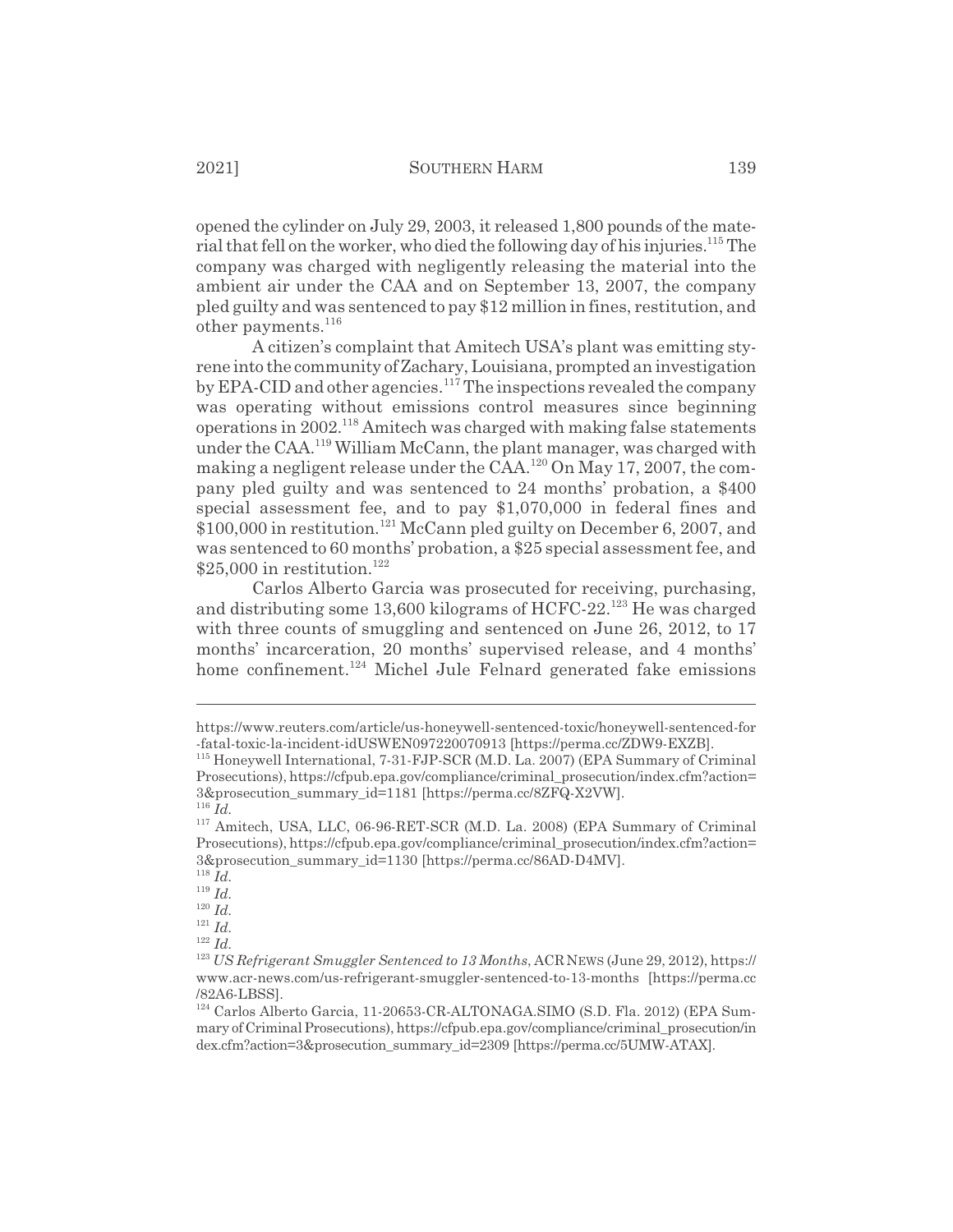certificates submitted to the North Carolina Department of Motor Vehicles.125 The defendant owned Charlotte Auto Source and clean scanned some sixty vehicles to pass emissions tests that would not otherwise have passed.<sup>126</sup> The defendant was charged for submitting the false documents and sentenced on December 10, 2013, to 10 months' incarceration and a \$1,000 federal fine.<sup>127</sup> During the lead phase-down required under the CAA, George Timothy Mercier, the head of Gulf States Oil and Refining Company's fuel blending operation, understated the amount of lead in fuel in their quarterly reports.128 The defendant and Timothy Scott McCleod, a company chemist, were charged with conspiracy and false statements.<sup>129</sup> On October 28, 1986, McCleod was sentenced to 12 months' probation and a \$6,000 fine.130 On July 21, 1987, Mercier was fined \$15,000 and sentenced to 35 days' incarceration on each of five counts to run concurrently.<sup>131</sup>

Dennis Ray Alston was prosecuted for deceiving the EPA into granting a five-year-old exemption for nonconforming vehicles imported from Germany under the CAA.<sup>132</sup> Alston and his co-defendants were charged with conspiracy, importing goods into the country by means of false statements, smuggling, and giving false statements to government officials.133 On December 1, 1986, Alston was sentenced to 6 months' probation, a  $$24,000$  fine, and restitution in the amount of  $$3,800$ <sup>134</sup>

In 77 prosecutions, approximately 10% of our data, the violation of a state-level environmental statute was the central crime in the case. Given these prosecutions result from EPA-CID investigations, this suggests that at least 10% of prosecutions involve federal-state cooperation in our data—although that number is probably much higher (i.e., it is hard to know from the case summaries if cooperation took place in most cases

<sup>127</sup> *Id.*

<sup>133</sup> *Id.*

 $125$  Michel Jule Fernald,  $3:12$ -CR-90-RJC (W.D.N.C. 2014) (EPA Summary of Criminal Prosecutions), https://cfpub.epa.gov/compliance/criminal\_prosecution/index.cfm?action= 3&prosecution\_summary\_id=2530 [https://perma.cc/GX4D-FE9V]. <sup>126</sup> *Id.*

<sup>&</sup>lt;sup>128</sup> George Timothy Mercier, 86-00111 (S.D. Tex. 1987) (EPA Summary of Criminal Prosecutions), https://cfpub.epa.gov/compliance/criminal\_prosecution/index.cfm?action=3& prosecution\_summary\_id=241 [https://perma.cc/665W-BGR9].

 $\frac{1}{129}$  *Id.* 

<sup>130</sup> *Id.* <sup>131</sup> *Id.*

<sup>132</sup> Dennis Ray Alston, 85-236 (S.D. Tex. 1987) (EPA Summary of Criminal Prosecutions), https://cfpub.epa.gov/compliance/criminal\_prosecution/index.cfm?action=3&prosecution \_summary\_id=235 [https://perma.cc/4AEB-9XVK].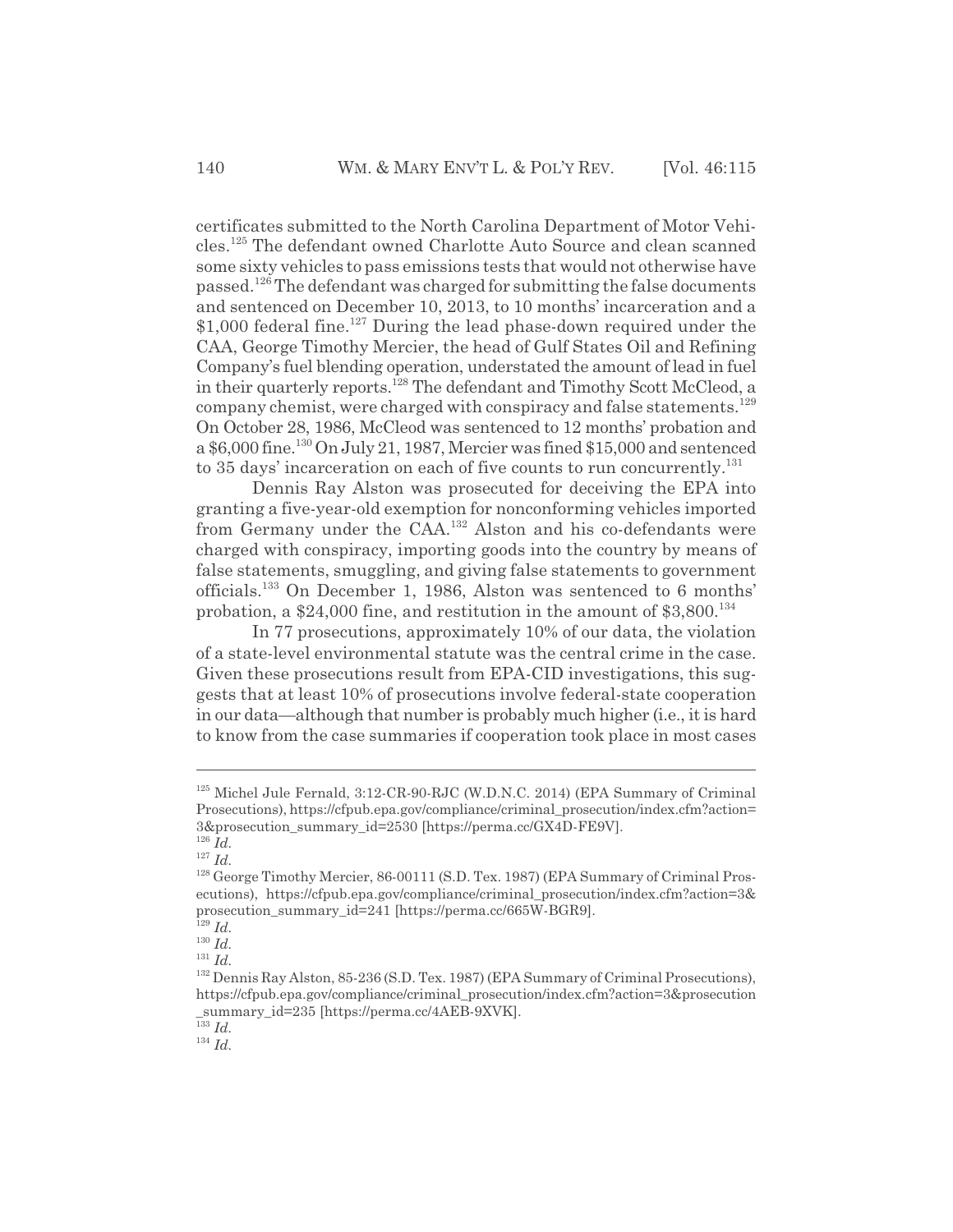unless it is stated as such in the summary). These crimes range widely across air, water, and hazardous waste pollution, as well as other crimes.

Brisa Moore was prosecuted for environmental crimes and crimes related to the production of methamphetamines in Putnam County, West Virginia.135 Investigators from a state drug task force requested EPA-CID involvement when finding a chemical dump related to the drug operation.<sup>136</sup> Moore was charged with violating state environmental regulations and was sentenced on June 7, 2004, to 4 months' incarceration, 36 months' probation, and \$844 in restitution.<sup>137</sup> Michael Maver Gallaher discharged wastes into state waters and was prosecuted for state environmental violations.<sup>138</sup> He was sentenced on May 14, 2007, to 60 months' incarceration (suspended), \$10,000 in state fines and \$40,000 in restitution.<sup>139</sup>

Nathan Redwine was prosecuted for filing false public documents to a Louisiana state agency.<sup>140</sup> He misrepresented himself as an engineer and signed off on applications for three Title V air permits.<sup>141</sup> The Louisiana Department of Environmental Quality ("DEQ") and EPA-CID engaged in a joint investigation that led to Redwine being charged for making false statements under state environmental laws.<sup>142</sup> He was sentenced on September 7, 2010, to 36 months' incarceration, 60 months' probation, and a  $$3,000$  fine.<sup>143</sup>

Cecil Lamar Person was prosecuted under a joint operation, "Operation Jubilee," to address widespread illegal landfills and dumpsites near New Orleans East and the Ninth Ward neighborhoods.144 Person was

<sup>135</sup> Brisa N. Moore, 04-F-16 (W. Va. 2004) (EPA Summary of Criminal Prosecutions), https://cfpub.epa.gov/compliance/criminal\_prosecution/index.cfm?action=3&prosecution \_summary\_id=1330 [https://perma.cc/7D5X-NZZ9].

<sup>136</sup> *Id.*

<sup>137</sup> *Id.*

<sup>138</sup> Michael Maver Gallaher (Va. 2007) (EPA Summary of Criminal Prosecutions), https:// cfpub.epa.gov/compliance/criminal\_prosecution/index.cfm?action=3&prosecution\_sum mary\_id=1214 [https://perma.cc/QD7V-MB2Q].

<sup>139</sup> *Id.*

<sup>140</sup> Nathan C. Redwine, 8-09-0834 (La. 2010) (EPA Summary of Criminal Prosecutions), https://cfpub.epa.gov/compliance/criminal\_prosecution/index.cfm?action=3&prosecution summary id=2056 [https://perma.cc/YH9A-U2RF].

 $\overline{141}$  *Id.* 

 $^{142}$  *Id.* 

<sup>144</sup> Cecil Lamar Person, 508-592 (La. 2012) (EPA Summary of Criminal Prosecutions), https://cfpub.epa.gov/compliance/criminal\_prosecution/index.cfm?action=3&prosecution \_summary\_id=2238 [https://perma.cc/CE4C-C2FJ].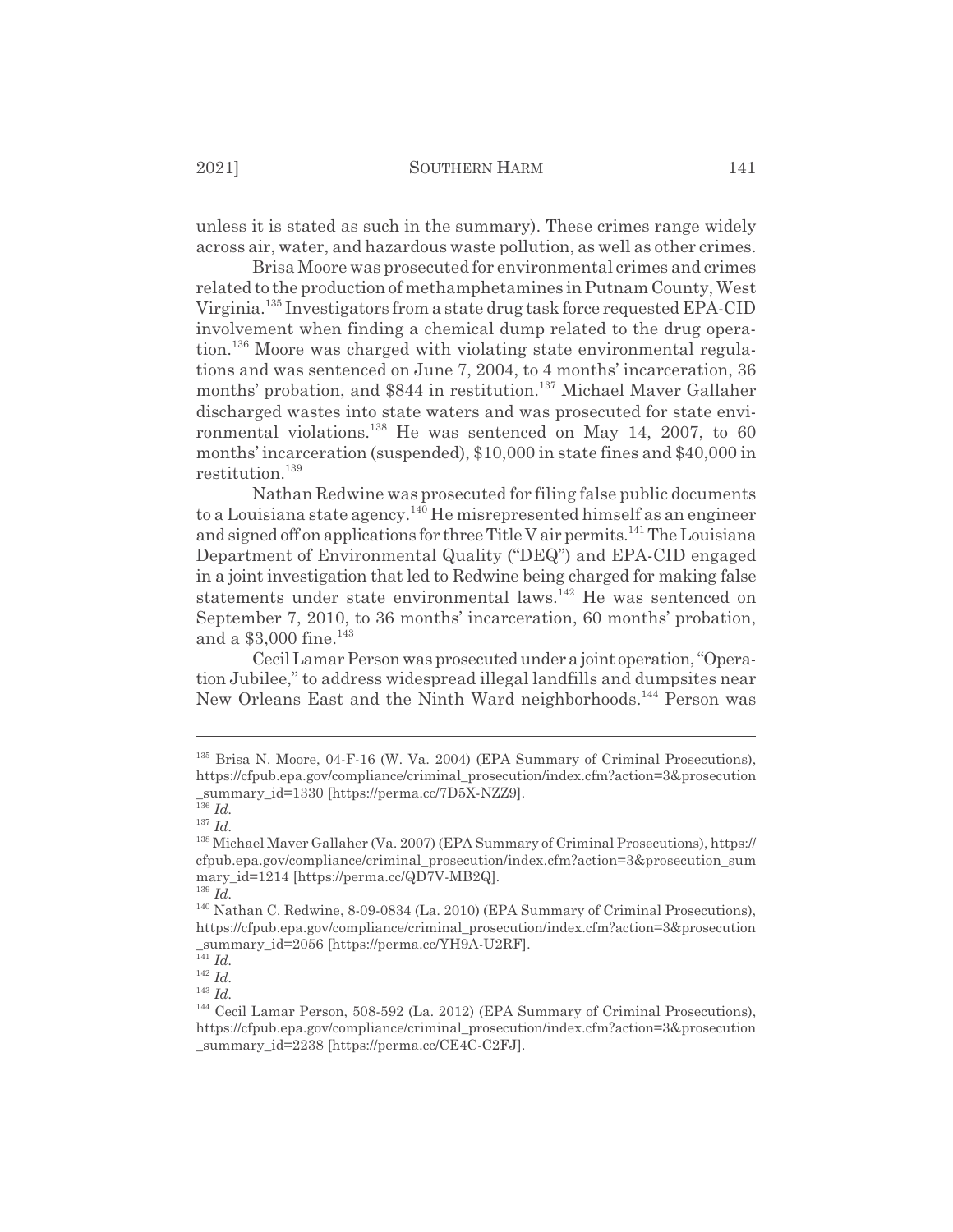charged with criminal damage to property and willful disposal of a substance and was sentenced on November 8, 2011, to 12 months' incarceration, 24 months' probation, a \$500 state fine, \$1,000 to the Louisiana DEQ, and to remove 100 loads of solid waste from a dump site.<sup>145</sup>

A college football fan feud landed Harvey Updyke, Jr. in trouble. After the 2011 Iron Bowl Game, Updyke poisoned oak trees on the Auburn University campus in retribution for previous acts committed against University of Alabama fans.<sup>146</sup> He was charged under state environmental statutes and sentenced on March 22, 2013, to 36 months' incarceration and a \$1,000 state fine.<sup>147</sup> The Columbia Packing Company was prosecuted in Texas when aerial photographs revealed blood discharging from the pork packing company.148 The company was charged under state environmental statutes for illegal discharge and was sentenced on May 6, 2014, to pay a  $$100,000$  criminal fine.<sup>149</sup>

We catalog 49 prosecutions, or  $6\%$  of cases, as pesticide crimes. The smallest category in our analysis, pesticide crimes tend to involve violations of FIFRA for off-label use of registered pesticides, or violations of the MBTA that occur as the result of migratory birds consuming illegally applied pesticides.150 Oscar Miller was prosecuted for illegally selling methyl parathion as a roach spray to a variety of customers.<sup>151</sup> The pesticide is toxic to humans when used indoors.152 He was charged with illegal distribution of a registered pesticide under FIFRA and on March 17, 1999, was sentenced to 13 months' incarceration, 60 months' probation, \$61,000 in restitution to the EPA on behalf of the Superfund, and \$1,500 restitution

<sup>145</sup> *Id.*

<sup>&</sup>lt;sup>146</sup> Updyke poisoned the Toomer's Corner Oaks Trees on the Auburn campus. He plotted to kill the 80-year-old trees and then bragged about it on a radio show. Scooby Axson, *Alabama Fan Explains Why He Poisoned Auburn Oak Trees*, SPORTS ILLUSTRATED (Mar. 7, 2019), https://www.si.com/college/2019/03/07/auburn-harvey-updyke-toomers-corner-oak-trees [https://perma.cc/GT93-DTTL].

<sup>&</sup>lt;sup>147</sup> Harvey Almon Updyke, Jr., CC 11 492 (Ala. 2013) (EPA Summary of Criminal Prosecutions), https://cfpub.epa.gov/compliance/criminal\_prosecution/index.cfm?action=3&pros ecution\_summary\_id=2423 [https://perma.cc/2YBR-U8BM].

<sup>148</sup> Columbia Packing Company, F-120104546474849505758 (Tex. 2014) (EPA Summary of Criminal Prosecutions), https://cfpub.epa.gov/compliance/criminal\_prosecution/index .cfm?action=3&prosecution\_summary\_id=2931 [https://perma.cc/BF45-CP9G]. <sup>149</sup> *Id.*

<sup>150</sup> *See* Migratory Bird Treaty Act, 16 U.S.C. § 703 (2018).

<sup>151</sup> Oscar Miller, 98-159 (E.D. La. 1999) (EPA Summary of Criminal Prosecutions), https:// cfpub.epa.gov/compliance/criminal\_prosecution/index.cfm?action=3&prosecution \_summary\_id=831 [https://perma.cc/CLJ2-QBWS].

<sup>152</sup> *See* EPA, *Parathion*, https://www.epa.gov/sites/default/files/2016-09/documents/para thion.pdf [https://perma.cc/82BK-Q6J3] (last visited Oct. 14, 2021).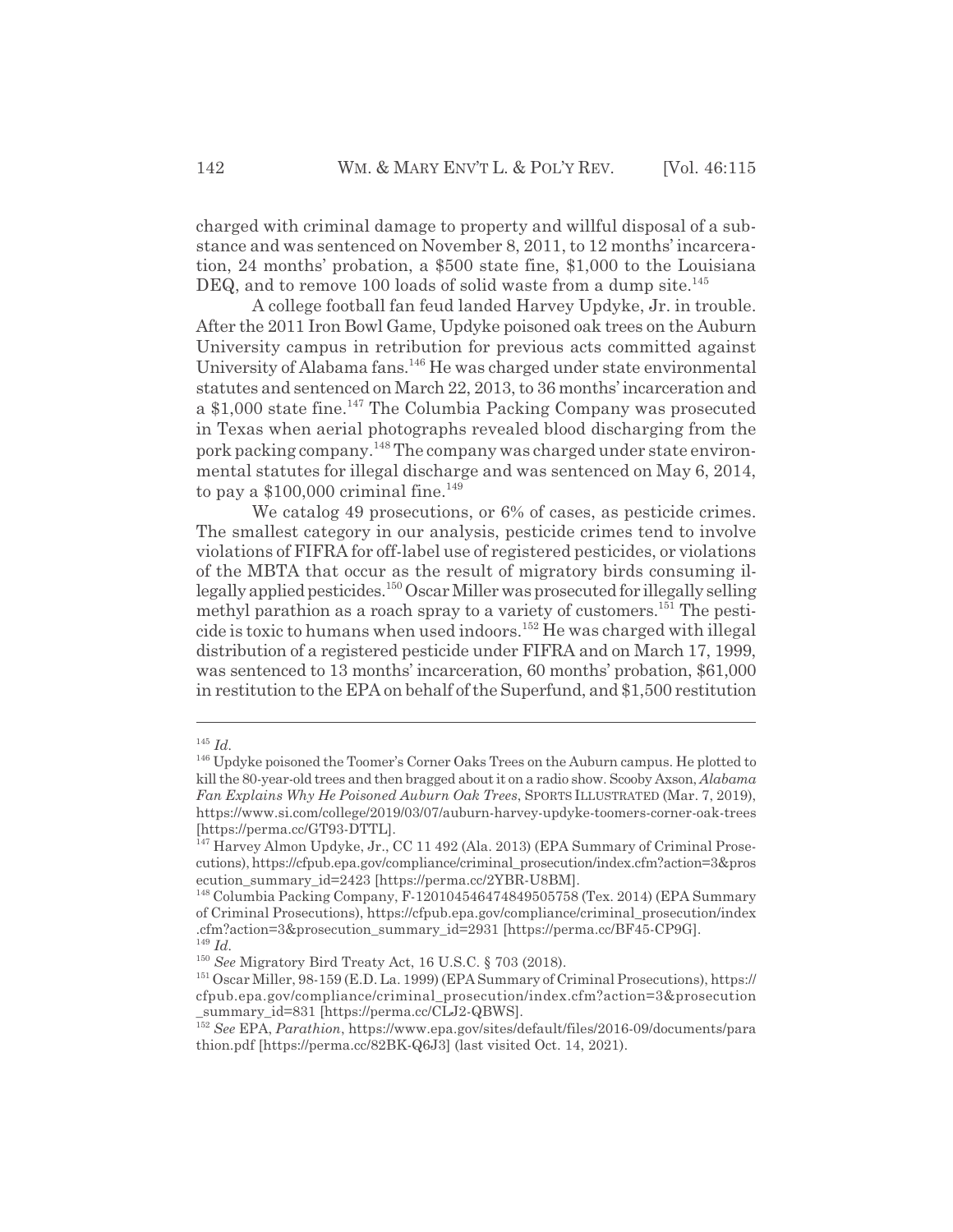to a victim.153 Alfred Carrol Smith was prosecuted for using carbofuran in a manner inconsistent with its labeling by placing it in deer carcasses to kill animals on his property.<sup>154</sup> He was charged under the MBTA and FIFRA.<sup>155</sup> On February 5, 2004, he was ordered to pay a \$500 fine.<sup>156</sup> Marman USA, Inc. was prosecuted for forging EPA seals on certificates of registration for pesticides they sold abroad.<sup>157</sup> They forged seals to export pesticides to sixteen Central and South American countries.158 The company was prosecuted for forging the seal of a department or agency of the United States and was sentenced on July 10, 1996, to 24 months' probation and a  $$350,000$  fine.<sup>159</sup>

The remaining 5% of prosecutions, or 40 cases in our data, are defy placed in the above categories. In most cases either it was too difficult to discern the primary crime in the case to place it in one of these categories, the primary crime was non-environmental in nature (e.g., manufacturing or selling narcotics) and the environmental crime was secondary, or EPA-CID played a role in the investigation, but defendants were not charged with an environmental crime that would place them in one of the above categories.

Manufacturing methamphetamines was a common crime in this category. EPA-CID was called in typically to investigate because of the illegal disposal of chemical wastes associated with operating a methamphetamine lab. One example was the prosecution of Larry Evans. Evans was prosecuted in West Virginia for running multiple methamphetamine production labs and storing hazardous chemicals in public storage buildings.<sup>160</sup> He was charged with RCRA for illegal storage of hazardous wastes and the Drug Abuse Prevention and Control Act for the manufacturing of the controlled substances.<sup>161</sup> On December 30, 2002, the defendant was sentenced

<sup>153</sup> Miller, *supr*a note 151.

<sup>&</sup>lt;sup>154</sup> Alfred Carrol Smith, 5:03-CR-155-JBT (E.D. Ky. 2004) (EPA Summary of Criminal Prosecutions), https://cfpub.epa.gov/compliance/criminal\_prosecution/index.cfm?action= 3&prosecution\_summary\_id=1341 [https://perma.cc/Z3E3-FNG5].

<sup>155</sup> *Id.*  $\overline{1}$   $\overline{1}d.$ 

<sup>157</sup> Marman USA (M.D. Fla.) (EPA Summary of Criminal Prosecutions), https://cfpub .epa.gov/compliance/criminal\_prosecution/index.cfm?action=3&prosecution\_summary\_id= 644 [https://perma.cc/9EMJ-8EMP].

<sup>158</sup> *Id.*

<sup>160</sup> Larry Evans, 2:02-00171-01 (S.D. W. Va.) (EPA Summary of Criminal Prosecutions), https://cfpub.epa.gov/compliance/criminal\_prosecution/index.cfm?action=3&prosecution \_summary\_id=1562 [https://perma.cc/3Y8V-V9QC].

<sup>&</sup>lt;sup>161</sup> *Id.*; see Drug Abuse and Control Act, 21 U.S.C. § 841(a) (2018) ("[I]t shall be unlawful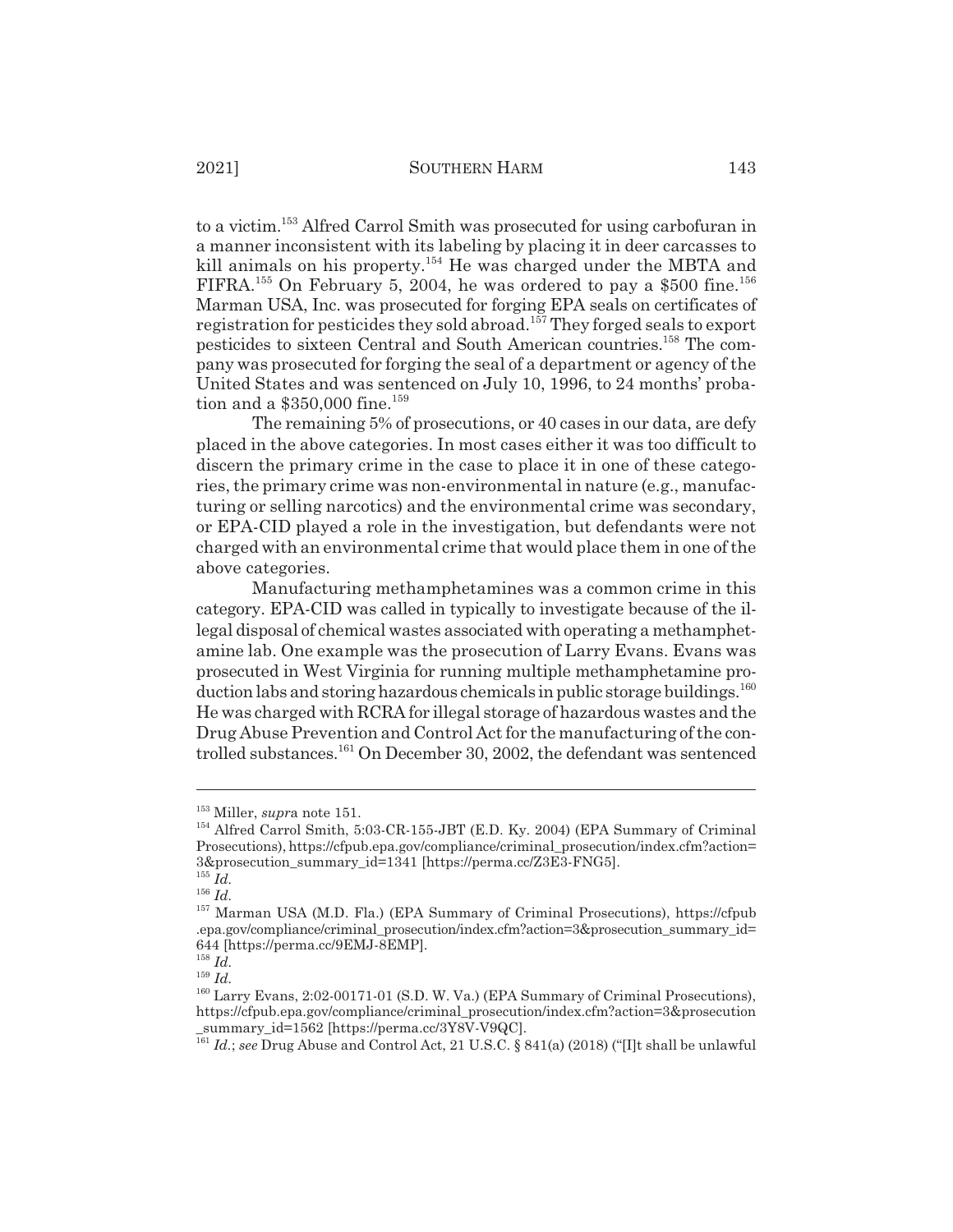to 135 months' incarceration, 36 months' probation, and a \$200 special assessment fee.<sup>162</sup> Francisco Corrales was prosecuted under the MBTA for illegally smuggling birds into the United States with intent to sell.<sup>163</sup> On February 16, 2006, he was sentenced to 36 months' incarceration, a \$100 special assessment,  $$1,165$  in restitution, and a  $$2,000$  federal fine.<sup>164</sup>

Another series of crimes prosecuted under the CAA was the fraudulent production of biodiesel in order to claim tax credits, generate renewable identification numbers ("RINs") to sell to other producers, or a combination of these crimes.165 Philip Joseph Rivkin was sentenced to 121 months' incarceration, 3 years' supervised release, \$87 million in restitution, and to forfeit \$51 million in assets due to this type of fraud.<sup>166</sup> Rivkin pled guilty to mail fraud and making false statements under the CAA.167 He created fake companies and generated 60 million RINs that were sold to companies.<sup>168</sup>

for any person knowingly or intentionally . . . to manufacture, distribute, or dispense, or possess with intent to manufacture, distribute, or dispense a controlled substance . . ."). <sup>162</sup> Larry Evans, 2:02-00171-01 (EPA Summary of Criminal Prosecutions).

<sup>163</sup> Francisco Corrales, 05-20675-CR-COOKE (S.D. Fla. 2006) (EPA Summary of Criminal Prosecutions), https://cfpub.epa.gov/compliance/criminal\_prosecution/index.cfm?action= 3&prosecution\_summary\_id=1529 [https://perma.cc/N66N-8TGA].

<sup>164</sup> *Id.*

<sup>&</sup>lt;sup>165</sup> The Energy Independence and Security Act encourages fuel producers to generate biofuel. Those that generated biodiesel and other renewable fuels could then sell the RINs on the open market to producers that failed to produce renewable fuels. *See generally* Energy Independence and Security Act, 42 U.S.C. § 17022 (2018).

<sup>166</sup> Philip Joseph Rivkin, H 14-603M/H14-250 (S.D. Tex. 2016) (EPA Summary of Criminal Prosecutions), https://cfpub.epa.gov/compliance/criminal\_prosecution/index.cfm?ac tion=3&prosecution\_summary\_id=2858 [https://perma.cc/JVT5-X9TU]; *see also Houston Man Sentenced to More Than 10 Years in Prison for Biodiesel Fraud Scheme*, CHRON. (Mar. 7, 2016), https://www.chron.com/neighborhood/fortbend/news/article/Houston-man-sen tenced-to-more-than-10-years-in-9704967.php) [https://perma.cc/TBE5-DTBX].

<sup>167</sup> Rivkin, H 14-603M/H14-250 (EPA Summary of Criminal Prosecutions).

<sup>168</sup> *Id. See also* Yousef Ishaq Abuteir, H-07-279 (S.D. Tex.) (EPA Summary of Criminal Prosecutions), https://cfpub.epa.gov/compliance/criminal\_prosecution/index.cfm?action= 3&prosecution\_summary\_id=2867 [https://perma.cc/Y6P3-RXL8]; Thomas Anthony Davanzo, 2:15-CR-00141-UA-MRM (M.D. Fla.) (EPA Summary of Criminal Prosecutions), https://cf pub.epa.gov/compliance/criminal\_prosecution/index.cfm?action=3&prosecution\_sum mary\_id=2888 [https://perma.cc/4YES-GBYE]; Andre Mark Bernard, 2:17-CR-61-FTM-38 MRM (M.D. Fla.) (EPA Summary of Criminal Prosecutions), https://cfpub.epa.gov/compli ance/criminal\_prosecution/index.cfm?action=3&prosecution\_summary\_id=3063 [https:// perma.cc/GWE6-DUS7]; Rodney Rashawn Hailey, 1:11-CR-00540-WDQ (D. Md. 2013) (EPA Summary of Criminal Prosecutions), https://cfpub.epa.gov/compliance/criminal \_prosecution/index.cfm?action=3&prosecution\_summary\_id=2465 [https://perma.cc/JNE9 -9PP7]; Jeffrey David Gunselman, 5:12-CR-00078-C-BG (N.D. Tex. 2013) (EPA Summary of Criminal Prosecutions), https://cfpub.epa.gov/compliance/criminal\_prosecution/index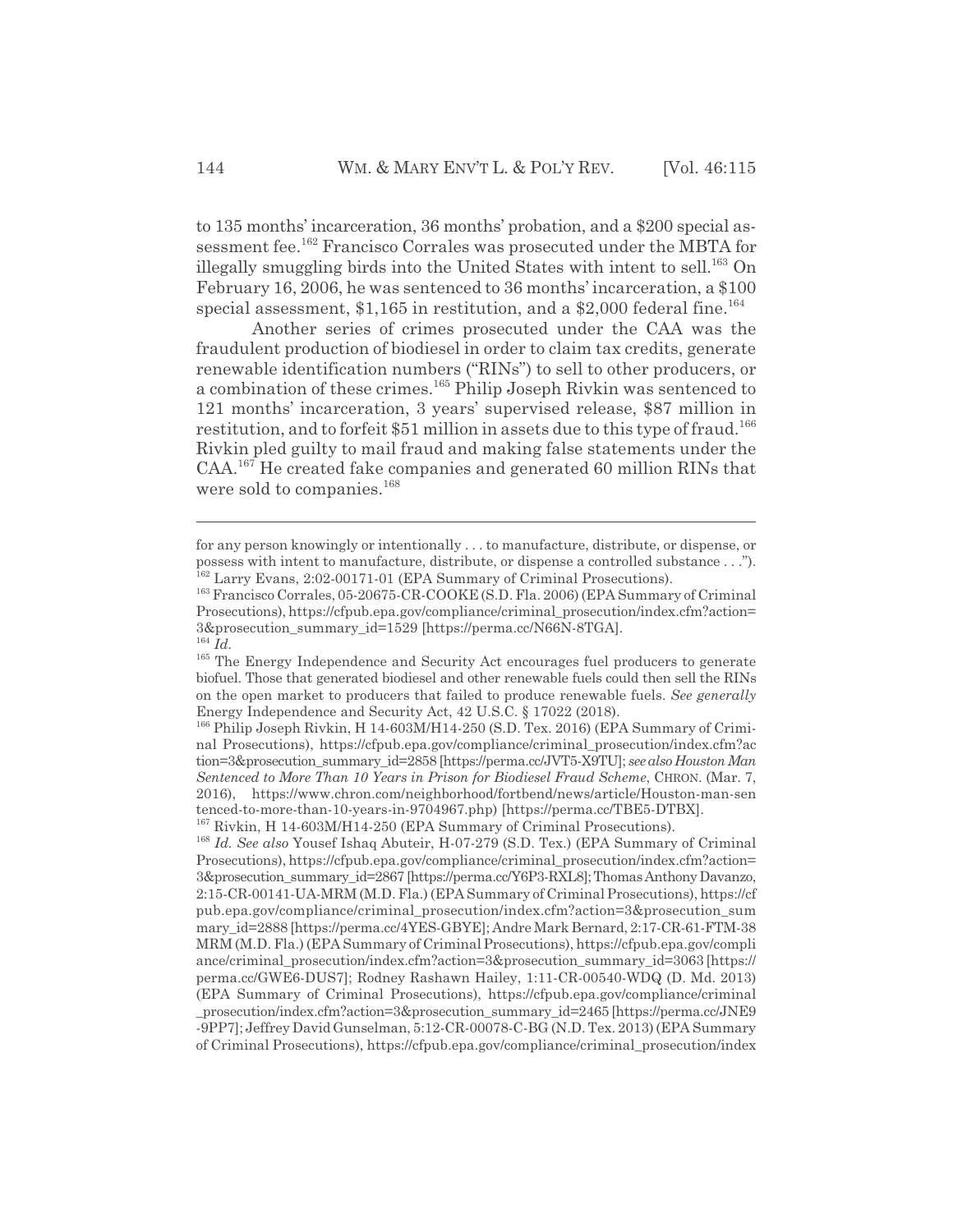Another common unclassified crime was to fail to notify tenants of lead-based paint when renting or buying a home.<sup>169</sup> David Dieu Nguyen was prosecuted for failing to notify tenants of lead-based paint hazards.<sup>170</sup> He made false statements to officials to conceal this fact.<sup>171</sup> He was charged with 14 counts of making false statements, one count of obstruction of proceedings, and one violation under TSCA for failing to notify tenants of lead-based paint hazards.172 On March 13, 2002, the defendant was sentenced to 24 months' incarceration, 36 months' probation, and was ordered to pay a  $$50,000$  federal fine.<sup>173</sup>

#### **CONCLUSION**

Our analysis of environmental crime prosecutions in the Southern United States has yielded a few important findings. The first is that prosecutions can be distilled down to a few themes within the prosecution of water pollution, air pollution, and hazardous waste crimes. Roughly 44% of prosecutions focus on water pollution, meaning almost one in two prosecutions over such an extensive amount of time and space are focused on punishing water pollution violations, mostly under the CWA. At 17% of all prosecutions, air pollution prosecutions are much less common than water pollution prosecutions and most focus on asbestos-related crimes. Hazardous waste prosecutions focus on illegal storage, transport, and disposal crimes, typically prosecuted under RCRA. Eight out of ten prosecutions in our data centered on one of these three areas.

<sup>.</sup>cfm?action=3&prosecution\_summary\_id=2444 [https://perma.cc/2YEJ-DEL2] (exampling other prosecutions related to biofuel production fraud).

<sup>&</sup>lt;sup>169</sup> The U.S. Department of Housing and Urban Development requires a lead paint disclosure for homes or apartments built prior to 1978. Lead paint is particularly dangerous to children when it flakes off the walls in older homes and they ingest the paint chips. Lead-based paint is regulated under the TSCA. *See* U.S. DEP'T. HOUS. AND URB. DEV., *Disclosure of Information on Lead-Based Paint and/or Lead-Based Paint Hazards*, https://www.hud.gov/sites/documents/DOC\_12345.PDF [https://perma.cc/XPF4-JTVJ] (last visited Oct. 14, 2021); CDC, *Childhood Lead Poisoning Prevention*, https://www.cdc .gov/nceh/lead/prevention/children.htm [https://perma.cc/DA6K-9D5A] (last visited Oct. 14, 2021); EPA, *Lead Regulations*, https://www.epa.gov/lead/lead-regulations [https://perma .cc/UJ2Q-TAKJ] (last visited Oct. 14, 2021).

<sup>170</sup> David Dieu Nuyen, DKC-01-0134; DKC-2001-0370; 01-0248 (D. Md.) (EPA Summary of Criminal Prosecutions), https://cfpub.epa.gov/compliance/criminal\_prosecution/index .cfm?action=3&prosecution\_summary\_id=1019 [https://perma.cc/VZ32-5ZAV]. <sup>171</sup> *Id.*

 $172 \overline{Id}$ .

<sup>173</sup> *Id.*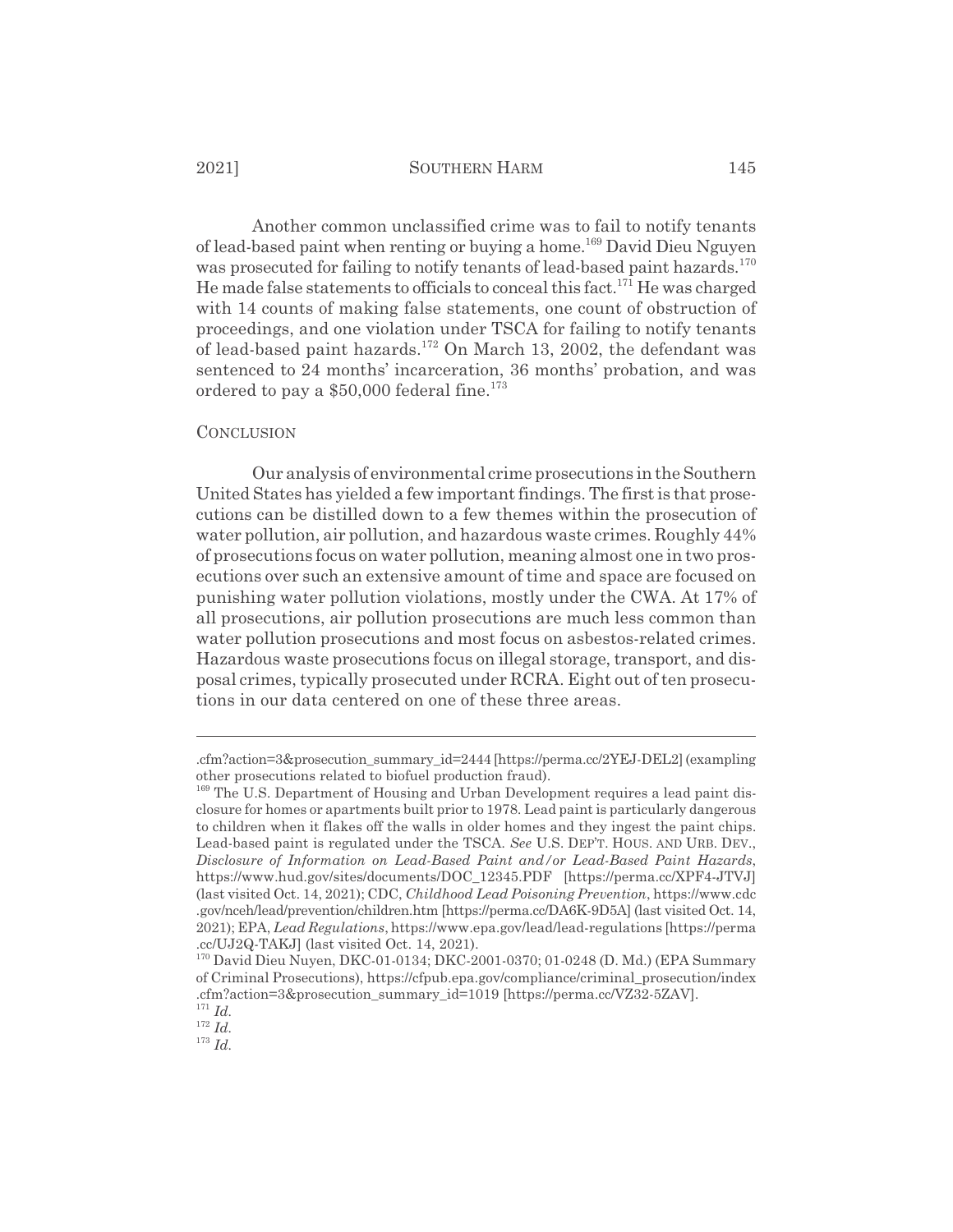A second important finding from our analysis is the distribution of cases involving companies and corporations. When defendants were charged with water pollution crimes, typically under the CWA or APPS, we find that of the 350 cases, 190 cases, or 54% of prosecutions, involved at least one company as a named defendant in the case. For air pollution crimes, 46 cases, or 35% of prosecutions, involved at least one company as a named defendant in the case. For hazardous waste prosecutions, 63 cases, or 42% of cases, involved at least one company as a named defendant. State-level violations were much lower, with about 21% of cases involving at least one company as a named defendant. Water pollution cases have a much higher rate of prosecuting companies for environmental crimes than other categories in our analysis.

We find that while aggregate penalties were high across all cases, monetary penalties levied against companies at sentencing were skewed towards a handful of cases. The same pattern holds for monetary penalties levied against individuals.174 Both corporate and individual probation, as well as incarceration penalties were less skewed than monetary penalties

<sup>&</sup>lt;sup>174</sup> For example, the previous biofuel fraud cases mentioned against Rodney Rashawn Hailey, Jeffrey David Gunselman, and Philip Joseph Rivkin result in some \$245 million in monetary penalties out of a grand total of \$410 million. These three cases alone account for about 60% of all monetary penalties levied against individual defendants at sentencing. *See* Rodney Rashawn Hailey, 1:11-CR-00540-WDQ (D. Md. 2013) (EPA Summary of Criminal Prosecutions), https://cfpub.epa.gov/compliance/criminal\_prosecu tion/index.cfm?action=3&prosecution\_summary\_id=2465 [https://perma.cc/JNE9-9PP7]; Jeffrey David Gunselman, 5:12-CR-00078-C-BG (N.D. Tex. 2013) (EPA Summary of Criminal Prosecutions), https://cfpub.epa.gov/compliance/criminal\_prosecution/index.cfm? action=3&prosecution\_summary\_id=2444 [https://perma.cc/2YEJ-DEL2]; Philip Joseph Rivkin, H 14-603M/H14-250 (S.D. Tex. 2016) (EPA Summary of Criminal Prosecutions), https://cfpub.epa.gov/compliance/criminal\_prosecution/index.cfm?action=3&prosecution \_summary\_id=2858 [https://perma.cc/JVT5-X9TU]. Charles Ferris Callihan and four codefendants were prosecuted for their role in a criminal conspiracy as part of Explo Systems, Inc., who lied to the military and did not properly decommission explosives when storing them in Camp Minden, Louisiana. A storage bunker exploded as a result, shattering windows in a four-mile radius, destroying the building, derailed 11 rail cars, and caused an evacuation in the town of Doyline, Louisiana. The defendants were assessed over \$35 million in restitution at sentencing. Adding this total to these other three prosecutions represents over 68 % of all monetary penalties levied against individual defendants. *See* Charles Ferris Callihan, 16-CR-00214-06 (W.D. La. 2018) (EPA Summary of Criminal Prosecutions), https://cfpub.epa.gov/compliance/criminal\_prosecution/index .cfm?action=3&pros ecution\_summary\_id=3108 [https://perma.cc/4JK4-YA6J]. *See also Former Explo Officials Sentenced, Ordered to Pay Restitution*, SHREVEPORTTIMES (Nov. 29, 2018, 4:19 PM), https:// www.shreveporttimes.com/story/news/2018/11/29/former-explo-officials-sentenced-ordered -pay-restitution/2155260002/ [https://perma.cc/CDS3-YUZS].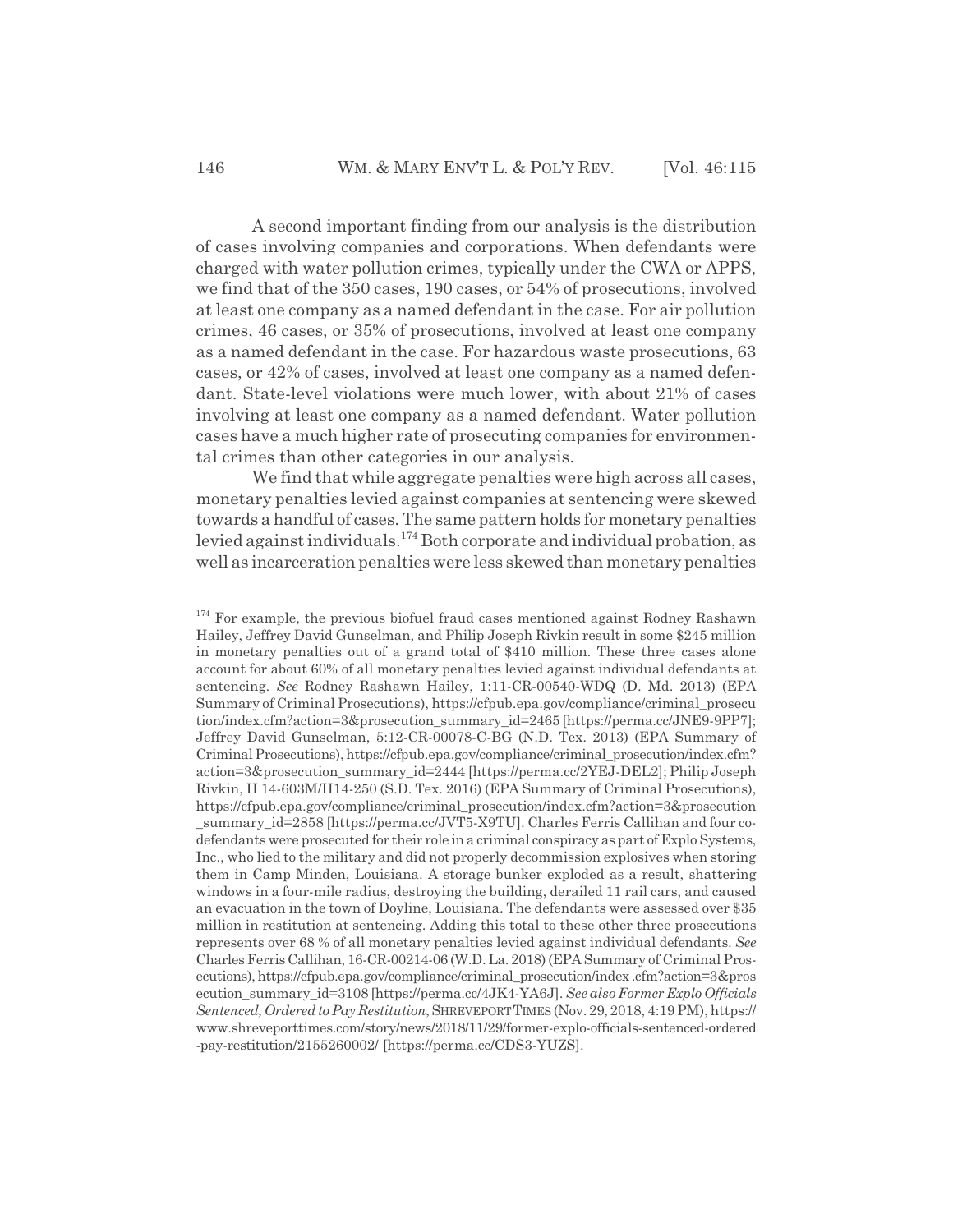and more evenly distributed in the data. Community service was skewed towards a few larger cases.175 Prosecutions are also skewed towards a few states including Texas (15% of all prosecutions), Louisiana (15% of all prosecutions), and Florida (14% of all prosecutions).

In order to improve the investigation and prosecution of environmental crimes in the United States, we suggest the following changes. The first is the need to engage the public in community policing activities. Engaging environmental justice communities near stationary sources of pollution is a great place to begin this process. These communities bear the brunt of the environmental burden in the United States and EPA-CID engaged only in few prosecutions of large stationary sources of pollution, particularly for CAA violations in our data. Enjoining these individuals to report violations and police facilities would help include them in the regulatory process and pay dividends.<sup>176</sup> The EPA's Office of Environmental Justice ("OEJ") could provide targeted small grants to help with this process.<sup>177</sup>

The second suggestion we offer to improve criminal enforcement outcomes is to enhance resources. Currently, EPA-CID has less than 150 special agents to police the entire country. DOJ-ECS has some 43 prosecutors and a dozen support staff.<sup>178</sup> Without additional resources for policing

<sup>&</sup>lt;sup>175</sup> The prosecution of Dal-Tile resulted some 8,000 of community service assessed to defendants. Dal-Tile, 3-92CR-032 (N.D. Tex. 1993) (EPA Summary of Criminal Prosecutions), https://cfpub.epa.gov/compliance/criminal\_prosecution/index.cfm?action=3& prosecution\_summary\_id=501 [https://perma.cc/BQK8-57TR]. Lake Doctors, Inc. was prosecuted for illegally applying pesticides in aquatic areas in a manner inconsistent with its labeling. The 14 defendants were collectively sentenced to 2,600 hours of community service. Lake Doctors, Inc. (M.D. Fla. 1992) (EPA Summary of Criminal Prosecutions), https://cfpub.epa.gov/compliance/criminal\_prosecution/index.cfm?action=3&prosecution summary id=447 [https://perma.cc/XAF9-64K5]. William Dee and two co-defendants were assessed 3,000 hours of community service for negligent discharge. William Dee, HAR-88-0211 (D. Md. 1989) (EPA Summary of Criminal Prosecutions), https://cfpub.epa .gov/compliance/criminal\_prosecution/index.cfm?action=3&prosecution\_summary\_id=359 [https://perma.cc/U946-TMWT]. These three cases make up about 36 % of all community service assessed in our dataset.

<sup>&</sup>lt;sup>176</sup> As an example, EPA's Report a Violation website resulted in 35 cases being opened and six referred for successful prosecution in the first decade of the site's existence. *See* EPA,CRIMINALENFORCEMENTPROGRAM 6 (Oct. 2011), https://www.epa.gov/sites/default /files/documents/oceft-overview-2011.pdf [https://perma.cc/TJ56-H5HF].

<sup>177</sup> *See*EPA, *Environmental Justice Small Grants Program*, https://www.epa.gov/environ mentaljustice/environmental-justice-small-grants-program [https://perma.cc/J4ZK-DCXN] (last visited Oct. 14, 2021).

<sup>178</sup> These numbers were given as of 2015. U.S.DEPT. OF JUST., *Environmental Crimes Section*, https://www.justice.gov/enrd/environmental-crimes-section [https://perma.cc/MQ3A